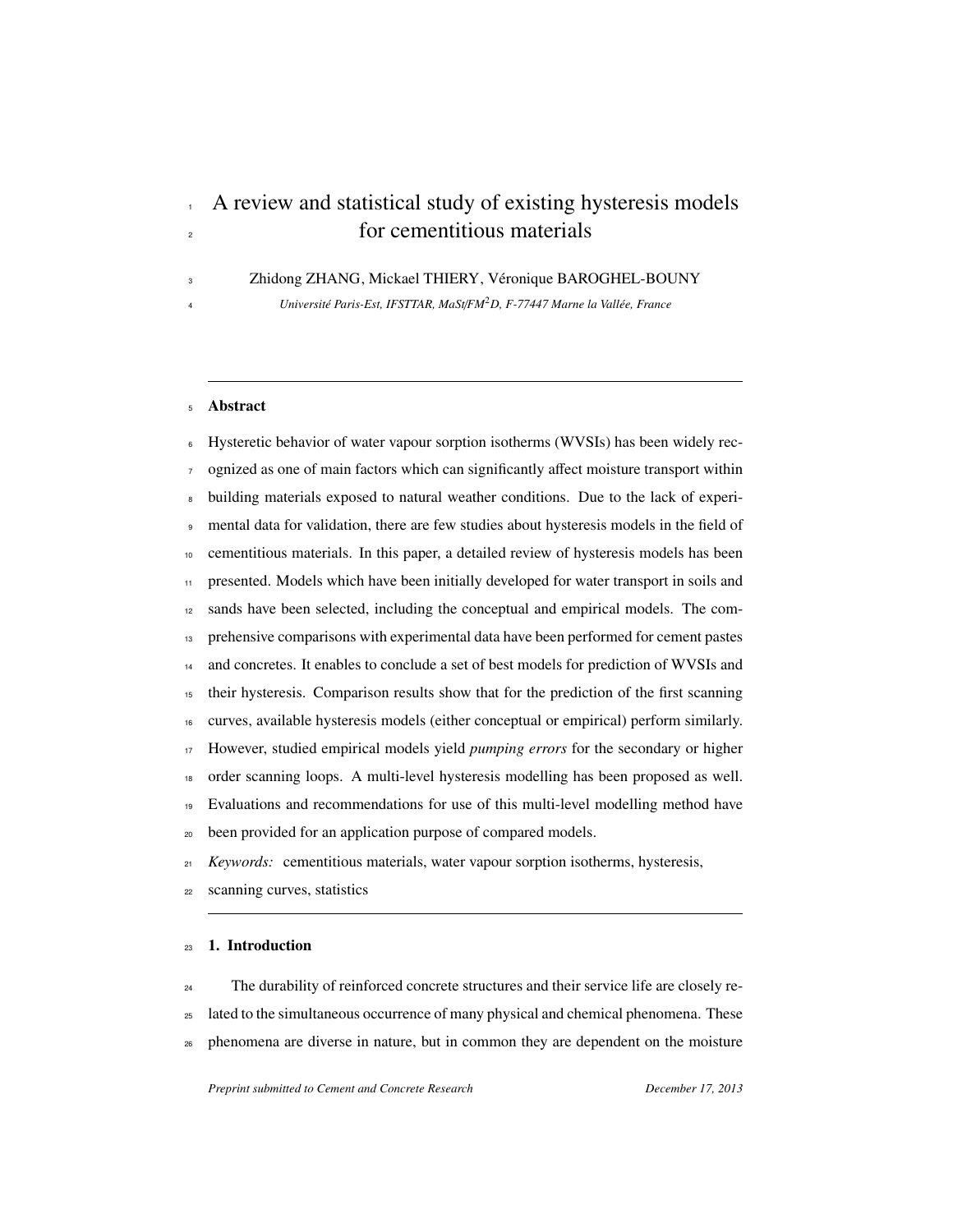<sup>27</sup> properties of the material. Therefore, the prediction of the potential degradation of cementitious materials requires the study of the movement of liquid-water and gas dif- fusion in the material which is considered as a porous medium. For the modelling of moisture transport in this kind of materials, such as the continuum model proposed in [1], the WVSIs, describing the relationship between relative humidity RH (or capil- $\frac{32}{2}$  lary pressure  $P_c$ ) and water content  $\theta$  (or degree of saturation *S*), are used to address the equilibrium between liquid-water and vapour. A group of typical WVSIs are illustrated in Fig. 1, which contains two main isotherms (adsorption *AB* and desorption *BA*) and several scanning curves (the first and secondary wetting scanning curves *CB* and *EB*, and the first scanning curve in drying *DE*).

## <sup>37</sup> [Figure 1 about here.]

 In experiments, only a limited number of WVSI loops can be measured. Never- theless, in natural conditions, concrete structures undergo arbitrary drying and wetting cycles. Thus, using relevant models to predict these curves for cementitious materials 41 is necessary for modelling of moisture transport.

 A main characteristic of WVSIs is their hysteretic behavior, referring to the differ- ent water content at the same RH value (see the differences between two main curves in Fig. 1). The most studied reasons of moisture hysteresis in porous media, such as soils 45 and sands, are the "ink-bottle" effect  $(e.g., [2])$ , the variation in liquid-solid contact angle (*e.g*., [3]) and the difference of spatial connectivity of pores during the drying <sup>47</sup> and wetting processes. For cementitious materials, the characteristics of the hysteretic behavior might be different to soils or sands because cementitious materials contain a wider range of magnitude of pore sizes (from gel pores to capillary pores) [4]. Experi-50 ments showed that in the low RH range ( $\leq$  33%, according to [5]), hysteresis between 51 the desorption and adsorption isotherms is much smaller than in the high RH range. This results from the nanostructure of C-S-H [6], which is not found in soils and sands. Although pore systems of different types of materials are different, it is of interest <sup>54</sup> to test whether the hysteresis models from soil science are also applicable to cemen- titious materials, as there are few studies on the hysteresis behavior of such materials. Carlier *et al.* [7] evaluated different closed-forms of analytical WVSIs expressions used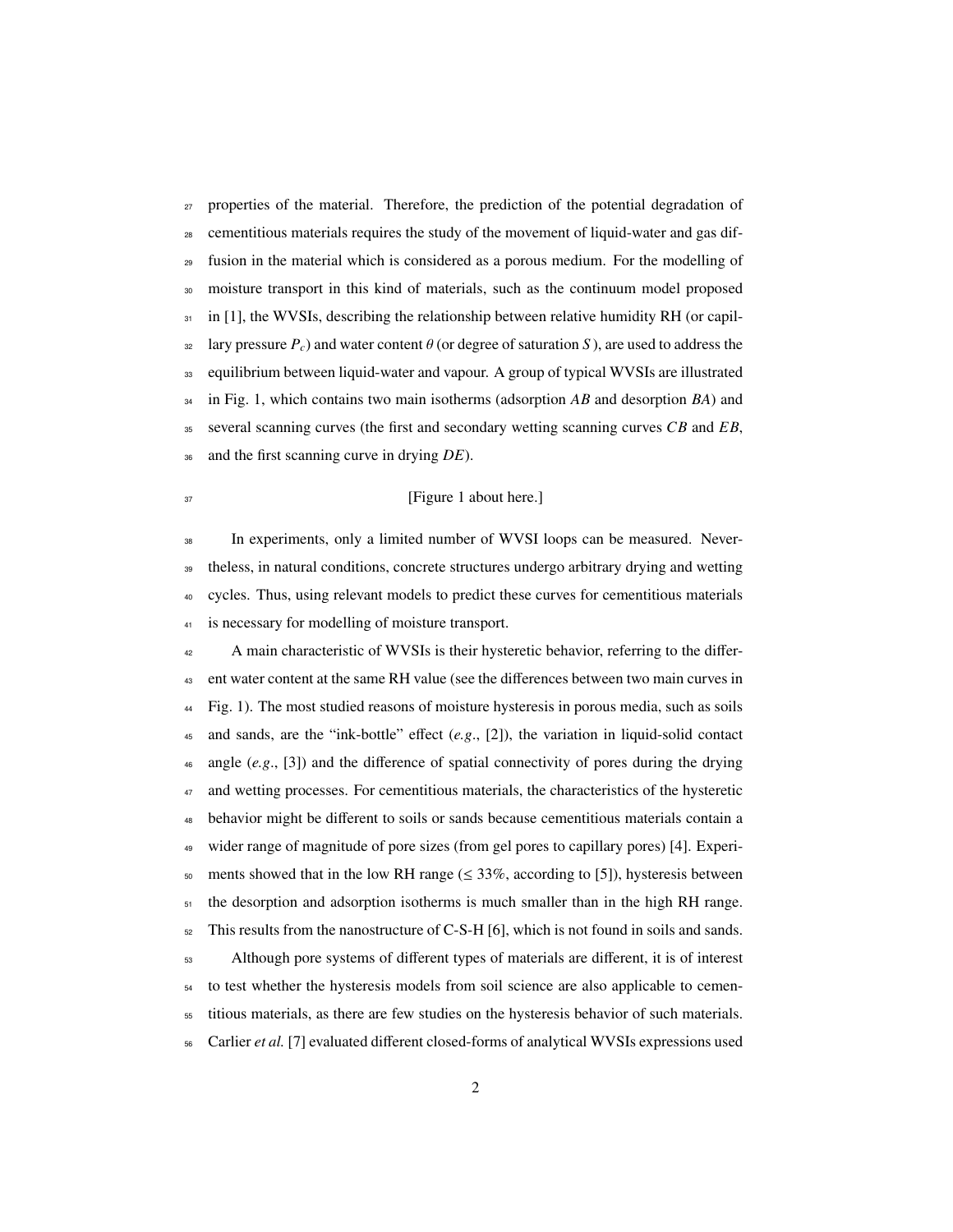in soil science. The authors concluded that all models were able to correctly represent the desorption isotherms for mortars and concretes. Recently, Johannesson *et al.* [8] and Derluyn *et al.* [9] have used hysteresis models to investigate hysteretic effects on moisture behavior of cementitious materials.

<sup>61</sup> The main objective of this paper is to properly describe WWSIs of cementitious ma-<sup>62</sup> terials, including their hysteresis, by using mathematical formulas. After a review of <sup>63</sup> the development of hysteresis models, we will focus on the comparison of commonly-<sup>64</sup> used WVSIs and hysteresis models that are mainly collected from soil science. Avail-<sup>65</sup> able experimental data in the literature for cement pastes and concretes will be used to <sup>66</sup> verify these models. The main features and recommendations will be given in the last <sup>67</sup> part according to a proposed multi-level modelling of hysteresis.

## 68 2. Review of hysteresis models

The first documented description of the relation  $P_c$ −θ in porous media was provided  $\sigma$  by Haines [10]. After that, the hysteretic behavior of this relation was recognized and <sup>71</sup> several models had been developed to predict hysteresis. Those models can roughly be  $72$  classified into two groups: conceptual and empirical models [11, 12].

<sup>73</sup> The conceptual models are mainly known as *independent* or *dependent* domain <sup>74</sup> models, which usually employs *distribution diagrams* to demonstrate the theory. They <sup>75</sup> assume that a domain is made up of groups of pores in a porous material. Poulovas- $76$  silis was one of the first to adopt the independent domain models from magnetism  $\pi$  science to the research of water transport in porous media [13]. This theory, includ- $78$  ing Preisach space and Néel's diagram, was developed and improved by Preisach [14],  $79$  Néel [15], Everett [16, 17], *etc*. However, it was reported that those models showed <sup>80</sup> discrepancies with experimental data [18–20]. Hence, researchers tried to modify and <sup>81</sup> develop new models for porous materials. Based on the *similarity hypothesis* proposed  $\frac{1}{82}$  by Philip [21], Mualem [22, 23] introduced the simplified independent domain models. <sup>83</sup> The basic idea of Mualem's independent models is that no interactions between those 84 pores are considered. In other words, each pore is independent of its neighbours. So <sup>85</sup> the drying or wetting of the pore system is only determined by the pore necks and pore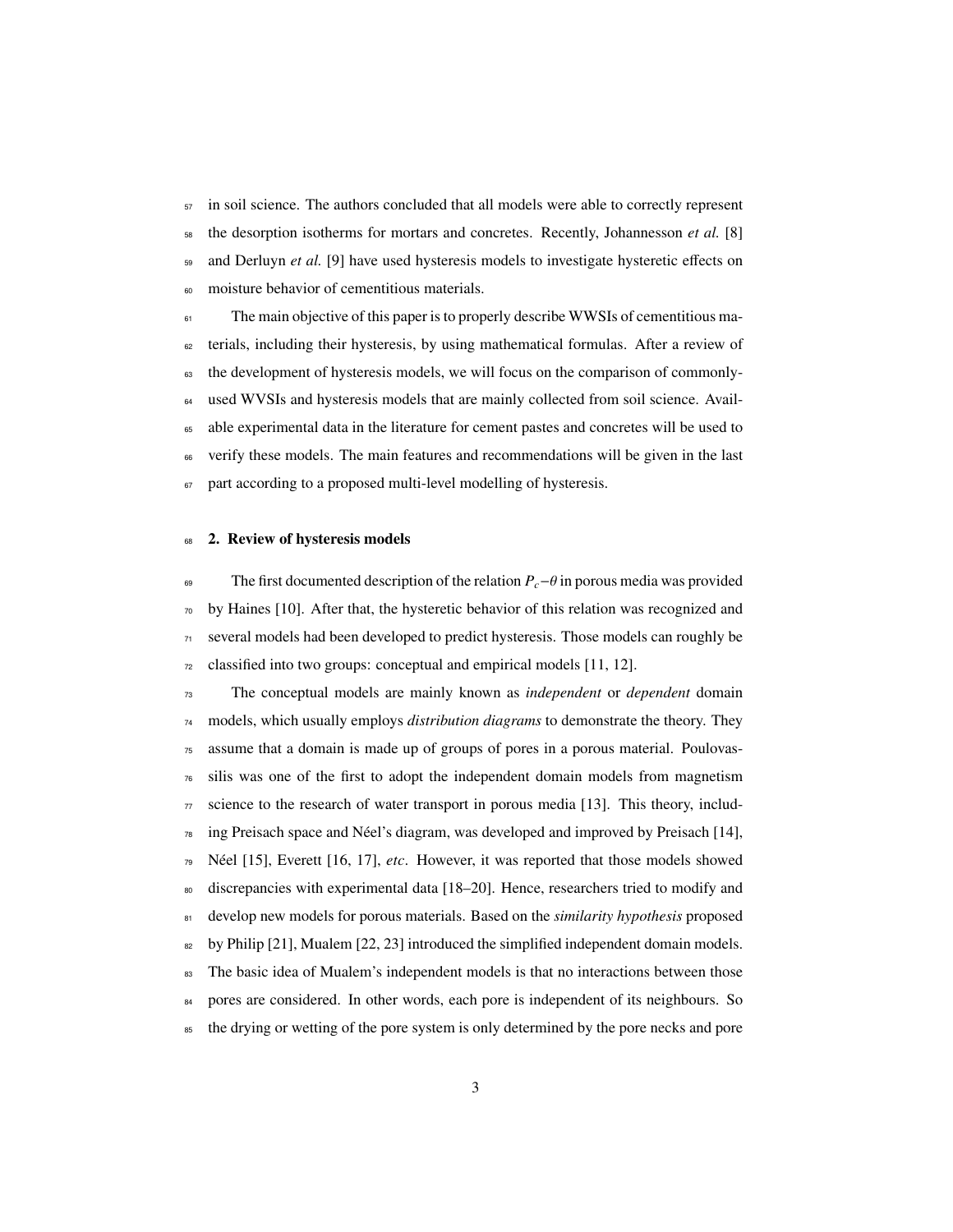86 bodies. Two normalized variables,  $\bar{r}$  and  $\bar{\rho}$  varying from 0 to 1, are used to represent <sup>87</sup> the normalized radii of pore necks and pore bodies, respectively. When  $\bar{r}$  (or  $\bar{\rho}$ ) = 1, it corresponds to the minimum capillary pressure  $P_c^{\text{min}}$  and  $\bar{r}$  (or  $\bar{\rho}$ ) is 0 when  $P_c = P_c^{\text{max}}$ . 89 At a given capillary pressure,  $\theta$  can be obtained by integration of the pore water dis-90 tribution function  $f(\bar{r}, \bar{\rho})$ . In independent domain models,  $f(\bar{r}, \bar{\rho})$  is formulated by the 91 combined contribution of two independent pore water distribution functions  $h(\bar{r})$  and  $\frac{1}{2}$  *l*( $\bar{\rho}$ ), which describe the radii of pore necks and pore bodies, respectively.

$$
\theta = \int \int f(\bar{r}, \bar{\rho}) d\bar{r} d\bar{\rho} = \int l(\bar{\rho}) d\bar{\rho} \int h(\bar{r}) d\bar{r}
$$
 (1)

<sup>93</sup> A rectangle diagram was proposed by Mualem (see Fig. 2) [23] to depict how the 94 independent domain model works. The horizontal axis represents the water distribution <sup>95</sup> function  $h(\bar{r})$  and the vertical axis represents the function  $l(\bar{\rho})$ . At equilibrium, the <sup>96</sup> capillary pressure throughout the pore network is constant [24], either for pore necks  $97$  or in pore bodies. So,  $h(\bar{r})$  and  $l(\bar{\rho})$  always change at the same capillary pressure, which <sup>98</sup> is illustrated as the diagonal line in Mualem's diagram (see Fig. 2). Hence, the diagram 99 is able to describe the total water distribution  $(f(\bar{r}, \bar{\rho}))$  through the product of  $h(\bar{r})$  and  $100$  *l*( $\bar{\rho}$ ). The water content at  $P_c$  during the wetting process is obtained by integrating the water distribution function from the smallest pore size (at  $P_c^{\text{max}}$ ) to current pore size 102 (at  $P_c$ ):

$$
\theta_{w}\left(P_{c}\right) = \int_{0}^{\bar{\rho}\left(P_{c}\right)} l(\bar{\rho}) d\bar{\rho} \int_{0}^{1} h(\bar{r}) d\bar{r}
$$
 (2)

<sup>103</sup> To formulate water content clearly and to avoid using integral forms, two cumu-<sup>104</sup> lative pore water distribution functions were introduced instead of the integrations for <sup>105</sup> each axis [22].

$$
L(P_c) = \int_0^{\bar{p}(P_c)} l(\bar{\rho}) d\bar{\rho} \qquad H(P_c) = \int_0^{\bar{r}(P_c)} h(\bar{r}) d\bar{r}
$$
 (3)

According to Mualem's diagram,  $L(P_c^{\text{max}}) = 0$ ,  $L(P_c^{\text{min}}) = \theta^{\text{max}}$  (maximum water content), and  $H(P_c^{\text{max}}) = 0$ ,  $H(P_c^{\text{min}}) = \theta^{\text{max}}$ . Hence, Eq. (2) can be rewritten as: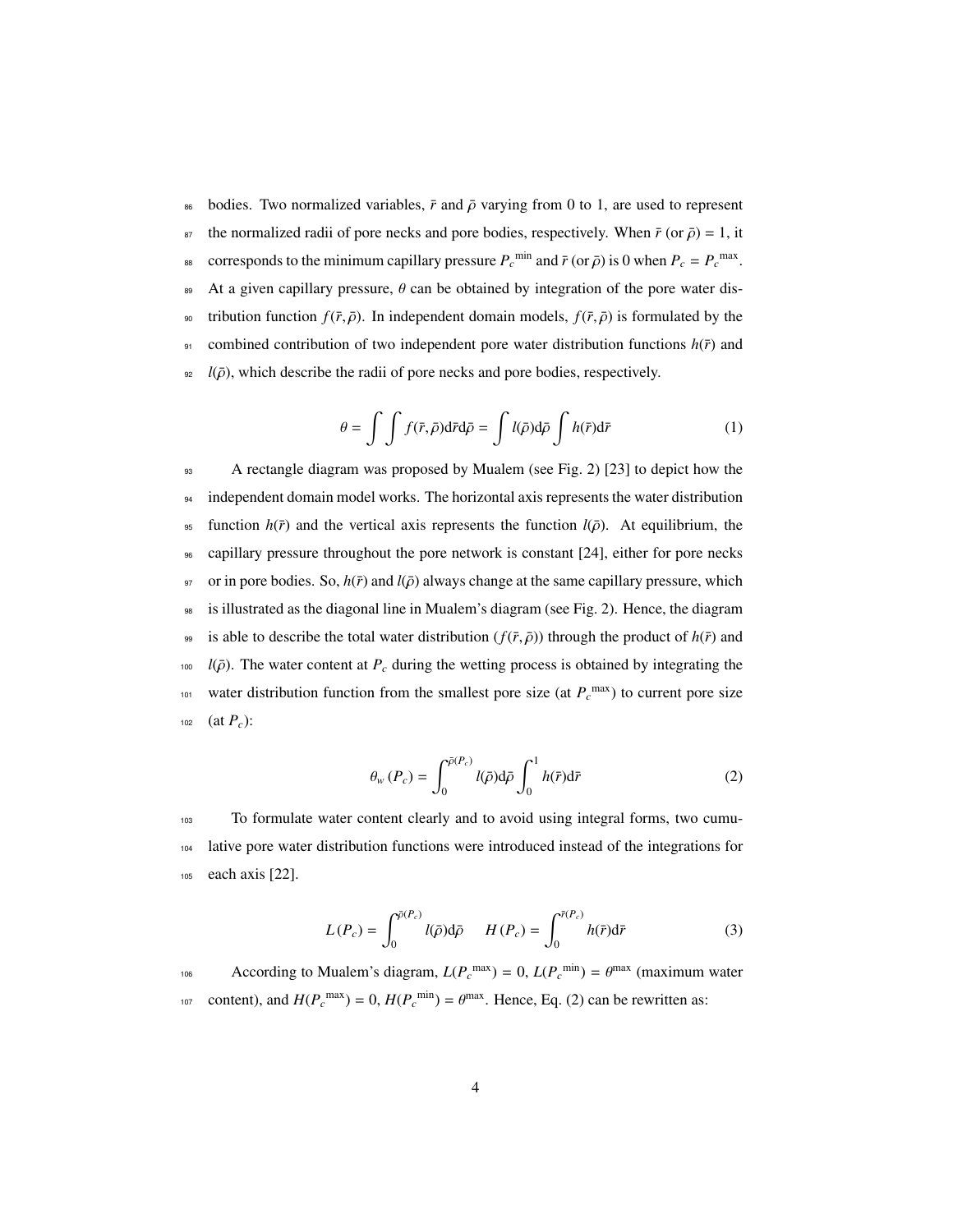$$
\theta_{w} \left( P_{c} \right) = \theta^{\max} L \left( P_{c} \right) \tag{4}
$$

<sup>108</sup> The expression of water content during the drying process is obtained in a similar <sup>109</sup> manner by an integration of Mualem's diagram.

$$
\theta_d(P_c) = \int_0^{\bar{p}(P_c)} l(\bar{\rho}) d\bar{\rho} \int_0^1 h(\bar{r}) d\bar{r} + \int_{\bar{\rho}(P_c)}^1 l(\bar{\rho}) d\bar{\rho} \int_0^{\bar{r}(P_c)} h(\bar{r}) d\bar{r}
$$
\n
$$
= \theta_w(P_c) + \left[\theta^{\text{max}} - \theta_w(P_c)\right] H(P_c) \tag{5}
$$

110 From Eq.  $(5)$ , we get the expression of *H* as follows:

$$
H(P_c) = \frac{\theta_d \left( P_c \right) - \theta_w \left( P_c \right)}{\theta^{\max} - \theta_w \left( P_c \right)}\tag{6}
$$

<sup>111</sup> [Figure 2 about here.]

112 If both main isotherms are known  $(\theta_d(P_c))$  and  $\theta_w(P_c)$ , functions *H* and *L* can be <sup>113</sup> determined easily by using Eqs. (4) and (6). Then, they are used to calculate scanning <sup>114</sup> loops.

 The assumption of *independent* domain means that the pore systems are fully- dried or fully-wet along with the changes of the pressure. Following the research of Topp [19], Mualem and Dagan [25] adjusted the water distribution function (see Eq. 1) <sup>118</sup> by adding two weighting functions ( $p_d \le 1$  and  $p_w \le 1$ ).

$$
\theta = \int \int p_d(\bar{r}, \bar{\rho}, \theta) p_w(\bar{r}, \bar{\rho}, \theta) f(\bar{r}, \bar{\rho}) d\bar{r} d\bar{\rho}
$$
 (7)

 $119$  where  $p_d$  represents the volumetric ratio of the actually dried pores to pores supposed 120 to be dried in the independent domain theory. Similarly,  $p_w$  is the ratio for the wet-<sup>121</sup> ting process. Introducing these two weighting functions implies that the interactions <sup>122</sup> between pores and their neighbours have been considered. This is the basic idea of the <sup>123</sup> *dependent* domain models.

<sup>124</sup> Through a comparison with experimental data, Mualem and Dagan [25] found that  $125$  *p<sub>d</sub>* played the major role during both drying and wetting processes, while the effect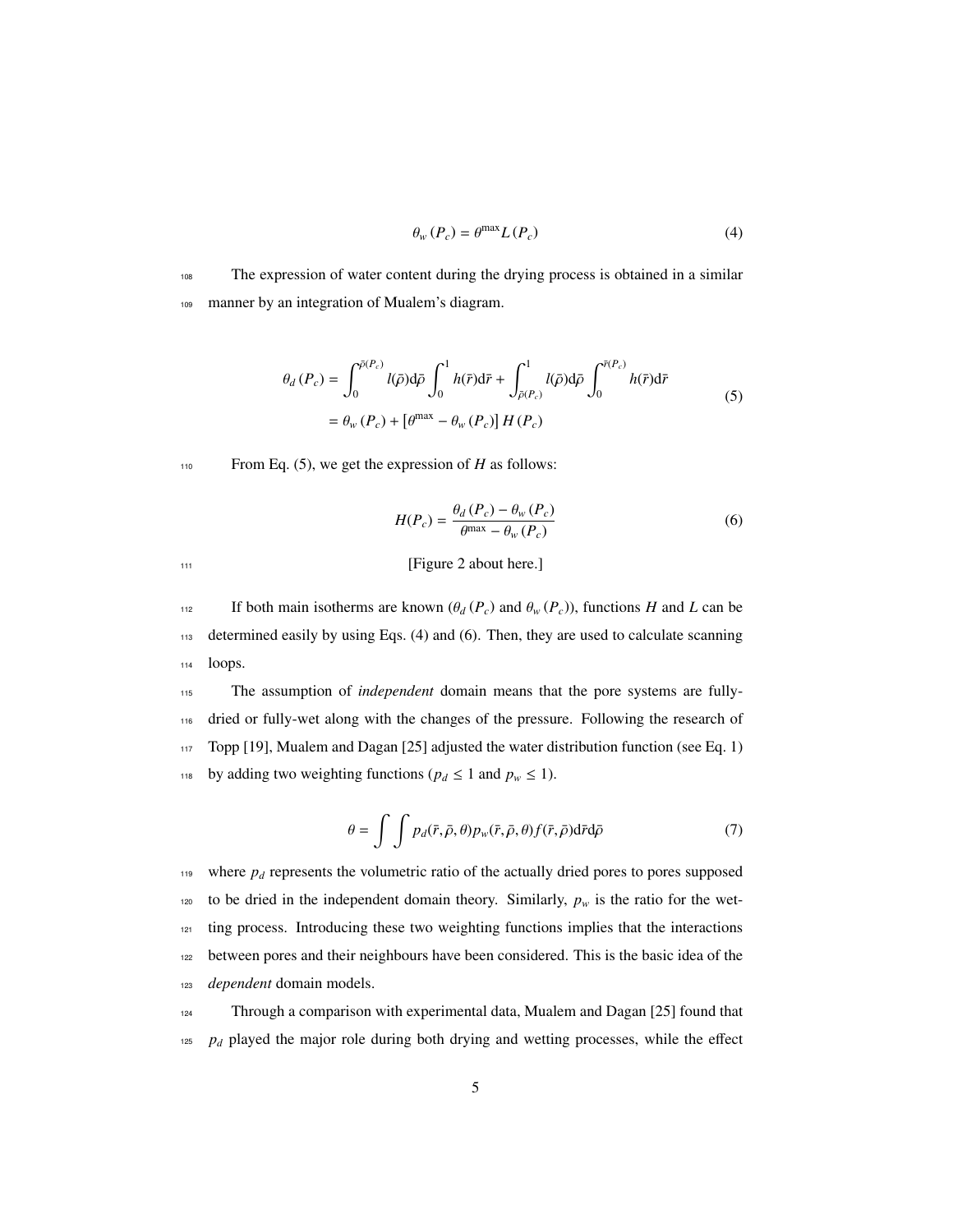<sup>126</sup> of  $p_w$  could be neglected ( $p_w = 1$ ). Obviously,  $p_d$  is the key factor for Mualem's 127 dependent models. Various methods attempting to determine  $p_d$  have been reported in the literature  $[26-28]$ .

 The empirical models, which have been applied to the modelling of moisture trans- port in building materials (*e.g.*, [8]), are developed based on fitting the shapes of ex- perimental WVSIs. Normally, an empirical was proposed without physical meanings. In the literature, there are a number of the empirical models, such as linear models (*e.g.*, [29]), slope models (*e.g.*, [30]) and scaling-down models (*e.g.*, [31]). Initially, they were developed for one type of porous medium (such as soils and sands) and not based on the physical representation of hysteresis. This paper has chosen recently developed and easy-to-apply empirical models which can provide reasonable fitting re- sults for experimental curves of cementitious materials. Such models usually have one or two parameters that need to be determined from experimental data. For example, Li [32] proposed an incremental relation to calculate hysteresis, with one parameter controlling the shape of the curve. In the methods introduced by Wei *et al*. [33] and Nyman *et al*. [34], parameters are used to initialise the slope of the scanning curves.

## 3. Adopted comparison strategy

 A strategy of comparison of models for WVSIs and hysteresis to experimental data is introduced. Statistical analysis tools will be presented.

#### *3.1. Procedures of comparisons*

 According to the availability of experimental data, the normal procedure for the calculation of hysteresis is like as follows:

- If the experimental data for both main adsorption and desorption branches are measured, a model is needed to fit them, and then another model can be used to predict scanning curves;
- 
- <sup>151</sup> If only one main branch is measured, the other one has to be determined by means of a model, and then scanning curves can be predicted by another model.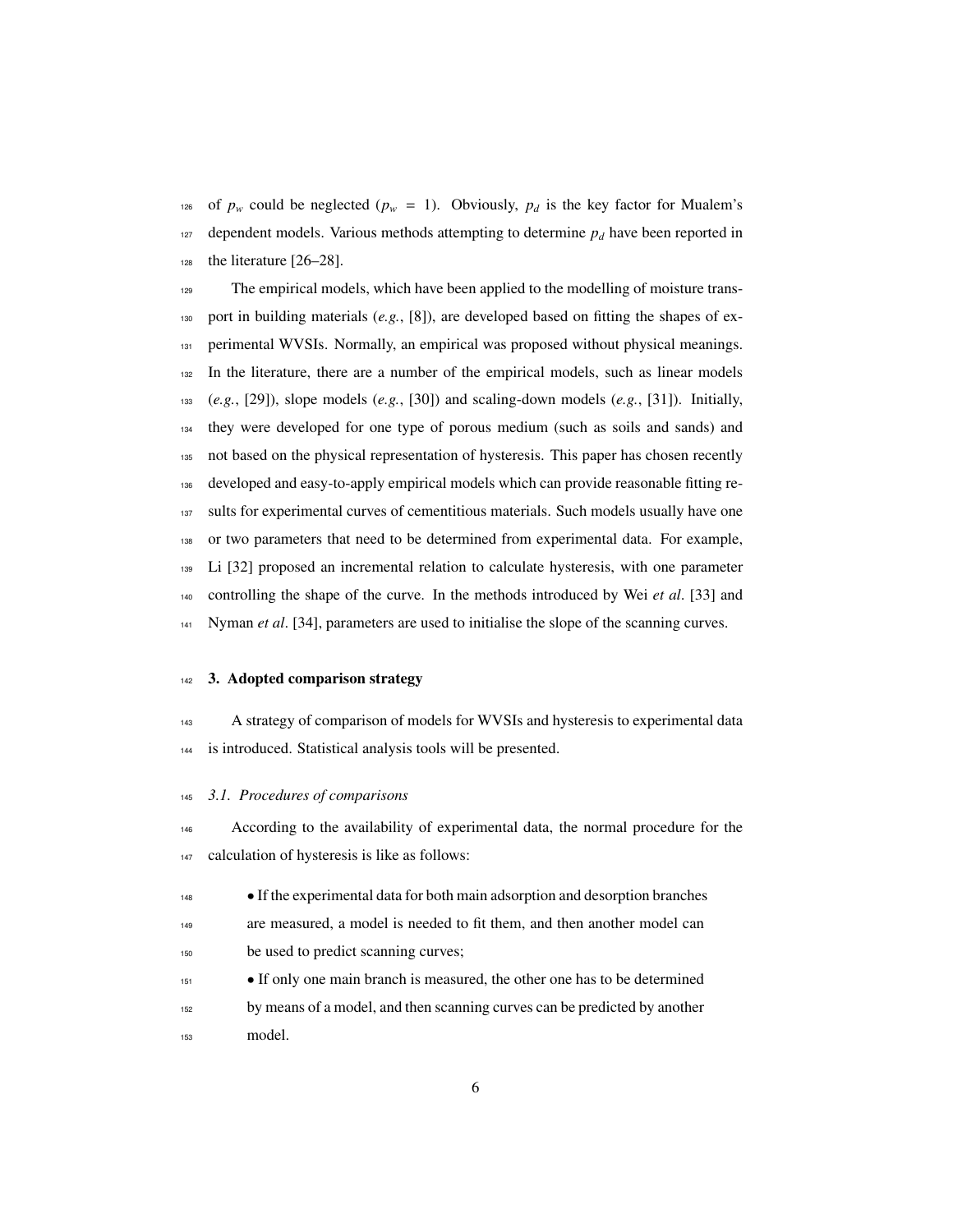Based on above procedure, a multi-level modelling of hysteresis is proposed in Ta- ble 1. It depends on the number of available experimental data. This number decreases from Level 1 to Level 3. It may lead to different levels of prediction accuracy, which will be revealed through comparisons in this study.

 Table 1 indicates that a complete set of hysteresis models consists of three parts: O1 models to fit two main sorption isotherms; O2 models to determine one main sorption isotherm on the basis of the other measured main branch;  $\circled{3}$  models to predict scan-<sup>161</sup> ning loops. In next sections, hysteresis models will be compared following these three stages.

### *3.2. Data collection*

 In order to test the performance of the hysteresis models, measured WVSIs were collected from the literature. The requirements for data collection are:

1) The collected data contain at least both main desorption and main adsorption isotherms.

167 It is better if some scanning curves have been measured.

2) The number of measurement data for each isotherm must be larger than the number

of undetermined parameters in models.

 WVSIs can be measured by different methods. The saturated salt solution method is a common gravimetric method in which the RH is controlled by saturated salt so- lution in a small volume, such as in a desiccator. The mass of a specimen decreases (during desorption) or increases (during adsorption) until equilibrium (mass stabiliza- tion) is reached. Other methods, such as dynamic vapour sorption (DVS) [35, 36], use a small specimen, usually less than 1 g, and a microbalance to monitor mass changes. The advantage of this kind of instruments is that the entire desorption and adsorption loop can be measured in one month or less, more rapidly than with the saturated salt solution method, for which a method can take many months and even years. How- ever, a potential problem with small specimens is that they cannot contain aggregates. Measurements probably quantify only the sorption behavior for the paste in concrete or mortar, rather than the global sorption behavior of the material. For instance, the in- fluence of paste-aggregate interfacial transition zone on the sorption is not investigated in this method. This may lead to different measurement results. Another risk is that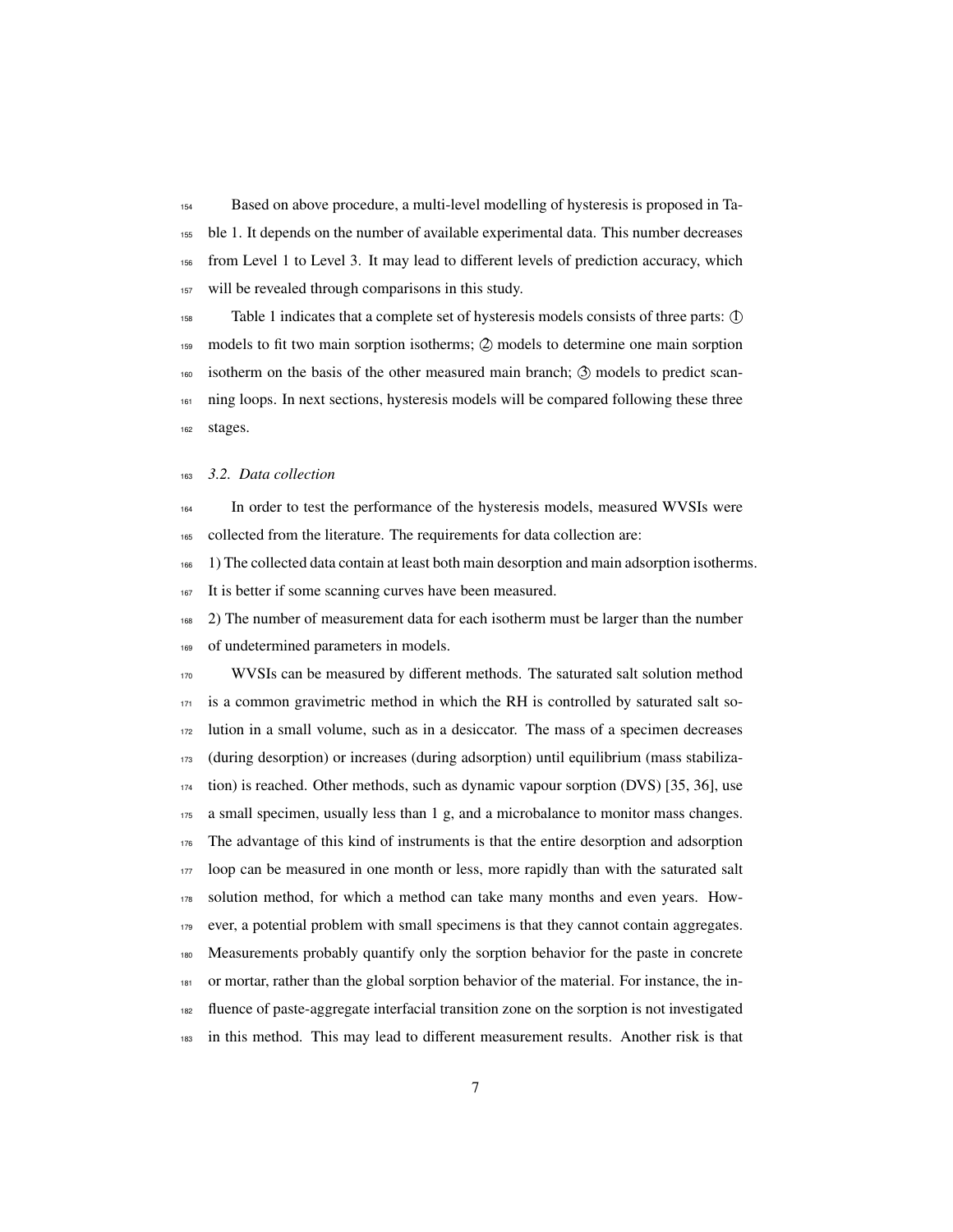184 small specimens can be carbonated quickly during the preparation.

 The studied experimental data are gathered in Table 2 from [5] measured by the saturated salt solution method. These data can meet the above-mentioned comparison requirements very well. All materials are made from the same OPC cement (CEM I 52.5, according to EN 197-1 European standard). They include ordinary and high performance hardened cement pastes and concretes. Water-to-cement ratios range from  $190 \quad 0.2$  to 0.6. High performance materials are Concrete2 and Paste2, which contain 10% of silica fume to cement in weight. In order to reach chemical stability before the 192 measurements, materials were sealed curing for at least 6 months for concretes and 2 years for cement pastes. Then, cement pastes were crushed into small specimens with masses of about 8 g. Because aggregates have no influence on the sorption process [5], concrete specimens were cut into thin slices, 2 or 3 mm thickness with mass between 20 and 100 g. Measurements started from desorption at RH = 100%, decreasing step-by-197 step to  $RH = 3\%$ , considered as the dry reference state. Then, RH increased stepwise to 100% to obtain the adsorption isotherm. To reduce the variations of RH during the measurements as well as the carbonation risk, only a small hole on the top of the desiccator is open for weighing. Besides, the equilibrium state for each RH step was  $_{201}$  carefully defined as that the mass change is less than 0.001 g after one month. At least three specimens were measured individually to determine one point on the sorption curve.

## *3.3. Comparison criteria*

 For the fitting of the main sorption isotherms, all parameters in the models are optimized to fit the experimental curves using a nonlinear least squared optimization procedure, which aims to minimize the sum of the squares of the errors.

 Two kinds of statistical criteria have been used to evaluate the accuracy of the modelling results in the literature, the coefficient of determination  $(R^2)$  and a differential  $_{210}$  residual-based error metrics (see [7, 11]).  $R^2$  is defined as the ratio between the disper-<sup>211</sup> sion predicted by the model and the total dispersion of the measured data [11].

 The accuracy of fitting (or prediction) is related to the number of parameters used in  $_{213}$  a model. More parameters usually yields a higher  $R^2$  value, but low robustness and low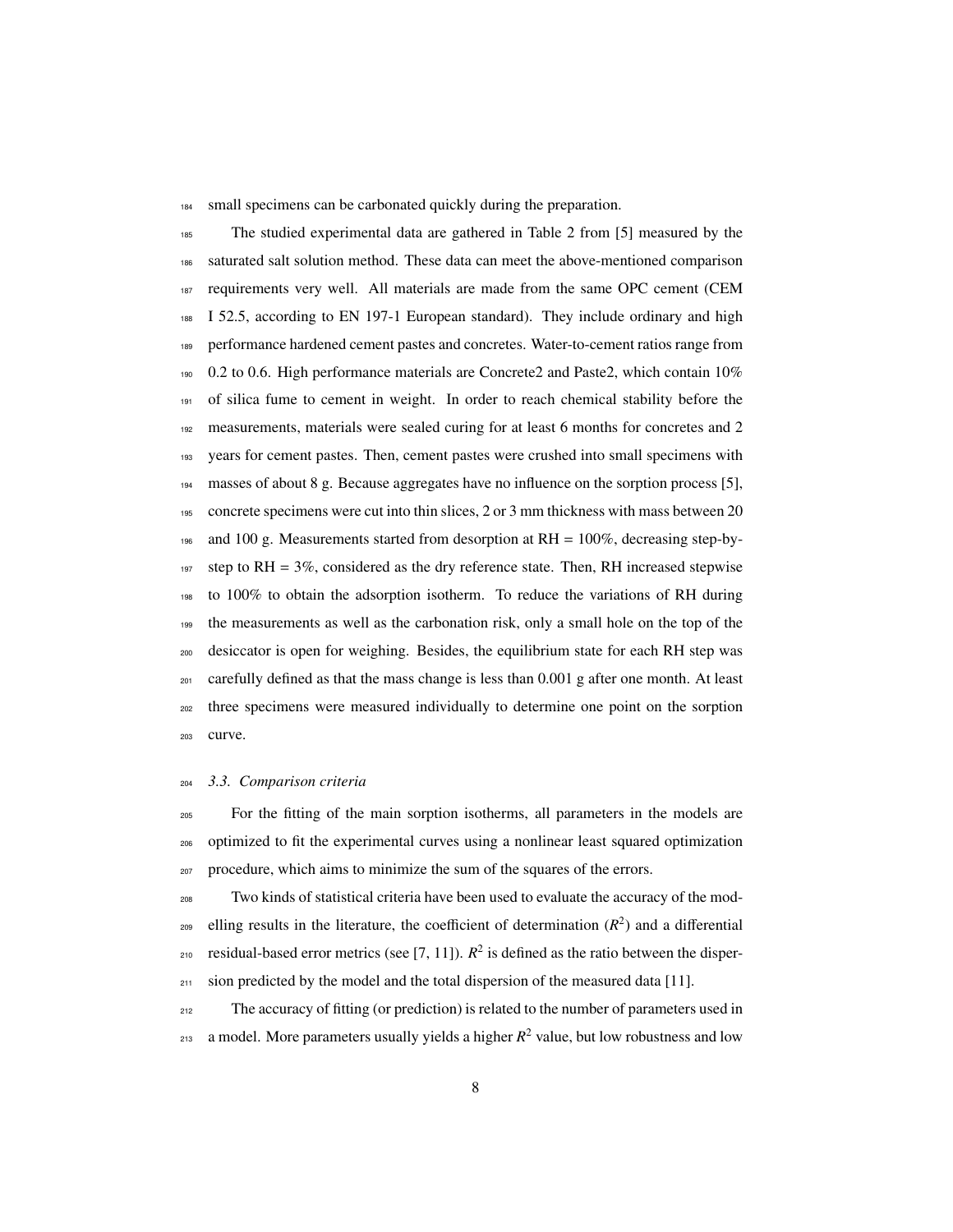214 sensitivity to parameters. To take the effect of the number of parameters into account, <sup>215</sup> we use an adjusted  $R^2$  instead of  $R^2$  [7]:

$$
R_{adj}^2 = \frac{(n-1)R^2 - (m-1)}{n-m}
$$
 (8)

<sup>216</sup> where *m* is the number of parameters, *n* is the number of measured data. Equation (8)  $a_{217}$  implies that  $R_{adj}^2 < R^2$  when  $m > 1$ ,  $R_{adj}^2 = R^2$  when  $m = 1$  and  $R_{adj}^2 > R^2$  when  $m = 0$ . <sup>218</sup> The latter case shows the advantage of using a non-undetermined parameter model. <sup>219</sup> The other statistical criterion is known as the normalized mean error (NME):

$$
NME = \frac{1}{n} \sum_{i=1}^{n} \frac{|S_i^{pr} - S_i^{ms}|}{S_i^{ms}}
$$
(9)

where  $S_i^{ms}$  and  $S_i^{pr}$ <sup>220</sup> where  $S_i^{ms}$  and  $S_i^{pr}$  are measured and fitted (or predicted) values, respectively. Notice  $221$  that the absolute value is used in Eq. (9). It can avoid the cancellation of positive and <sup>222</sup> negative residuals. If the value of NME is close to 0, it indicates a better result.

#### <sup>223</sup> *3.4. Data pretreatment*

224 WVSIs measured by experiments are generally RH $-\theta$  relation, but for calculation <sup>225</sup> purpose, models usually need  $P_c$  − θ or  $P_c$  − S. To get a unified relation, the RH−S <sup>226</sup> relation is used to display fitting or prediction results. The following equations are  $227$  employed for transformations. From  $\theta$  to  $S$ , the normalized equation is:

$$
S = \frac{\theta - \theta_r}{\theta^{\max} - \theta_r} \tag{10}
$$

where  $\theta_r$  is the water content at dry reference sate.

From RH to *Pc*, Kelvin's equation is used:

$$
P_c = -\frac{\rho_l RT}{M_v} \ln RH \tag{11}
$$

where  $\rho_l$  is liquid-water density (kg · m<sup>-3</sup>),  $R = 8.314 \text{J} \cdot \text{K}^{-1} \cdot \text{mol}^{-1}$  is the gas constant, 230 *T* is the absolute temperature (K).  $M_v$  is the molar mass of water molecule (kg · mol<sup>−1</sup>)  $_{231}$  and RH is a fraction in Eq. (11).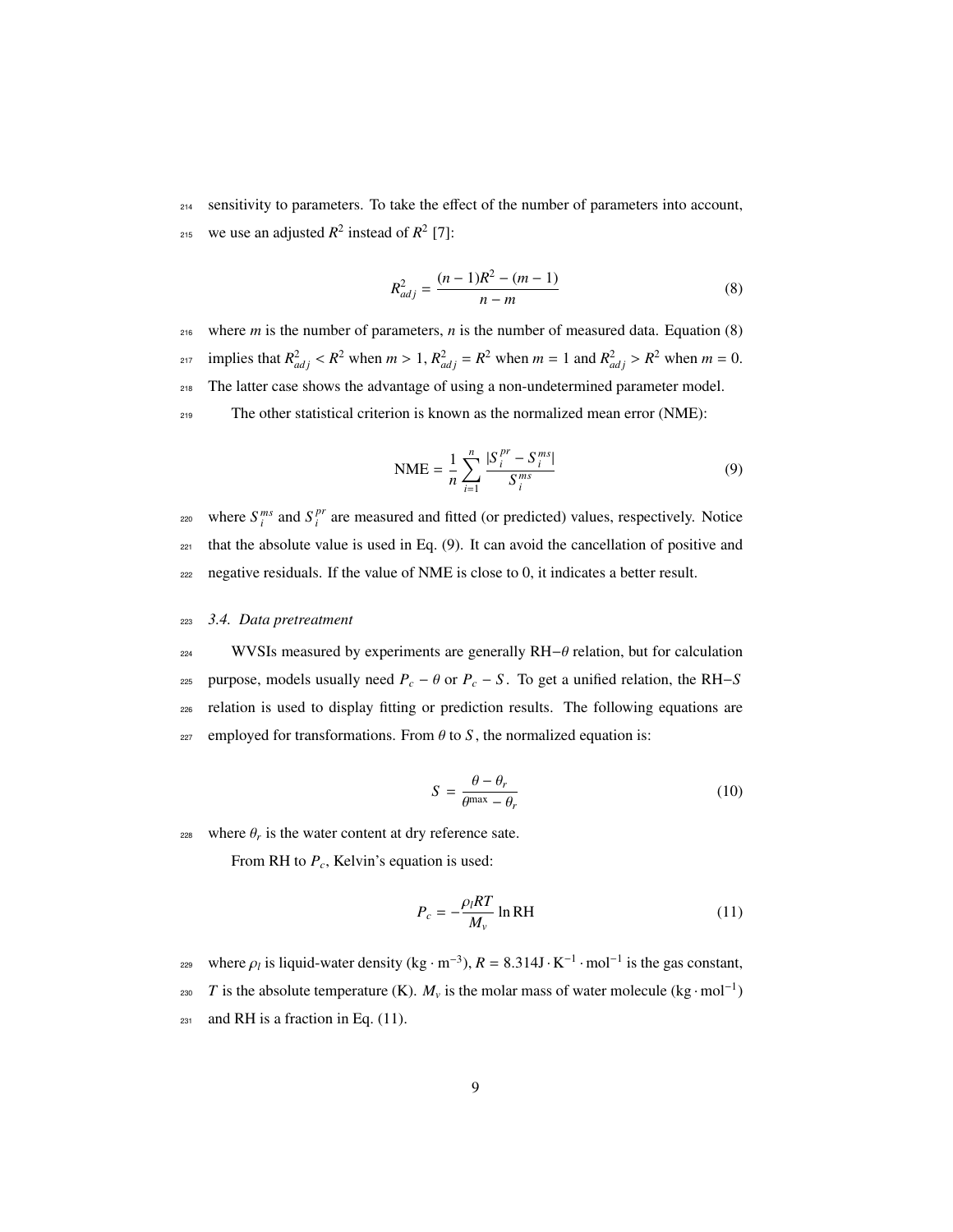#### 4. Main isotherms fitting models

 Numerous models have been proposed to fit the main branches of WVSIs. Each of these equations is applicable to one or several groups of materials (*e.g.*, sands and soils). Models were selected in this research primarily based on whether they can fit both desorption and adsorption isotherms for cementitious materials.

237 On the whole, two types of methods to fit WVSIs can achieve our purpose. They are uni-modal and multi-modal models. As the name suggests, uni-modal models as- sume that the material consists of one pore system. Thus, a simple single equation can satisfactorily fit experimental data. In studies of Carlier *et al* [7], the Kosugi model (K) [39] seems to be the better one for the fitting of the main desorption isotherm. Besides, the van Genuchten's model [40], including two-parameter (VG2) and three- parameter (VG3) versions, will be compared. The former version has been used in studies of concretes [41, 42]. Two more models (Feng and Fredlund's model (FF) [43] and Fredlund and Xing's model (FX) [44]) performing well in soil science will be val- idated for cementitious materials. Multi-modal models consider that there are two or even more pore systems in the material [45]. This consideration can improve the fitting accuracy. A brief description of each selected model will be presented below.

## *4.1. The Feng and Fredlund's model (FF) [43]*

 The FF model is an empirical relationship which was used to fit desorption and adsorption curves of a ceramic material [43]. A simple equation is used in this model.

$$
S = \frac{a_F}{a_F + P_c^{b_F}}\tag{12}
$$

252 Two parameters  $(a_F \text{ (Pa)} \text{ and } b_F)$  in Eq. (12) need to be determined. The research performed in [46] showed that this curve-fitting equation is most applicable for low swelling materials (*e.g*., clay loam).

*4.2. The van Genuchten's model [40]*

Van Genuchten [40] proposed an *S*-shaped curve equation: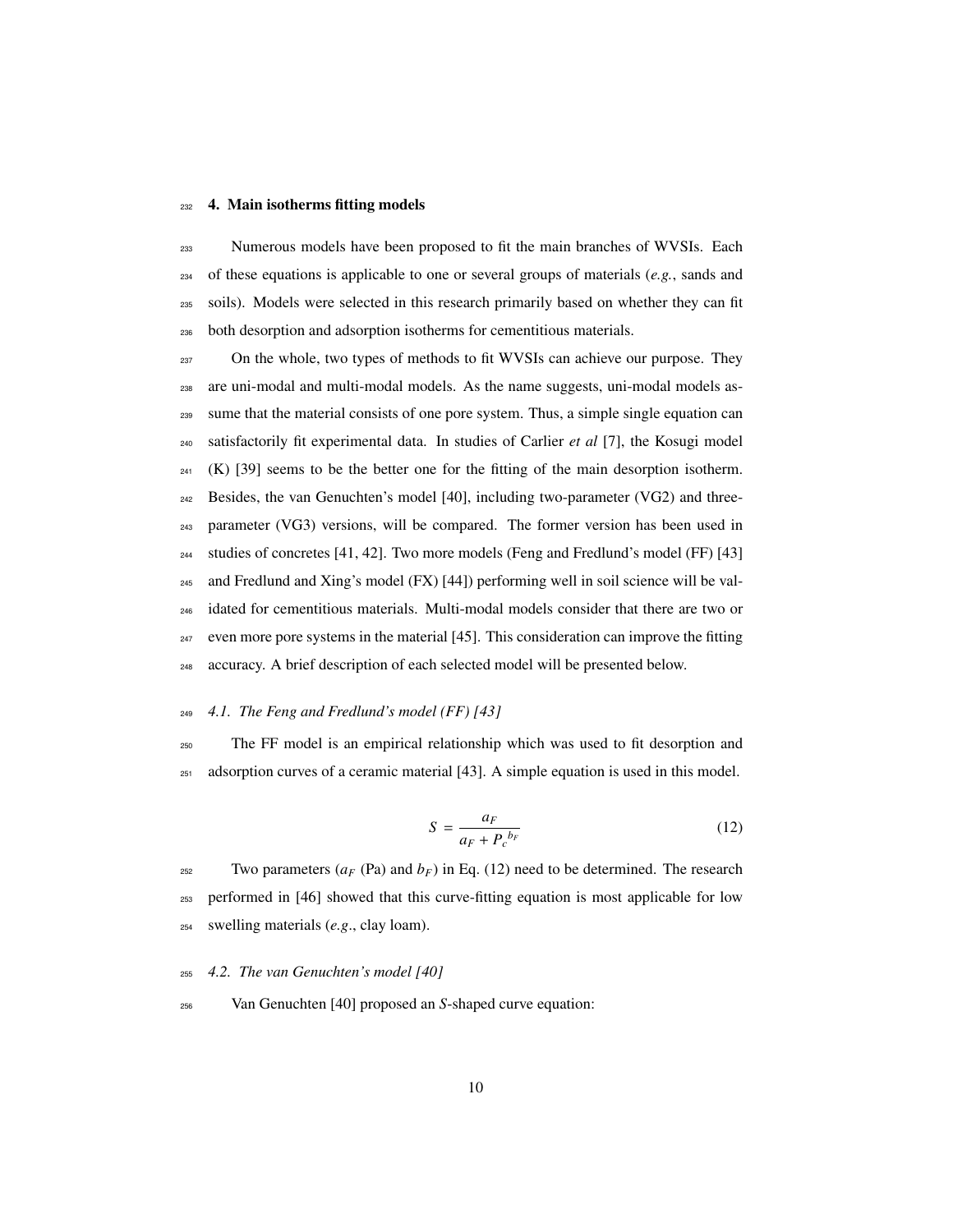$$
S = \left[1 + \left(\frac{P_c}{a_V}\right)^{n_V}\right]^{-m_V} \tag{13}
$$

<sup>257</sup> where  $a_V$  (Pa),  $m_V$  and  $n_V$  are three undetermined parameters. In addition, van Genuchten [40] <sup>258</sup> suggested  $m_V = 1 - 1/n_V$  to simplify Eq. (13) and a two-parameter equation was ob-<sup>259</sup> tained.

## <sup>260</sup> *4.3. The Fredlund and Xing's model [44] (FX)*

<sup>261</sup> When Fredlund and Xing [44] studied the pore size distribution on the basis of the VG2 model, they found that this model was not suitable in the high capillary pressure region. The authors introduced a modified pore size distribution function. Integration of this function yielded a new equation:

$$
S = \left[ \ln \left[ e + \left( \frac{P_c}{a_X} \right)^{n_X} \right] \right]^{-m_X} \tag{14}
$$

- $265$  where  $e$  is the Euler number (a mathematical constant).
- <sup>266</sup> *4.4. The Kosugi's model [39]*

<sup>267</sup> Using a lognormal pore size distribution, Kosugi [39] deduced the following ex-<sup>268</sup> pression:

$$
S = Q\left(\sigma^{-1} \ln \frac{P_c}{P_{cm}}\right) \tag{15}
$$

<sup>269</sup> where  $P_{cm}$  (Pa) is the capillary pressure related to the medium pore radius.  $\sigma$  is the <sup>270</sup> standard deviation of log-transformed pore radii and is related to the width of the pore <sup>271</sup> size distribution. If the pore size distribution is unknown,  $P_{cm}$  and  $\sigma$  have to be obtained  $272$  by fitting experimental sorption isotherms. In Eq. (15),  $Q$  denotes the complementary <sup>273</sup> normal distribution function, which is defined as:

$$
Q(x) = (2\pi)^{-1/2} \int_{x}^{\infty} \exp\left(-\frac{x^2}{2}\right) dx
$$
 (16)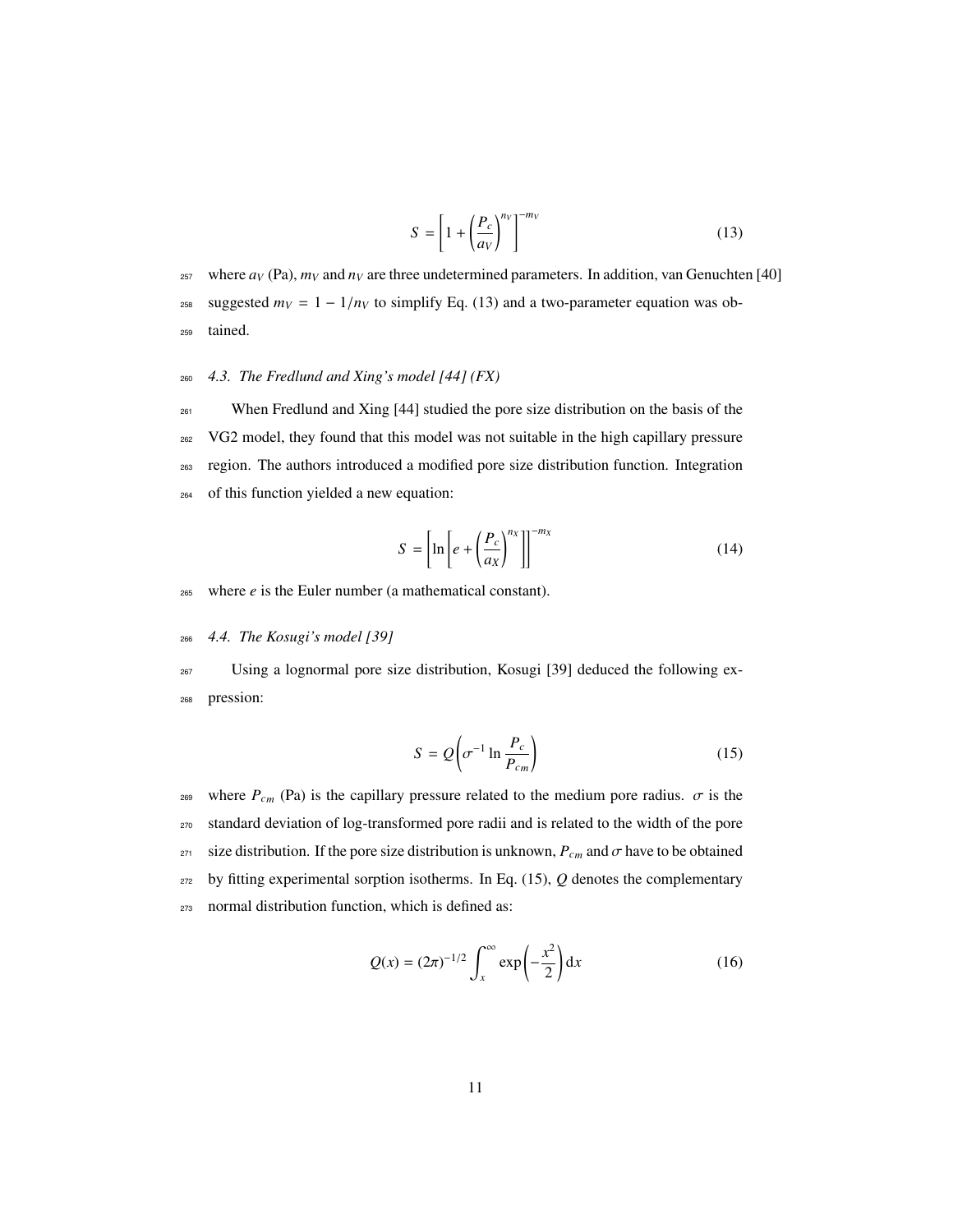#### *4.5. The multi-modal model*

The generalized form of multi-modal models is written as:

$$
S = \sum_{i=1}^{N} w_i S_i(P_c)
$$
 (17)

where *N* is the number of pore systems and  $w_i \in [0, 1]$  ( $\sum_i^N w_i = 1$ ) is a weighting factor characterizing pore system *i* and  $w_i$  represents the water content contribution of <sub>278</sub> pore system *i* to the total water content in the material. If  $N = 2$ , Eq. (17) becomes a bi-modal model. One well-known bi-modal model was proposed by Durner [45], adopting VG2 equation for each pore system.

## *4.6. Comparison results and discussion*

 All materials in the collected database have been fitted by above models. Two sta-<sup>283</sup> tistical criteria  $R_{adj}^2$  and NME for the fitting of the two main sorption isotherms are pro- vided in Figs. 3 and 4. Results of two materials (Paste2 and Paste3, representing high performance and ordinary materials) are illustrated in Figs. 6 and 5. Overall, all models <sup>286</sup> provide satisfactory fitting results (mean  $R_{adj}^2 > 0.98$ ). The bi-modal model [45] shows better fitting results than uni-modal models. For all models, the fitting of the adsorption isotherm is better than the fitting of the desorption isotherm.

#### <sup>289</sup> [Figure 3 about here.]

## [Figure 4 about here.]

 Concerning uni-modal models, they show a non-physical behavior since the adsorp- tion curves intersect the desorption curves at the low RH (around 0.05 in two examples) for some materials (see the enlarged figures in Figs. 5 and 6 for Paste2 and Paste3, re- spectively). This phenomenon is not consistent with the experimental data. But for the FX and VG3 models, this behavior is not as significant as for the other two-parameter models (see the enlarged figures in Fig. 6). Both these models show better fitting results <sup>297</sup> than other uni-modal models (see values of  $R<sup>2</sup><sub>adj</sub>$  and NME in Figs. 3 and 4), either in desorption or in adsorption isotherms. This suggests that these three-parameter models can be used for a variety of cementitious materials. Moreover, one can remark that the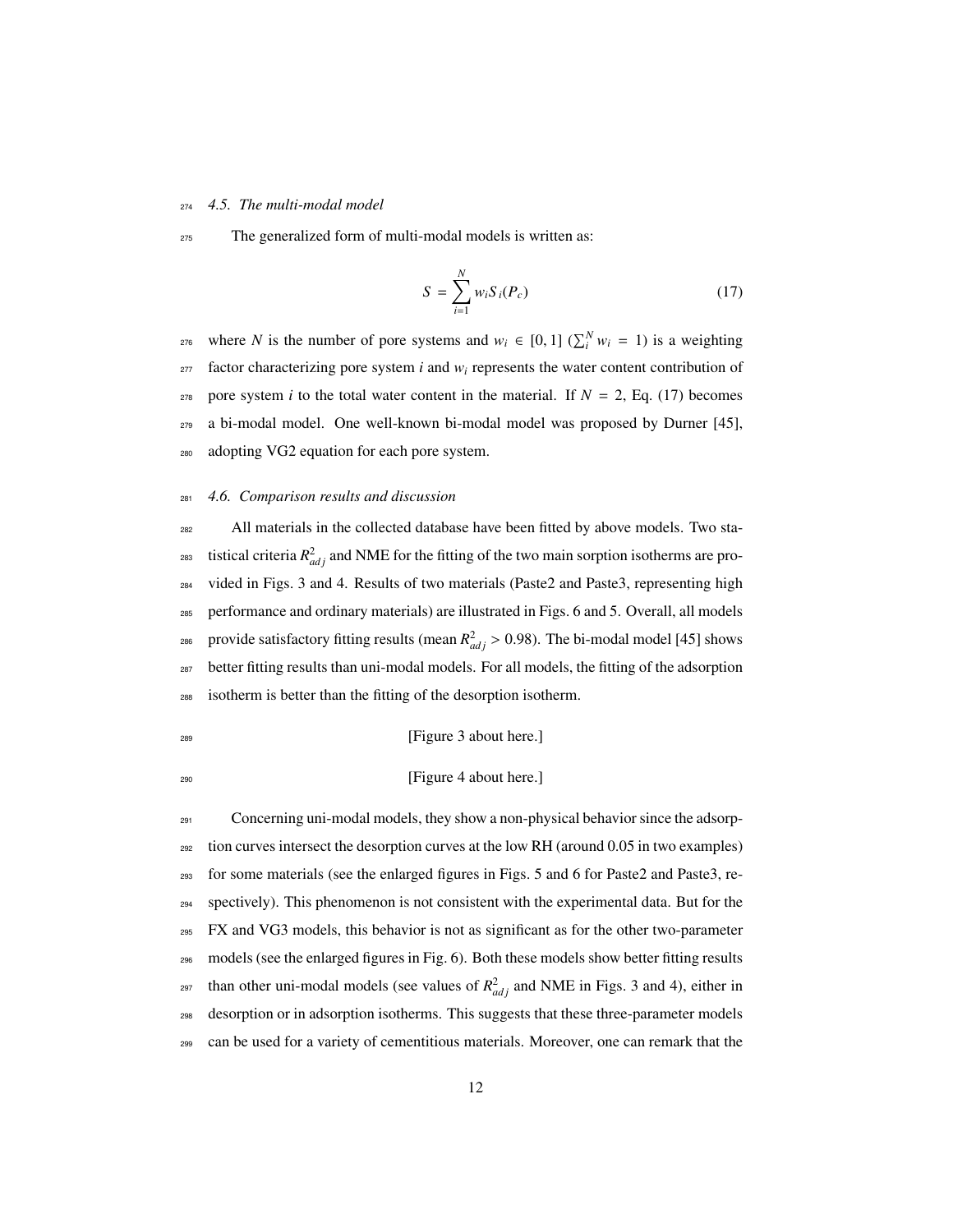widely-used VG2 model [40] does not perform better than other models (see Figs. 3 301 and 4). Results also show that no selected model can simulate the sudden drop of the desorption isotherms from 44% to 33% RH (see Fig. 6). This drop may be due to measured water content in capillary pores changing to in C-S-H pores as emphasised in reference [5].

## [Figure 5 about here.]

 $\delta$ <sup>306</sup> Mean values of  $R^2_{adj}$  for the bi-modal model are higher than 0.99 for both des- orption and adsorption isotherms and values of NME are close to 0. For Paste3, the bi-modal model roughly shows the same shape as the ones described with other models (see Fig. 6a). For Paste2, this model performs much better in higher RH range, while the predicted desorption isotherm does not reach  $S=0$  at RH=0. This is clearly an 311 non-physical fitting result (see Fig. 5a). The result is likely caused by the very fine mi- crostructure of the high performance cement pastes (*e.g.,* Paste2) and concretes (*e.g.,* Concrete2). Because those materials can hold much water in the low RH range, the measured points in the low RH range are higher compared to the ordinary materials, such as the point at RH=12% in Fig. 5. This leads the non-physical fitting. Thus, it is 316 worth fitting WVSIs by using higher modal models.

317 A comparison of uni-, bi- and tri-modal models is made in Fig. 5. The performance 318 of the tri-modal model, nearly passing through all measured points, is obviously better than the uni- and the bi-modal models for both main isotherms in the low RH range. In terms of statistical analysis, using a tri-modal model improves the fitting results greatly s<sub>21</sub> (see highlighted values of  $R<sup>2</sup><sub>adj</sub>$  and NME for Concrete2 and Paste2 in Figs. 3 and 4). In the high RH range, the tri-modal model yields the similar shape of curve to the bi-modal model.

#### <sup>324</sup> [Figure 6 about here.]

 However, the number of parameters in multi-modal models may be several times higher than in uni-modal models. This results in a more difficult fitting procedure and can even lead to instability. However, uni-modal models show acceptable fitting results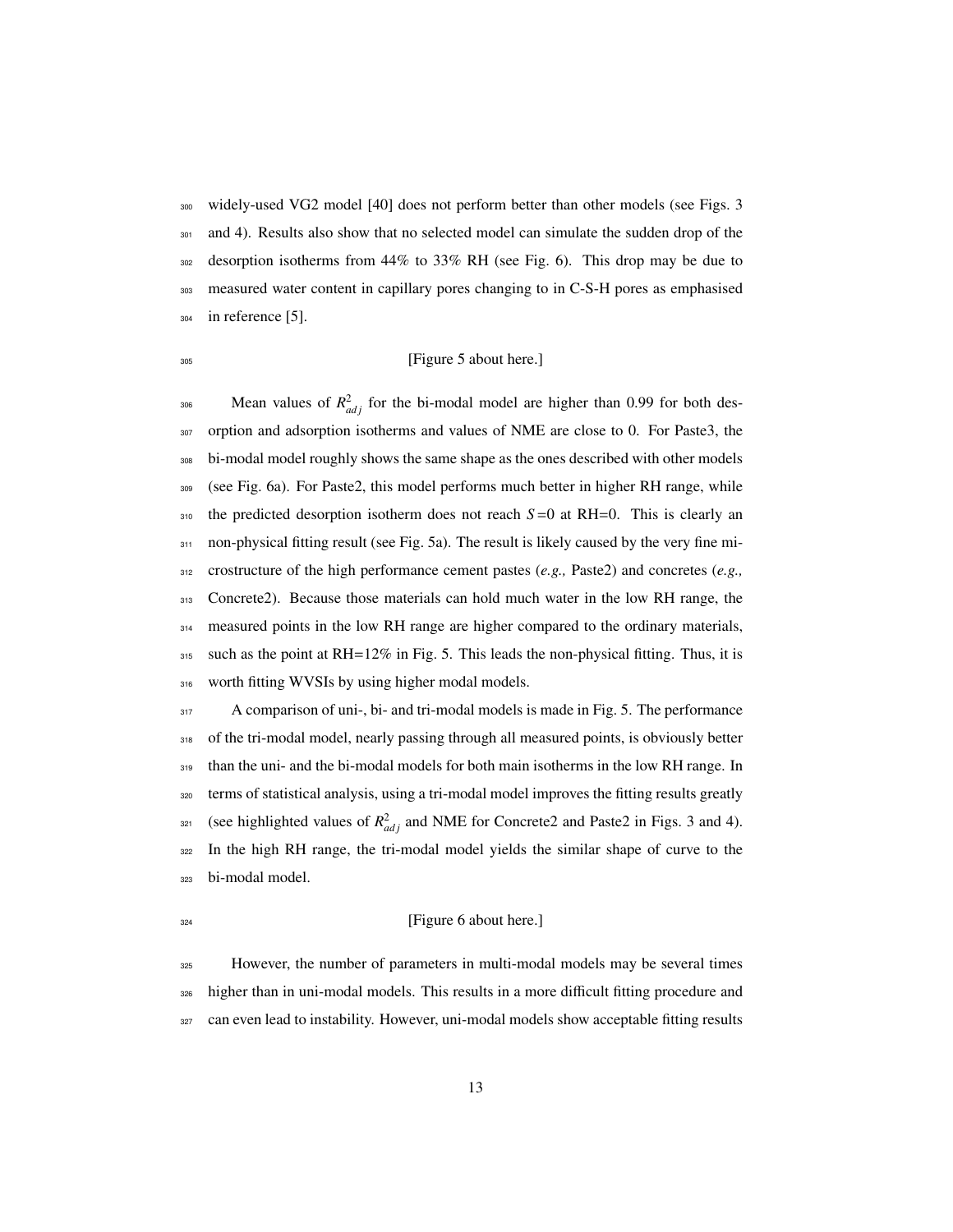for the selected database, except for high performance materials. The choice of WVSI 329 model is thus highly dependent on the complexity of the measured isotherm.

 Above, some commonly used WVSIs models have been compared to measured isotherms. In many cases, these models do not have a clear physical meaning. The models proposed by Fredlund and Xing [44], van Genuchten [40] and Brutsaert [38] originally came from Brooks and Corey's power type function [37], in which two pa-334 rameters are involved, the air-entry pressure and a dimensionless parameter referring to the pore-size distribution [37]. When van Genuchten developed the closed form equa- tion, the introduced parameter  $a_V$  was disconnected to the air-entry pressure [47]; the same is true for  $a_X$  in the FX model. So,  $a_V$  and  $a_X$  should be only seen as the air-entry 338 pressure related parameter. In the same way,  $n_V$ ,  $m_V$ ,  $n_X$  and  $m_X$  are parameters related to the pore size distribution. The Kosugi's model [39] was developed for the soil and <sup>340</sup> two parameters ( $P_{cm}$  and  $\sigma$ ) have to be determined based on the measured pore size 341 distribution. Due to the lack of the experimental data of the pore size distribution for 342 cementitious materials, the fitted  $P_{cm}$  and  $\sigma$  in this model cannot be verified whether they still retain the same physical meaning as when they were first introduced. The <sup>344</sup> FF model is a pure empirical equation for the purpose of fitting the experimental data, 345 without any physical meaning being mentioned.

 To conclude the above comparisons, this paper recommends that uni-modal models, FX and VG3, can be used as a first tentative fitting. If one does not get satisfying fitting results, multi-modal models can be used. In next sections of this paper, the FX 349 model will be used to fit the main sorption isotherms because it shows a slightly better performance to fit desorption isotherms than the VG3 model (see Fig. 3).

#### 351 5. Prediction of one main isotherm from the other main branch

 Most hysteresis models require at least both main curves to predict scanning loops. Nonetheless, measuring both sorption isotherms for cementitious materials is time consuming and quite costly. In practice, it is still under debate whether the initial fully dried state will change the microstructure during measurements of absorption isotherms. Instead, the desorption isotherm is easier to determine from an initially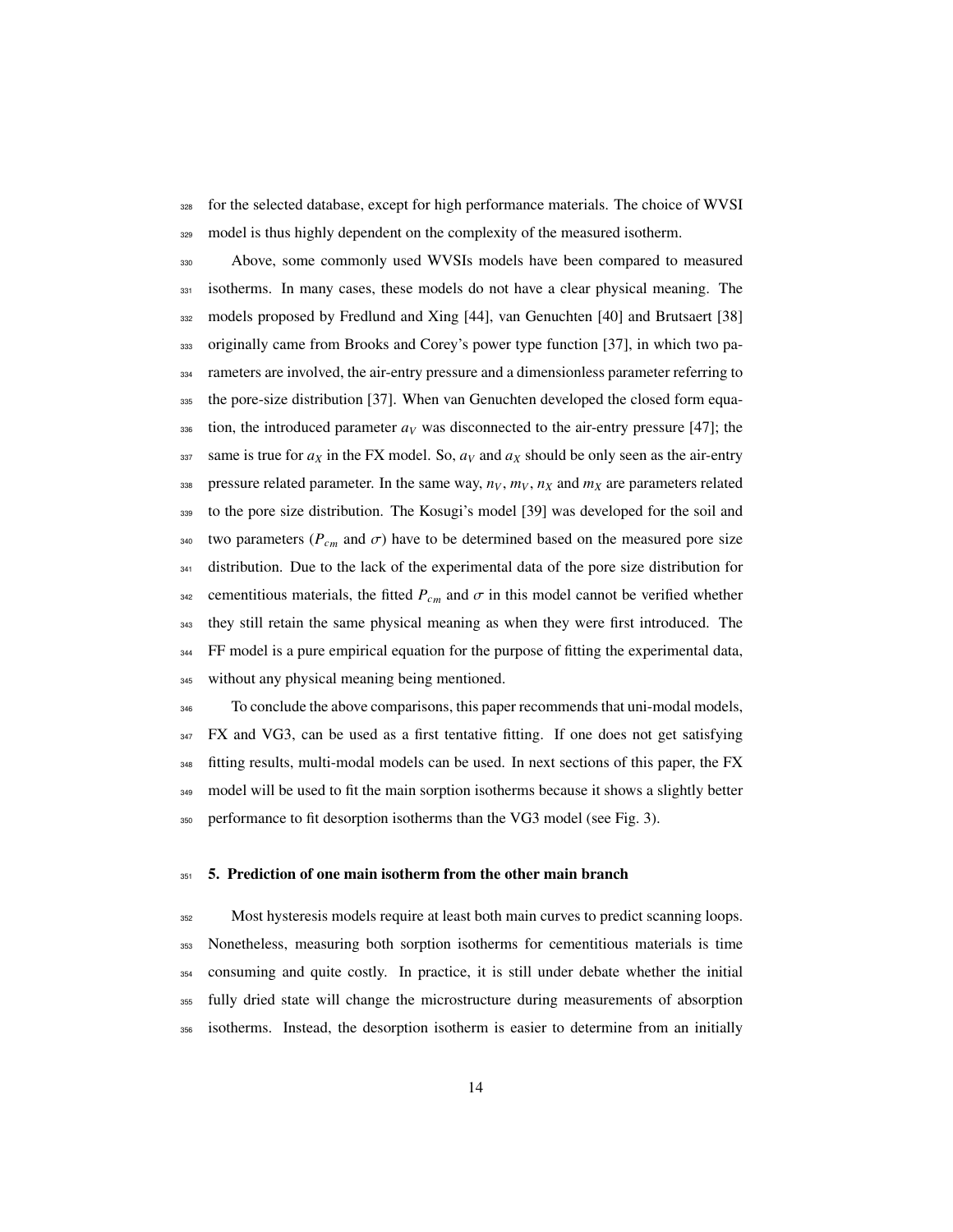<sup>357</sup> saturated state, which is also closer to the condition after the concrete structure form-<sup>358</sup> works are removed. From this point of view, only the models to predict the adsorption

<sup>359</sup> isotherm from the desorption isotherm are evaluated herein.

 In the literature, some comparisons have been done for sands and soils. Pham *et al.* [11] compared and ranked fives selected models. Feng and Fredlund's model [43] (improved by Pham *et al*. [46]) appeared to be the most accurate one, followed by Mualem Model IV [48]. Meanwhile, in Maqsoud's comparison [12], Parlange's model [49] (modified by Braddock *et al*. [50]) showed the best prediction for silty sand and fine <sup>365</sup> sand.

<sup>366</sup> According to the requirements of experimental data, comparisons will here be car-<sup>367</sup> ried out in two groups: models only based on the measured main desorption branch <sup>368</sup> and models needing additional data besides the main desorption branch.

- <sup>369</sup> *5.1. Models only based on the measured main desorption branch*
- <sup>370</sup> *5.1.1. Mualem Model II-1 [51]*

 $371$  The Mualem Model II-1 [51] is the extension of Mualem Model II [23]. In a totally <sup>372</sup> homogeneous porous medium, two pore water distribution functions *h* and *l* can be 373 considered identical for pore necks and pore bodies. This leads to  $h(\bar{\rho}) = l(\bar{\rho})$  (or  $\hat{h}(\bar{r}) = l(\bar{r})$ . Hence, the same distribution function is applied to both pore necks and 375 pore bodies. The water distribution function (see Eq. 1) can be rewritten as:

$$
f(\bar{r}, \bar{\rho}) = h(\bar{r})h(\bar{\rho})\tag{18}
$$

376 The water content during the wetting process (see Eq. 4) is rewritten as:

$$
\theta_w(P_c) = \theta^{\max} H(P_c)
$$
\n(19)

<sup>377</sup> This simplification does not affect the expression for water content during a drying 378 process (see Eq. 5). Combining Eq. (19) with Eq. (6), an equation calculating  $θ<sub>w</sub>(P<sub>c</sub>)$  $379$  from  $\theta_d(P_c)$  is derived as:

$$
\theta_w(P_c) = \theta^{\text{max}} - [(\theta^{\text{max}})^2 - \theta^{\text{max}} \theta_d(P_c)]^{1/2}
$$
\n(20)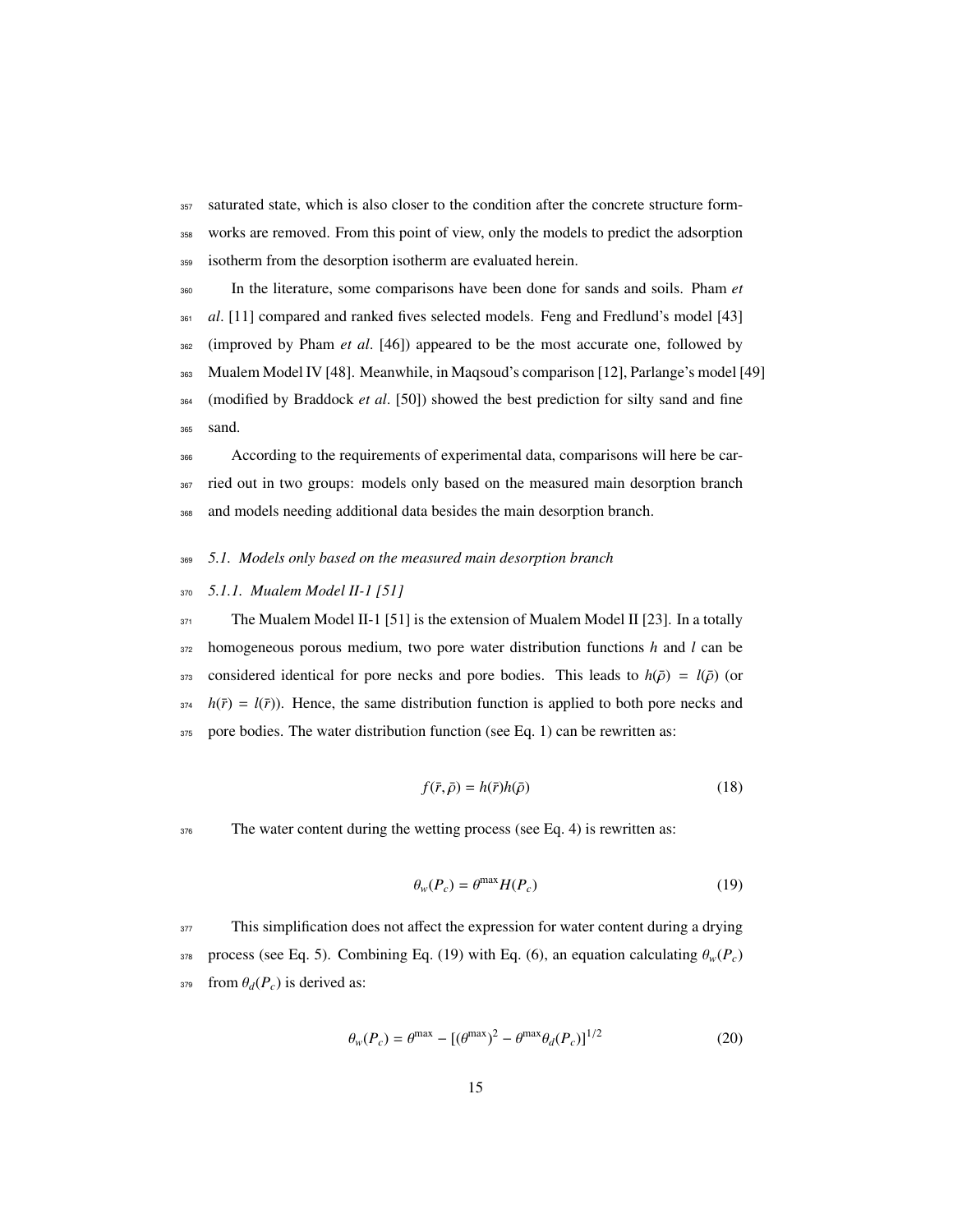<sup>380</sup> The equivalent equation as a function of *S* is:

$$
S_w(P_c) = 1 - [1 - S_d(P_c)]^{1/2}
$$
 (21)

<sup>381</sup> *5.1.2. Parlange's model [49], modified by Braddock et al. [50]*

<sup>382</sup> Based on the Parlange's hysteresis model [49], an expression of the adsorption <sup>383</sup> isotherm can be obtained as the following form.

$$
\frac{\mathrm{d}S_w}{\mathrm{d}P_c} = \frac{S_w - S_d}{P_c} \tag{22}
$$

<sup>384</sup> Taking VG2 equation to describe the desorption isotherm and integrating Eq. (22), <sup>385</sup> an analytical form of the adsorption isotherm was provided by Braddock *et al*. [50].

$$
S_{w} = -\frac{P_{c}}{a_{dV}} + \left[1 + \left(\frac{P_{c}}{a_{dV}}\right)^{n_{dV}}\right]^{1/n_{dV}}
$$
(23)

386 where  $a_{dV}$  and  $n_{dV}$  are fitting parameters for the desorption isotherm.

<sup>387</sup> *5.2. Models needing additional data besides the main desorption branch*

<sup>388</sup> *5.2.1. Feng and Fredlund's model [43], improved by Pham et al. [46]*

 From section 4, one may know that there are two coefficients in FF model [43] (see  $_{390}$  Eq. (12)). This indicates that two points on the adsorption isotherm are enough to de- termine these two parameters and to calculate the entire adsorption isotherm. Based on this idea, Pham *et al*. [46] introduced a method to find the positions of two such points (denoted by A and B). The position of point A corresponds to a capillary pressure:

$$
P_{c,wA} = \left(\frac{a_d}{10}\right)^{1/b_d} \tag{24}
$$

394 where  $a_d$  and  $b_d$  are parameters used in FF equation [43] for the desorption isotherm.

<sup>395</sup> [Figure 7 about here.]

<sup>396</sup> Point B on the adsorption isotherm is defined as the point having a capillary pres-397 sure that is symmetrical to the capillary pressure of point A with respect to a horizontal <sup>398</sup> line passing through point E on the adsorption isotherm (see Fig. 7).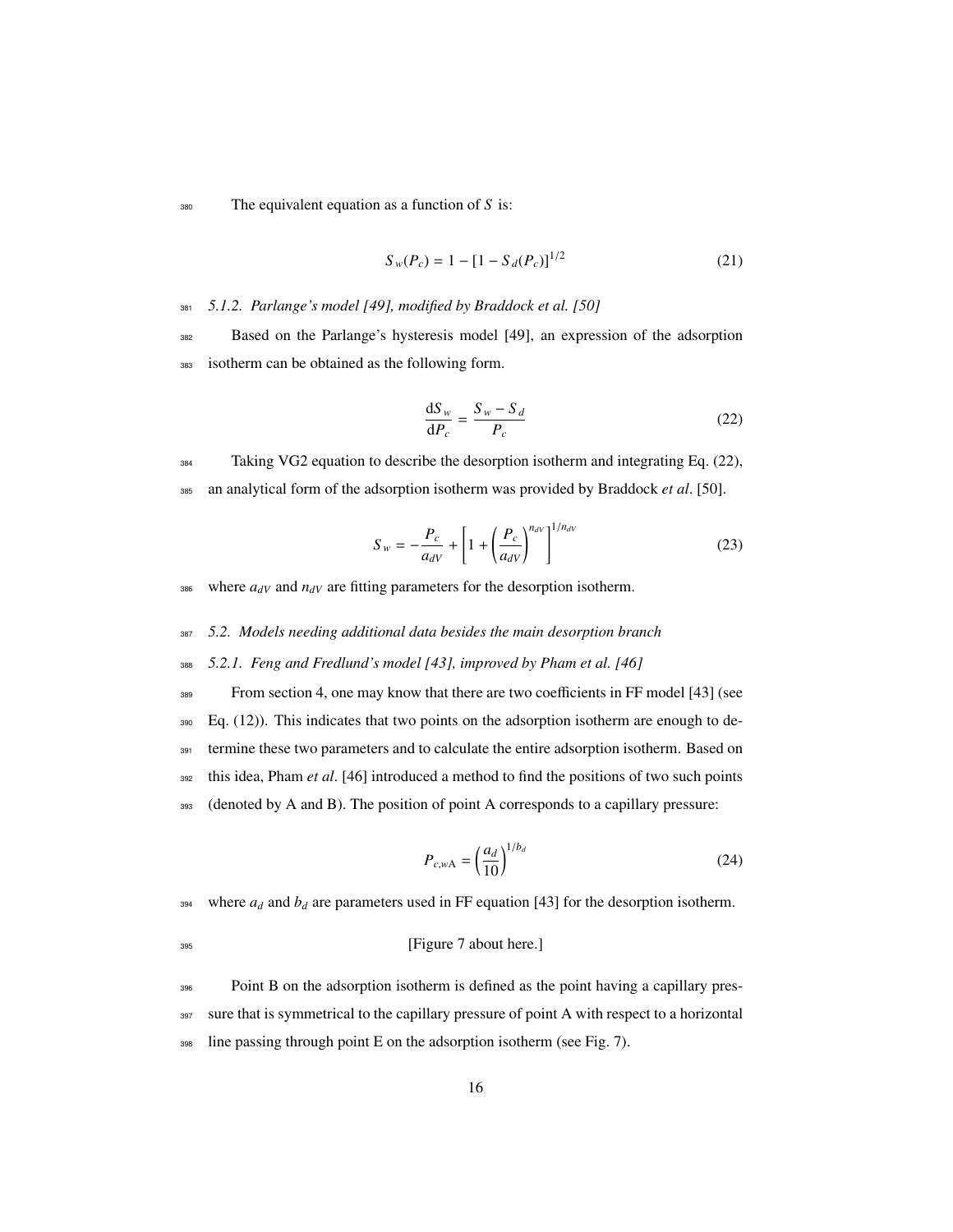$$
|P_{c,wA} - P_{c,wE}| = |P_{c,wB} - P_{c,wE}|
$$
\n(25)

 In the above equation, the position of point E is unknown. Pham *et al*. [46] intro- duced a method to determine the position of point E. The authors defined two other 401 points on the desorption isotherm to find point B. One point (C) is in the middle of the desorption isotherm (at  $S = 0.5$ ):

$$
P_{c,dC} = (a_d)^{1/b_d} \tag{26}
$$

<sup>403</sup> The other point (D) is on the desorption isotherm and has the same saturation value <sup>404</sup> as point A:

$$
P_{c,dD} = \left(\frac{a_d}{S_{wA}} - 1\right)^{1/b_d}
$$
 (27)

<sup>405</sup> Points A, C, D and E should satisfy the relation:

$$
|P_{c,wA} - P_{c,wE}| = |P_{c,dD} - P_{c,dC}| \tag{28}
$$

<sup>406</sup> The capillary pressure of point B on the adsorption isotherm is obtained by solving <sup>407</sup> Eqs. (25)-(28).

$$
P_{c,wB} = P_{c,wA} - 2\left[\left(\frac{a_d}{S_{wA}} - a_d\right)^{1/b_d} - a_d^{1/b_d}\right]
$$
 (29)

<sup>408</sup> Finally, the two parameters  $(a_w$  and  $b_w$ ) used in Feng and Fredlund's model [43] <sup>409</sup> are calculated on the basis of the capillary pressures at points A and B.

$$
a_w = \frac{S_{wA} P_{c,wA}^{b_w}}{1 - S_{wA}}
$$
 (30)

$$
b_{w} = \frac{\log \left[ \frac{1 - S_{wB}}{S_{wB}} \frac{S_{wA}}{1 - S_{wA}} \right]}{\log \left[ \frac{P_{c,wB}}{P_{c,wA}} \right]}
$$
(31)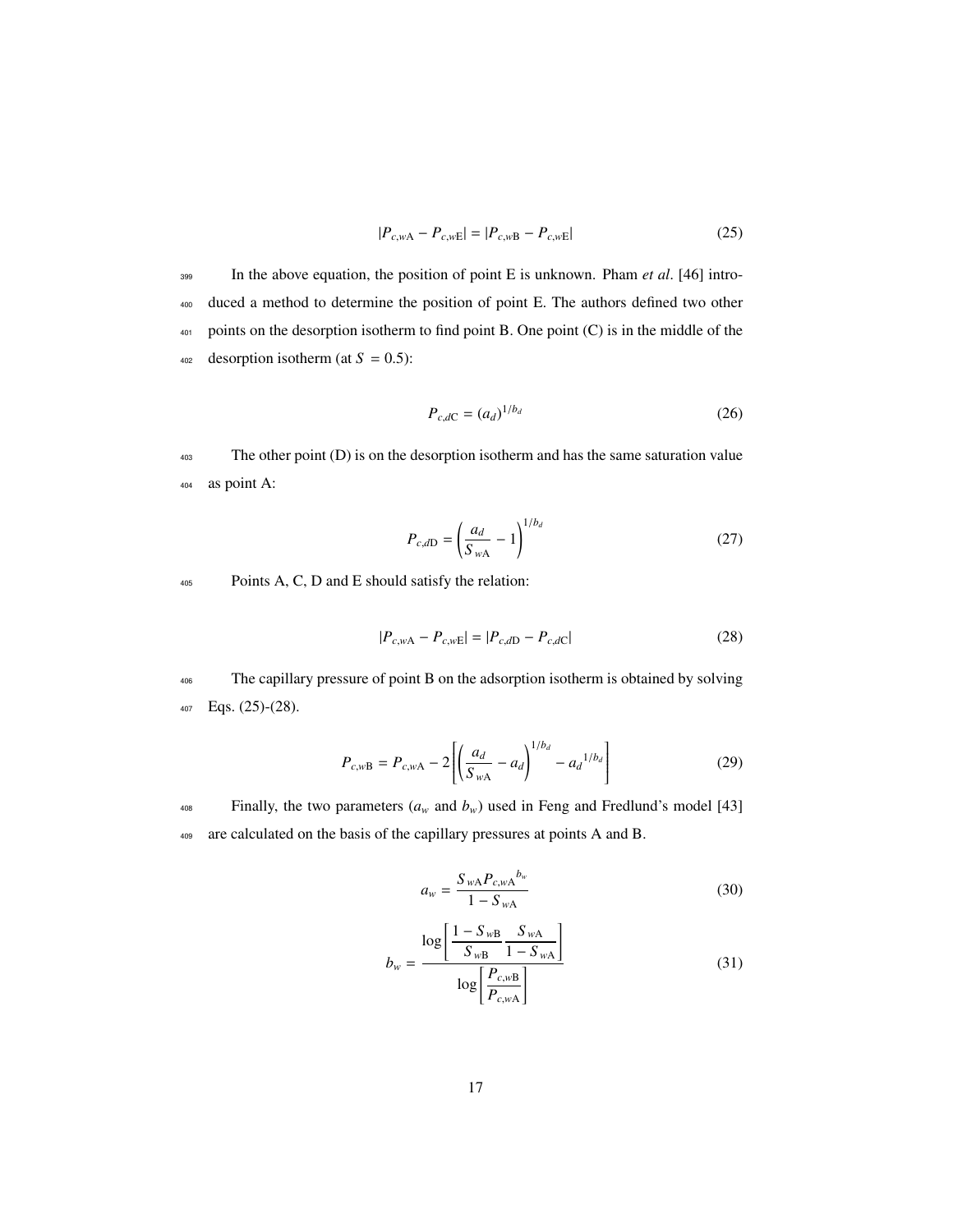#### <sup>410</sup> *5.2.2. Mualem Model IV [48]*

 The Mualem Model IV [48] is an improved version of Mualem Model II [23, 51]. In addition to the main desorption branch, a wetting scanning cure is needed to predict the main adsorption branch. The prediction is divided into two parts: from the highest capillary pressure to the starting point of the wetting scanning curve, and for capillary pressure lower than the starting point of the wetting scanning curve. The first part is predicted using the same method as Mualem Model II-1 [51]. The second part is 417 calculated by using both the main desorption branch and the wetting scanning curve. Thus, for the main adsorption branch, the saturation can be expressed as follows:

$$
S_{w}(P_{c}) = \begin{cases} 1 - [1 - S_{d}(P_{c})]^{1/2} & \text{for } P_{c,1} \le P_{c} \le P_{c}^{\max} \\ 1 - \frac{1 - S_{1,w}(P_{c})}{[1 - S_{d}(P_{c,1})]^{1/2}} & \text{for } P_{c}^{\min} \le P_{c} < P_{c,1} \end{cases} \tag{32}
$$

 $419$  where  $P_{c,1}$  is the capillary pressure at the starting point of the additional wetting scan- $420$  ning curve. The subscript  $(1, w)$  represents the first wetting scanning curve.

<sup>421</sup> The accuracy of this model is sensitive to the position of the starting point of the wetting scanning curve. If the scanning curve starts at a high RH, the model tends to be the same as Mualem Model II-1 [51]. If the scanning curve starts at a low RH, it <sup>424</sup> will only use the wetting scanning curve to predict the adsorption isotherm. According to the position of the starting point in available experimental data, comparisons were 426 performed in three levels: low RH (RH<sub>1</sub> = 12%), medium RH (RH<sub>1</sub> = 33%) and high RH (RH<sub>1</sub> = 53%). Not all materials in the database can reach this requirement. Only five materials (Concrete1, Concrete2, Concrete3, Paste2 and Paste3) are used for validation and comparisons.

#### <sup>430</sup> *5.3. Comparison of results and discussion*

<sup>431</sup> The prediction results of Paste2 are shown in Figs. 8 (other comparison results are <sup>432</sup> included in the document "supplementary materials"). For the models only using the <sup>433</sup> main desorption curve (Mualem Model II-1 [51] and Parlange's model [49] modified by Braddock *et al.* [50]), the standard deviation of the statistical criteria  $R_{adj}^2$  and NME as are very large (see Fig. 9). Furthermore,  $R_{adj}^2$  values are low and NME values are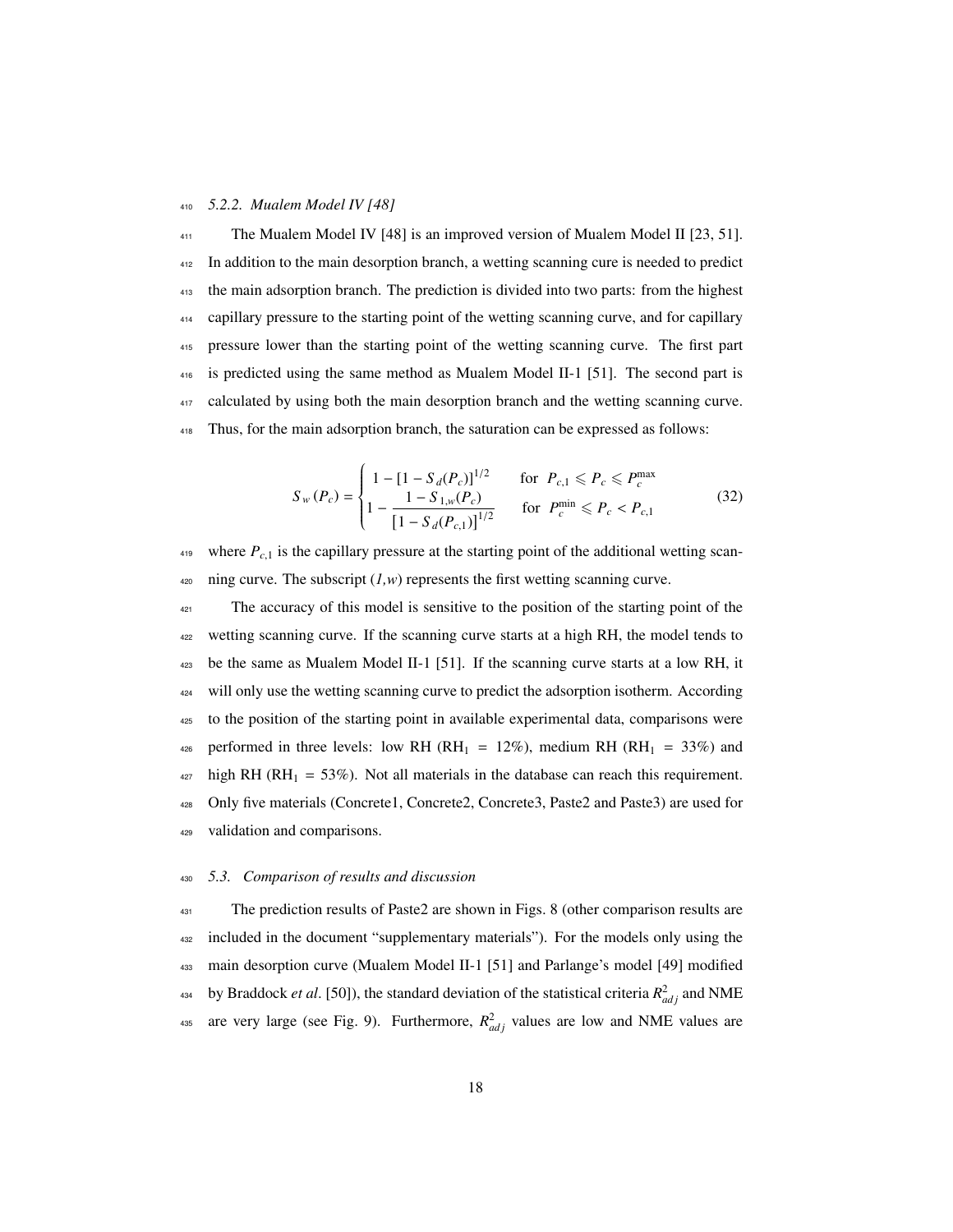high. Figure 8 also displays that the prediction of these two models do not show good agreements with measured curves. As a result, one can conclude that only using one main curve is not sufficient to predict the other main curve in the case of cementitious materials.

### <sup>440</sup> [Figure 8 about here.]

 With regard to models needing additional data, Fig. 9 clearly shows that the im-<sup>442</sup> proved Feng and Fredlund's model [43] yields the best prediction with the highest  $R_{adj}^2$ 443 and the lowest NME. This is due to the fact that adding two additional measured points significantly improves the prediction accuracy. In spite of needing one wetting scan- ning curve, by contrast, Mualem Model IV [48] does not provide good performance, regardless of the level of RH.

## <sup>447</sup> [Figure 9 about here.]

 The requirement of additional experimental data limits the application of the im- proved Feng and Fredlund's model [43]. In fact, the positions of points A and B depend on the shape of the desorption isotherm; thus, they vary according to the studied ma- terials. If these two points are fixed independently of the material, it will be more interesting from a practical point of view to determine the adsorption isotherm. The mean RH values for these two points are calculated according to the prediction results, 454 which are around 67% and 86%. They almost correspond to the RH values  $(63.2\%$  and 90.4%) used in the measurements of the sorption isotherms in [5]. Thus, these two points can be fixed at 63.2% and 90.4%. The main adsorption isotherms can be determined by using Eq. (12). The predicted results are compared with other methods in Fig. 9. It is clear that the fixed points method has the equivalent accuracy as Feng and Fredlund's model [43] (improved by Pham *et al*. [46]). This implies that if one wants to know the entire adsorption isotherm, it is enough to determine two adsorption  $_{461}$  points at RH = 63.2% and 90.4%.

 The above comparisons reveal that it may be not appropriate to predict one main isotherm by using the other main isotherm only (*e.g.*, Mualem Model II-1 [51] and Parlange's model [49] modified by Braddock *et al*. [50]). Two additional measured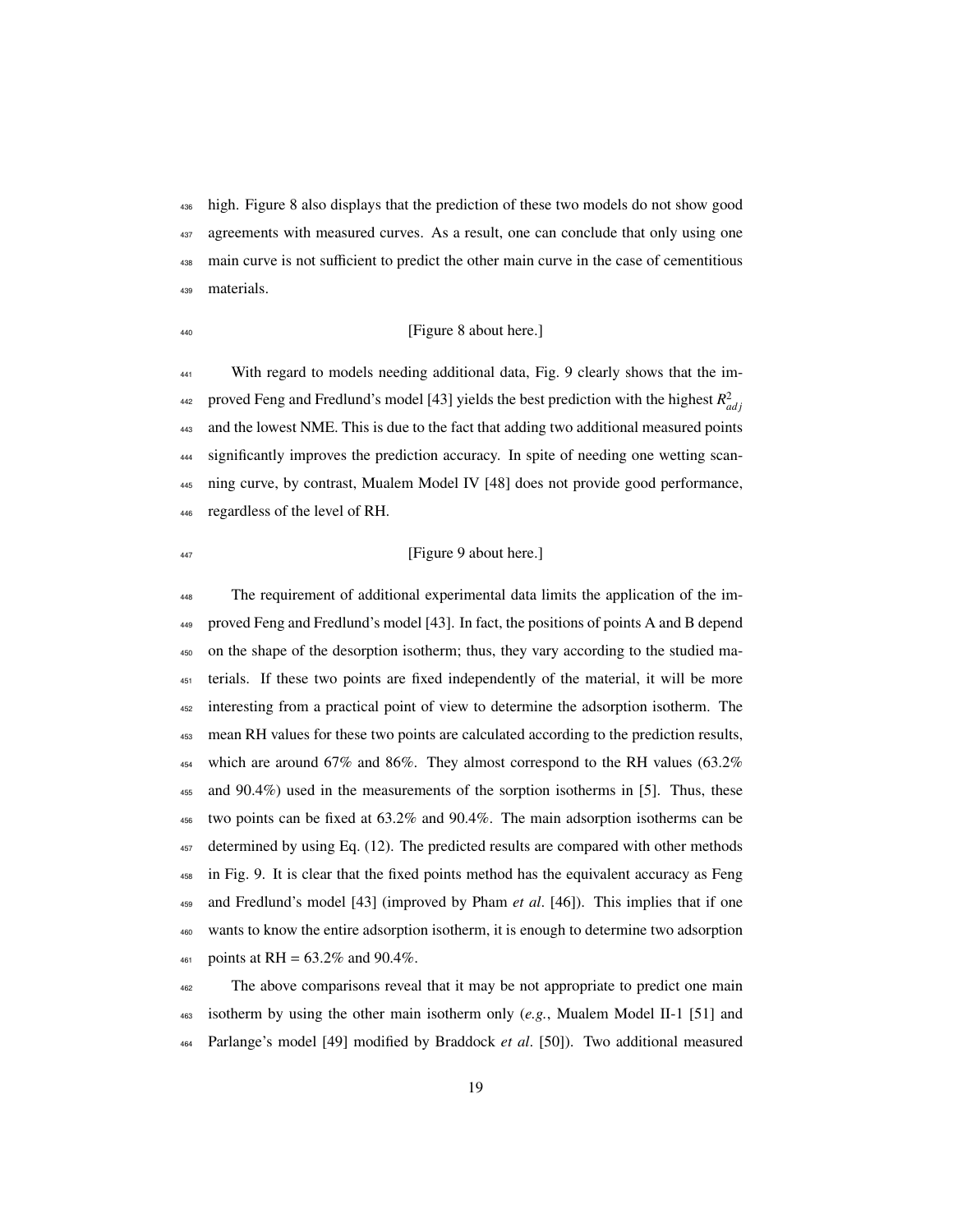465 points on the adsorption isotherm can provide a better prediction (improved Feng and

<sup>466</sup> Fredlund model [43]) than using one wetting scanning curve (Mualem Model IV [48]).

## <sup>467</sup> 6. Prediction of scanning isotherms

 Comparisons of different hysteresis models can be found in the literature [11, 30, 52–54] for a large variety of porous media, not including cementitious materials. By statistical analysis, Viaene *et al*. [52] concluded that models developed based on do-<sup>471</sup> main theories give the best predictions. A similar conclusion has been drawn in the comparisons performed by Pham *et al*. [11]. However, besides the domain models, several recently developed empirical models were also selected for comparisons due to 474 their simplicity of application.

## <sup>475</sup> *6.1. Mualem Model II [23]*

 In Mualem Model II [23], a series of equations to calculate scanning curves have been proposed based on Mualem's diagram (see Fig. 2). They use two basic functions  $H$  (see Eq. 3) and *L* (see Eq. 6), which are determined by two main sorption isotherms (desorption and adsorption). Rewriting them as a function of *S* , we get:

$$
L(P_c) = S_w(P_c) \qquad H(P_c) = \frac{S_d(P_c) - S_w(P_c)}{1 - S_w(P_c)}
$$
(33)

480 The first scanning curve in drying (scanning curve of order  $N = 1$ ), starting on the 481 adsorption isotherm at the point  $(S_w(P_{c,1}), P_{c,1})$ , is formulated according to Mualem's <sup>482</sup> diagram:

$$
S_{1,d}(P_c) = S_w(P_{c,1}) - [L(P_{c,1}) - L(P_c)][1 - H(P_c)] \tag{34}
$$

483 The first scanning curve in wetting (order  $N = 1$ ), starting on the desorption 484 isotherm at the point  $(S_d(P_{c,1}), P_{c,1})$ , is calculated by:

$$
S_{1,w}(P_c) = S_d(P_{c,1}) + [L(P_c) - L(P_{c,1})]H(P_{c,1})
$$
\n(35)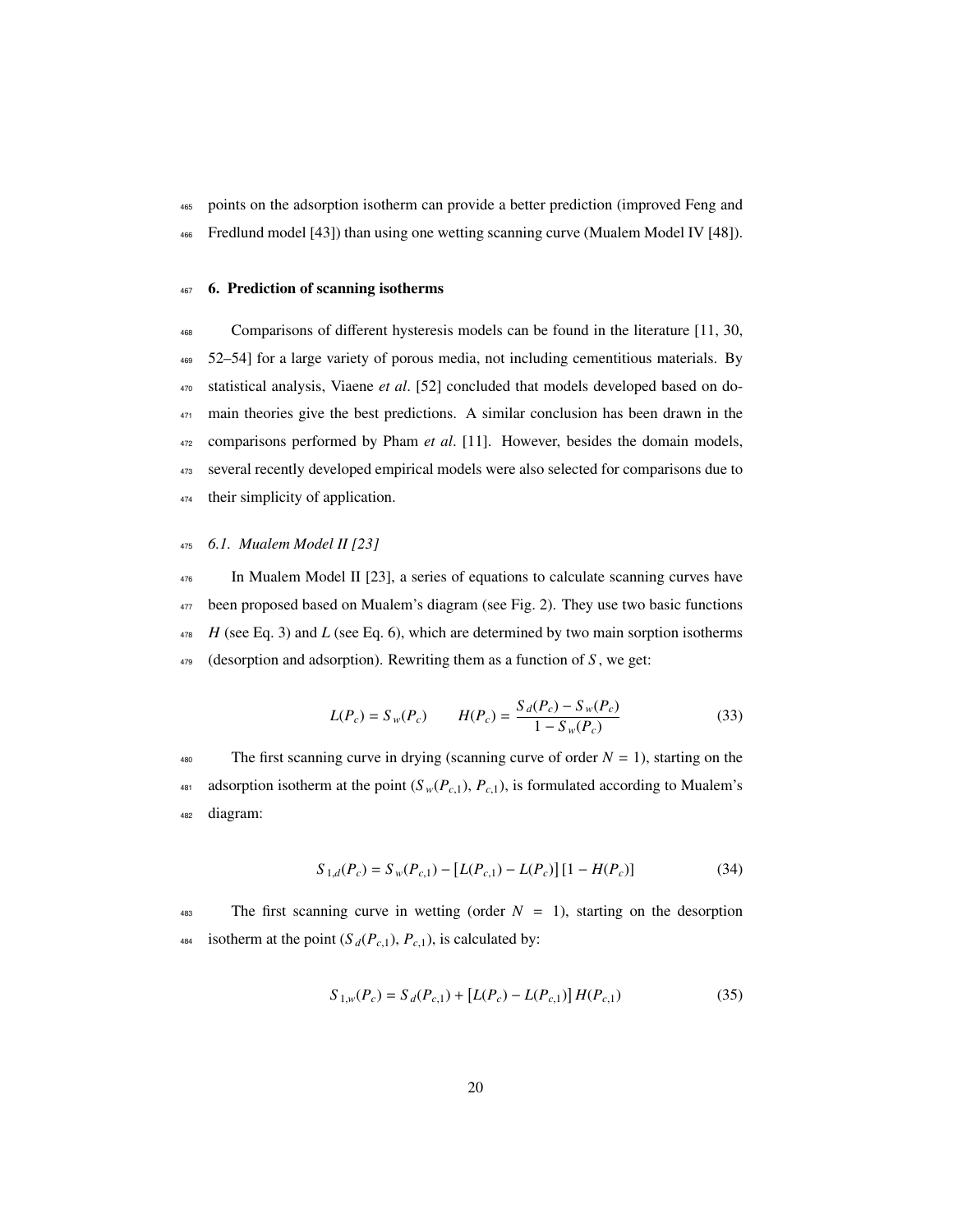<sup>485</sup> It can be noted that the expression for the first drying scanning is different to the <sup>486</sup> first wetting scanning curve. The expression for the wetting scanning curve of order *N*  $487$  (odd number and  $> 1$ ) is deduced according to Mualem's diagram:

$$
S_{N,w}(P_c) = S(P_{c,N}) + [L(P_c) - L(P_{c,N})][1 - H(P_{c,N})] \text{ for } L(P_c) \le L(P_{c,N-1}) \quad (36)
$$

488 where  $S(P_{c,N})$  is the saturation at the starting point of the current scanning curve, which 489 must be the end point of the previous scanning curve. If  $L(P_c) \ge L(P_{c,N-1})$ , Mualem's 490 diagram indicates that  $L(P_{c,N-3})$  will be used instead of  $L(P_{c,N-1})$  until the scanning 491 curve reduces to the main isotherms (order  $N = 0$ ). For example in Fig. 10, if the third <sup>492</sup> scanning curve in wetting CB continues to decrease after point B, it must do so on <sup>493</sup> curve BD, which is the extension line of the first scanning curve in wetting AB. This <sup>494</sup> ensures that all scanning loops are closed and enclosed in the main loop.

<sup>495</sup> In the same manner, the expression for the drying scanning curve of order *N* (even <sup>496</sup> number) is written as:

$$
S_{N,d}(P_c) = S(P_{c,N}) - [L(P_{c,N}) - L(P_c)] [1 - H(P_c)] \text{ for } L(P_c) \ge L(P_{c,N-1}) \tag{37}
$$

497 If  $L(P_c)$  ≤  $L(P_{c,N-1})$ ,  $L(P_{c,N-3})$  will be used instead of  $L(P_{c,N-1})$  for calculation.

<sup>498</sup> Equations (35-37) comprise a set of formulas to calculate arbitrary scanning loops.

<sup>499</sup> [Figure 10 about here.]

<sup>500</sup> *6.2. Mualem dependent model [25–27]*

 Based on the assumption of *dependent* of the neighbouring pores in Mualem Model III [25], Mualem and Miller [26] and Mualem [27] have provided different weighting functions  $p_d$  to improve the prediction of the scanning curves. The improved version in [27] seems to provide a better agreement with the experimental data for soils [27, 28, 54]. This version (hereafter called *Mualem dependent model*), as the same as Mualem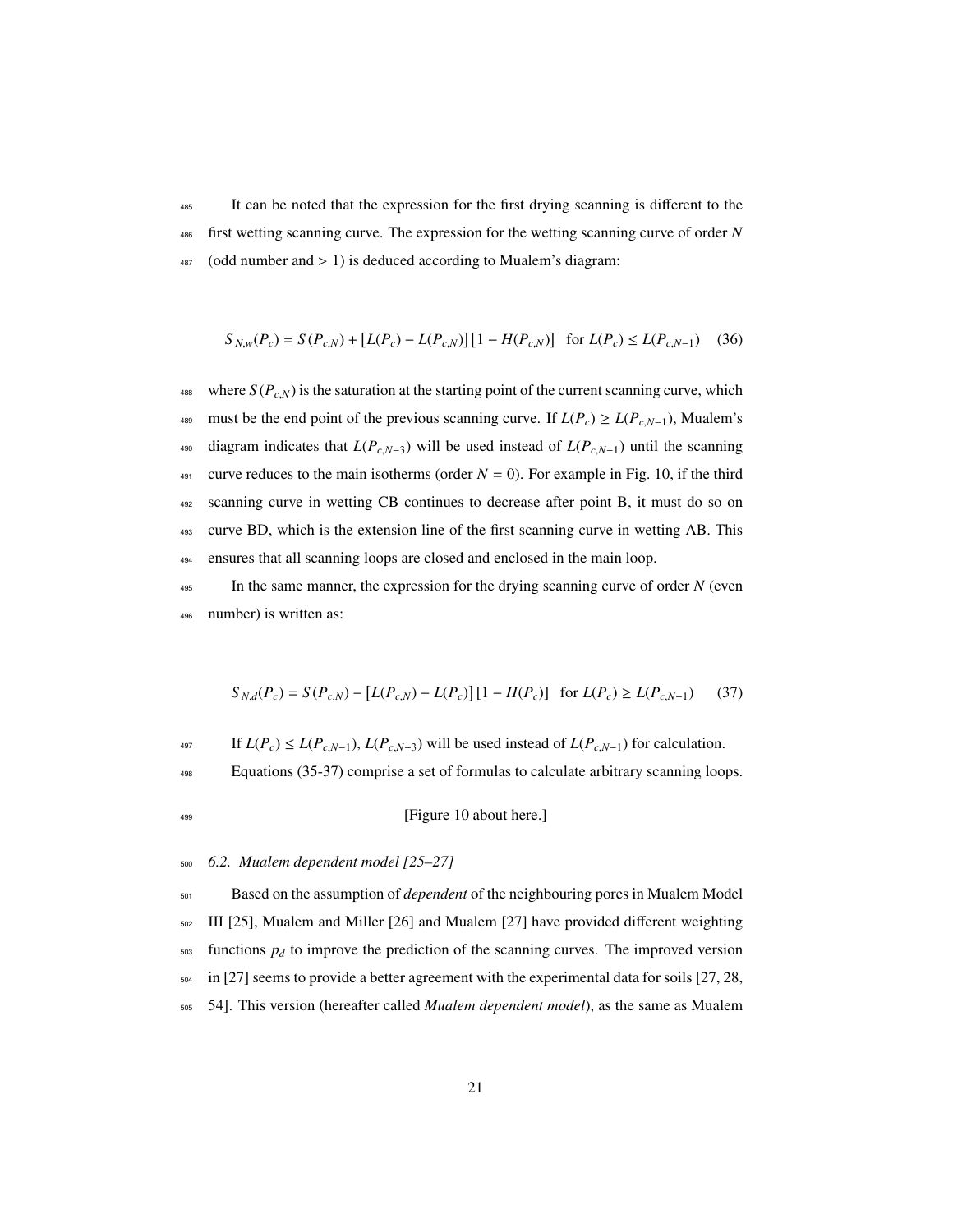506 Model II [23], only needs both main sorption isotherms. The formula of  $p_d$  is given <sup>507</sup> as [27]:

$$
p_d(S) = \frac{1 - S}{[1 - S_w(P_c^+)]^2}
$$
 (38)

<sup>508</sup> where  $P_c^+$  is the capillary pressure at  $S_d(P_c^+) = S$  (the current saturation, see Fig. 11).

<sup>509</sup> [Figure 11 about here.]

 $510$  The function for the first scanning curve in drying (order  $N = 1$ ), starting on the <sup>511</sup> adsorption isotherm, is deduced as:

$$
S_{1,d}(P_c) = S_w(P_{c,1}) - p_d(S) [1 - S_w(P_c)] [S_w(P_{c,1}) - S_w(P_c)] \tag{39}
$$

 $512$  The first scanning curve in wetting (order  $N = 1$ ), starting on the main desorption <sup>513</sup> isotherm, can be calculated by:

$$
S_{1,w}(P_c) = S_d(P_{c,1}) + p_d(S_1) [1 - S_w(P_{c,1})] [S_w(P_c) - S_w(P_{c,1})]
$$
(40)

514 where  $p_d(S_1)$  is  $p_d$  at the starting point  $(S_d(P_{c,1}), P_{c,1})$ . Functions for scanning loops <sup>515</sup> can be easily derived based on Mualem's diagram [25–27]. For the wetting scanning  $516$  curves of order *N* (odd number and  $> 1$ ), the expression is written as:

$$
S_{N,w}(P_c) = S(P_{c,N}) + p_d(S_N) \left[1 - S_w(P_{c,N})\right] \left[S_w(P_c) - S_w(P_{c,N})\right], S_w(P_c) \le S_w(P_{c,N-1})\tag{41}
$$

For the drying scanning curves of order *N* (even number), the expression is:

$$
S_{N,d}(P_c) = S(P_{c,N}) - p_d(S) [1 - S_w(P_c)] [S_w(P_{c,N}) - S_w(P_c)] , S_w(P_c) \ge S_w(P_{c,N-1})
$$
\n(42)

<sub>517</sub> One can see that wetting scanning curves are provided by explicit formulas, while equations for drying scanning curves are implicit forms with respect to the current capillary pressure *Pc*. Therefore, a drying scanning curve must be calculated by an iterative method. Substitution of Eq. (38) into Eq. (40) yields the same equation for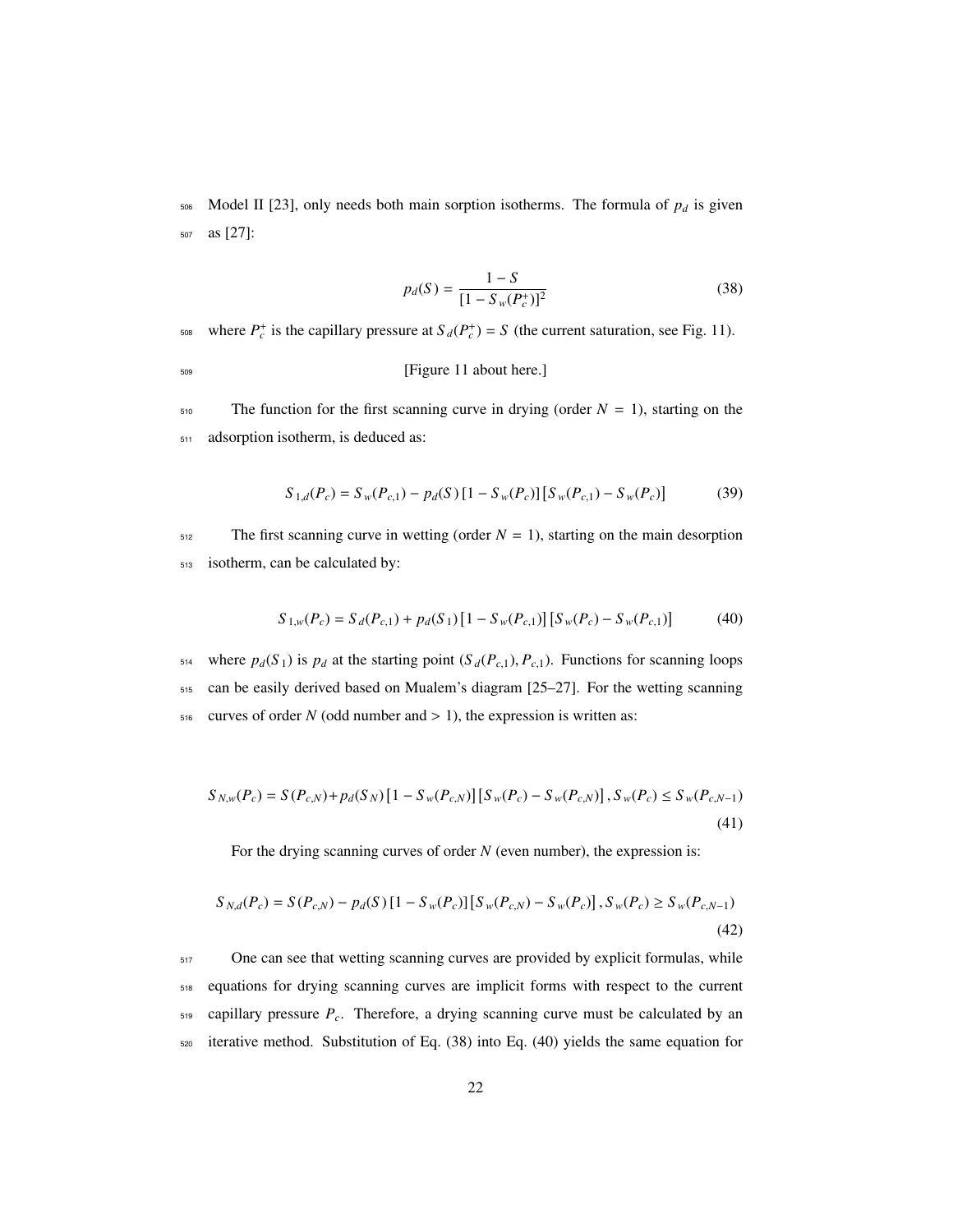<sup>521</sup> the first scanning curve in wetting as the one used by Mualem Model II. It means that <sup>522</sup> these two models will share the same first wetting scanning curve.

<sup>523</sup> *6.3. Incremental models*

 Elastoplastic models have been used in porous media field to describe the rela- tion between  $P_c$  and *S* [32, 33]. Usually, a simple incremental relation is used. It is generally assumed that the differential of  $P_c$  on the scanning curve is related to the differential of  $P_c$  or  $S$  on the main isotherm. Two typical models are described below. *(1) Li's model [32]*

<sup>529</sup> In this method, the scanning curve is obtained by integrating the incremental re-530 lation  $dP_c - dS$ . A proposition for the incremental form of  $P_c(S)$  is given in [32] as <sup>531</sup> follows:

$$
d \ln[P_c(S)] = \left[ \frac{\ln[\bar{P}_c(S)] - \ln(P_{c,1})}{\ln[P_c(S)] - \ln(P_{c,1})} \right]^{\beta} d \ln[\bar{P}_c(S)] \tag{43}
$$

where  $\beta$  is a material parameter.  $\bar{P}_c(S) = P_{c,d}(S)$  is the capillary pressure on the main desorption branch for the drying process and  $\bar{P}_c(S) = P_{c,w}(S)$  is on the main adsorption <sup>534</sup> branch for the wetting process. By integrating Eq. (43), one can obtain the expressions <sup>535</sup> for a drying scanning curve,

$$
\ln[P_c(S)] = \ln(P_{c,1}) + \left( \ln[P_{c,d}(S)] - \ln(P_{c,1})^{\beta_d+1} - \ln(P_{c,d1}) - \ln(P_{c,1})^{\beta_d+1} \right)^{1/(\beta_d+1)}
$$
(44)

<sup>536</sup> and for a wetting scanning curve.

$$
\ln[P_c(S)] = \ln(P_{c,1}) - \left( \ln(P_{c,1}) - \ln[P_{c,w}(S)] \right)^{\beta_w + 1} - \left| \ln(P_{c,1}) - \ln(P_{c,w1}) \right|^{\beta_w + 1} \right)^{1/(\beta_w + 1)}
$$
\n(45)

<sub>537</sub> One can notice that in this method the scanning curve always starts with an infinite  $_{538}$  slope (*i.e.*,  $|dP_c/dS| \rightarrow \infty$ ).

<sup>539</sup> *(2) Wei's model [33]*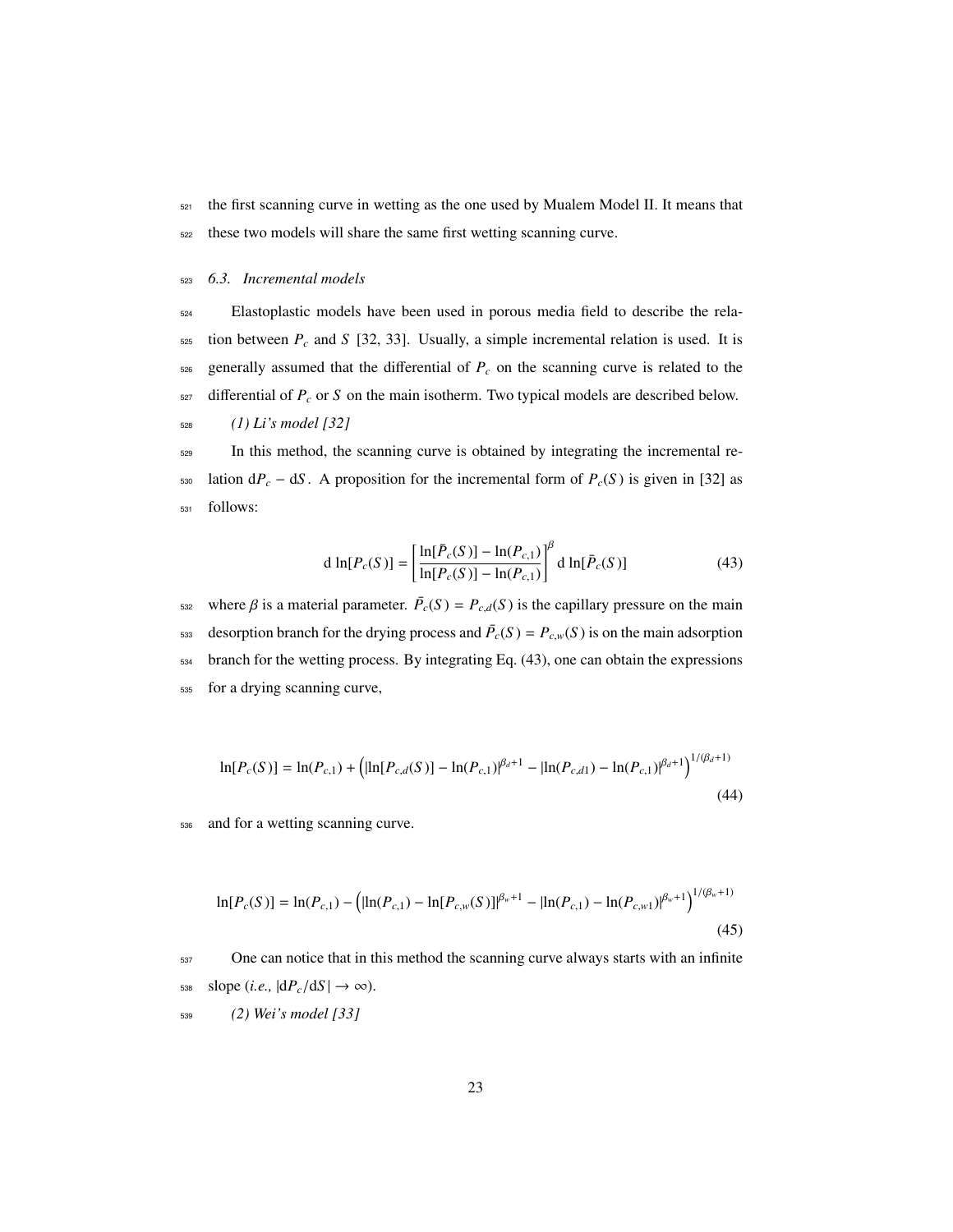<sup>540</sup> Based on reference [55], Wei *et al*. [33] suggested a new and simpler incremental <sup>541</sup> relation, expressed as:

$$
dP_c = -K_p dS \tag{46}
$$

542 where  $−K_p$  is the slope of the scanning curve.

 According to Wei's theory, when  $P_c$  changes, the water content in the material is as- sumed to be additively decomposed into two parts, a reversible part and an irreversible part. The irreversible part of water content is dependent on the capillary pressure, while <sub>546</sub> the reversible part is independent. Accordingly, the slope of each scanning curve can be divided into two parts, one is an irreversible part affected by the main isotherm (*e.g*., the first term on the right side of Eq. 47), and the other is based on the effect of both reversible and irreversible water content (*e.g*., the second term on the right side of  $_{550}$  Eq. 47). At current  $P_c$ , the slope of the drying scanning curve could be calculated by:

$$
K_p = -\frac{dP_{c,d}(S)}{dS} + \frac{c_d|P_c - P_{c,d}(S)|}{P_{c,d}(S) - P_{c,w}(S) - |P_c - P_{c,d}(S)|}
$$
(47)

For a wetting scanning curve, it is:

$$
K_{p} = -\frac{\mathrm{d}P_{c,w}(S)}{\mathrm{d}S} + \frac{c_{w}|P_{c} - P_{c,w}(S)|}{P_{c,d}(S) - P_{c,w}(S) - |P_{c} - P_{c,w}(S)|}
$$
(48)

 $551$  where  $c_d$  and  $c_w$  are the internal state variables for drying and wetting processes, resse spectively. In Eqs. (47) and (48), the slope of the main sorption isotherm  $\left(-\frac{dP_{c,d}(S)}{dS}\right)$ 553 and the distance between two main isotherms  $(P_{c,d}(S) - P_{c,w}(S))$  represent irreversible 554 effects. The part of  $|P_c - P_{c,d}(S)|$ , depending on the current capillary pressure, repre-555 sents the reversible effect. The coefficients of  $c_d$  (or  $c_w$ ) is used to control the reversible <sup>556</sup> effect and it is a function of the water content. To simplify the application of this model, 557 Wei *et al.* [33] assumed constant values of  $c_d$  and  $c_w$ . Clearly, the reversible effect can <sup>558</sup> be observed at the beginning of the scanning curve due to the large initial slope, like it <sup>559</sup> has been illustrated by Wei *et al*. [33] and in the model of Hogarth *et al*. [56, 57] for <sup>560</sup> soils.

561 When Eqs. (47) and (48) are applied to simulate scanning curves for cementitious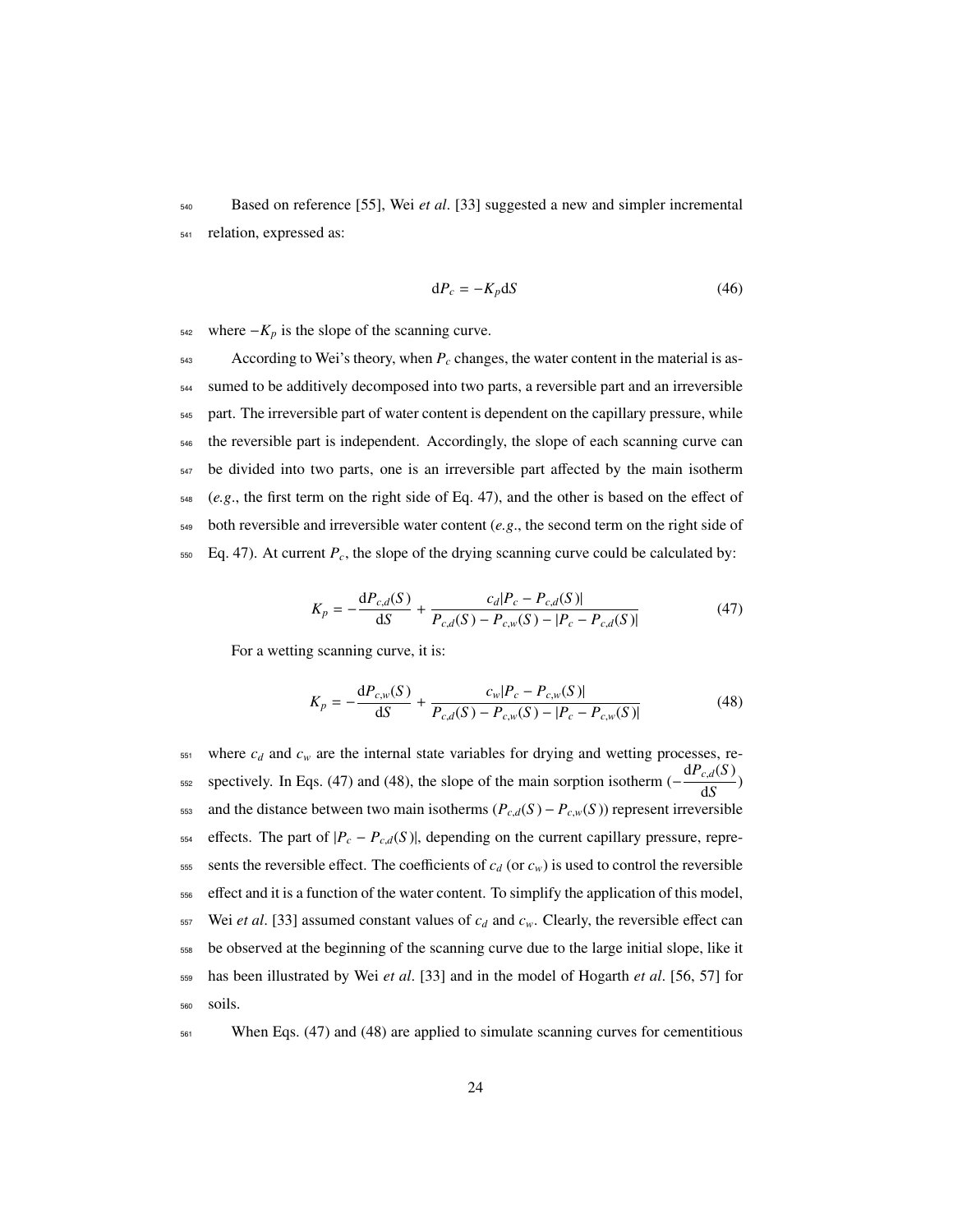materials, the model predict that the scanning curve crosses the main sorption isotherm because of the significant reversible effect. However, experimental data of the scan- ning curves [5, 36] do not show such a reversible effect. Hence, a modification to Eqs. (47) and (48) is proposed in the present paper to reduce the reversible effect and new relations are yielded for a drying scanning curve:

$$
K_p = -\frac{dP_{c,d}(S)}{dS} + \frac{c_d|P_c - P_{c,d}(S)|}{P_{c,d}(S) - P_{c,w}(S)}
$$
(49)

and for a wetting scanning curve.

$$
K_p = -\frac{dP_{c,w}(S)}{dS} + \frac{c_w|P_c - P_{c,w}(S)|}{P_{c,d}(S) - P_{c,w}(S)}
$$
(50)

 $567$  One can notice that  $K_p$  depends on the current position of the scanning curve. An <sup>568</sup> iterative method is needed to compute the current capillary pressure.

### <sup>569</sup> *6.4. Improved Rubin's empirical hysteresis model [58]*

 The basic idea for the calculation of the scanning curve is to determine the dis- tance between the scanning curve and the main isotherm which the scanning curve approaches. Here, considering the saturation as an independent variable, the present paper takes the prediction of the drying scanning curve as an example of how to de-velop an empirical hysteresis model.

 $575$  As above models show, the distance between the drying scanning curve and the  $576$  main desorption curve should be a function of the current saturation ( $S_d$ ) and the start- $577$  ing point of the scanning curve, which is simply formulated as:

$$
P_{c,d} - P_c = F(S_d, P_{c,1}, S_1)
$$
\n(51)

578 Various *F* functions can be found in the literature. For instance, Rubin [58], as well as Feng and Fredlund [43], proposed expressions for the first drying scanning curve, considering  $F$  as proportional to the distance between the two main isotherms. Nevertheless, these two models did not take into account the position of the starting point in their expressions. Thus, these expressions were only valid for the first scanning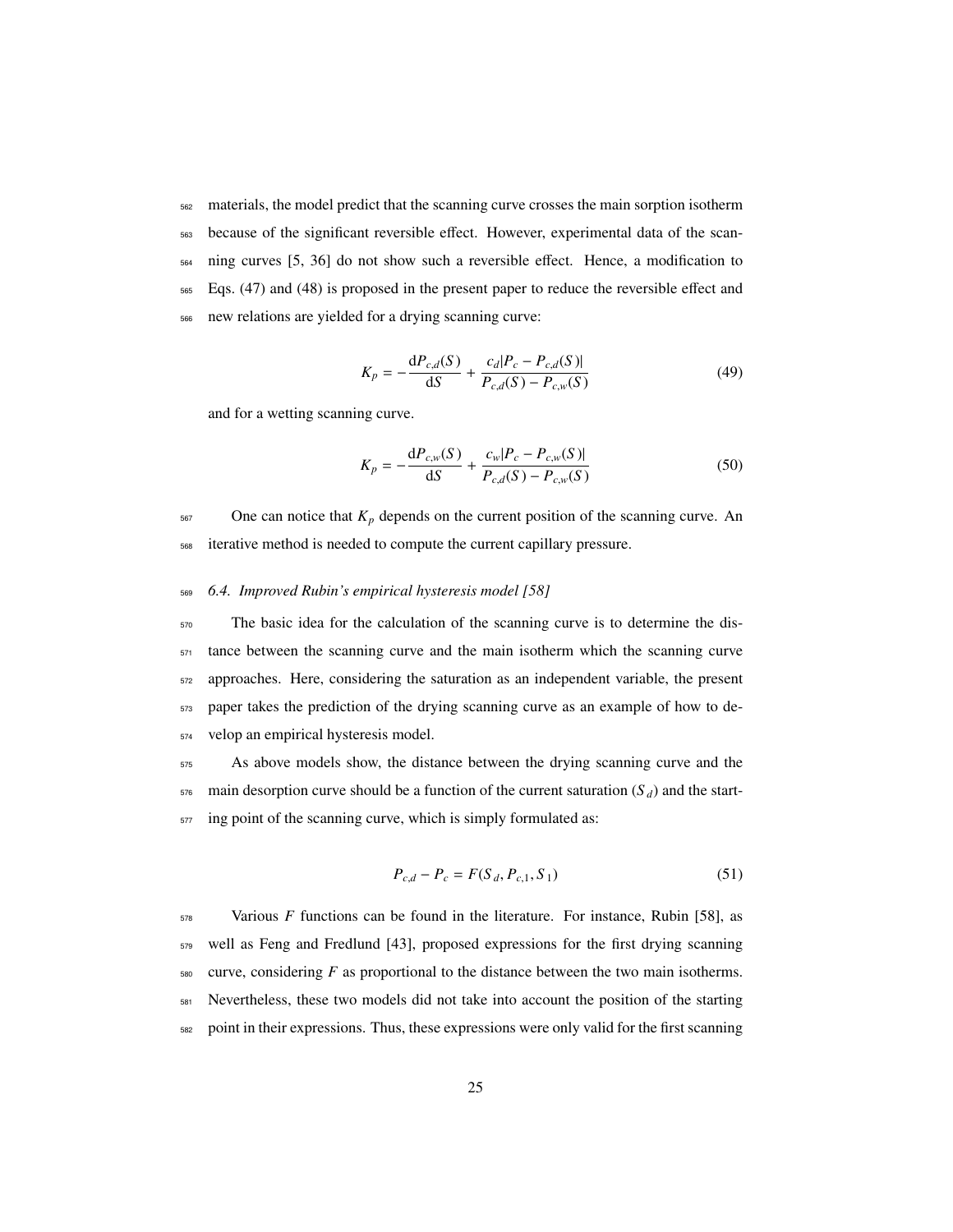curve in drying and not able to simulate scanning loops. Here, a new *F* is introduced by adapting the original form in [58]. The exponential relation is used to control how fast <sub>585</sub> the scanning curve approaching the main isotherm. Finally, the following expression is given for the drying scanning curve:

$$
P_c(S) = P_{c,d}(S) - [P_{c,d}(S) - P_c(S_1)] \exp [\gamma_d (S - S_1)] \tag{52}
$$

587 The negative value of  $\gamma_d(S - S_1)$  limits the exponential expression from 1 (at the <sup>588</sup> starting point) to near 0 (almost on the main isotherm). Similarly, the expression for <sup>589</sup> the wetting scanning curve is derived as:

$$
P_c(S) = P_{c,w}(S) + [P_c(S_1) - P_{c,w}(S)] \exp[\gamma_w(S_1 - S)] \tag{53}
$$

 $590$  The constant  $γ_d$  and  $γ_w$  are used to determine the shape of the scanning curve and <sup>591</sup> needs to be assessed from experimental data.

## <sup>592</sup> *6.5. Comparison of results and analysis of hysteresis models*

## <sup>593</sup> *6.5.1. Predictions of the first scanning curves*

 Overall, five materials, Concrete1, Concrete2, Concrete3, Paste2 and Paste3 (see Table 2 ), have been studied. One example of a comparison between experimental data and predictions (Paste3) performed by above models are provided in Fig. 12 (other comparison results are included in the document "supplementary materials"). The re- sults obtained by Mualem Model II [23] and Mualem dependent model [27] are illus- trated in the same figure. For the empirical models with unknown parameters (β*<sup>d</sup>* and *β<sub>w</sub>* in Eqs. 44 and 45, *c<sub>d</sub>* and *c<sub>w</sub>* in Eqs. 49 and 50 and  $γ_d$  and  $γ_w$  in Eqs. 52 and 53), the models have been optimized to predict all measured wetting scanning curves for each material.

## <sup>603</sup> [Figure 12 about here.]

<sub>604</sub> The empirical models reveal that the predicted wetting scanning curves increase <sup>605</sup> slowly at the beginning where the curves are almost parallel to the horizontal axis (see <sup>606</sup> Fig. 12), so that these curves can approach the main adsorption branch quickly. This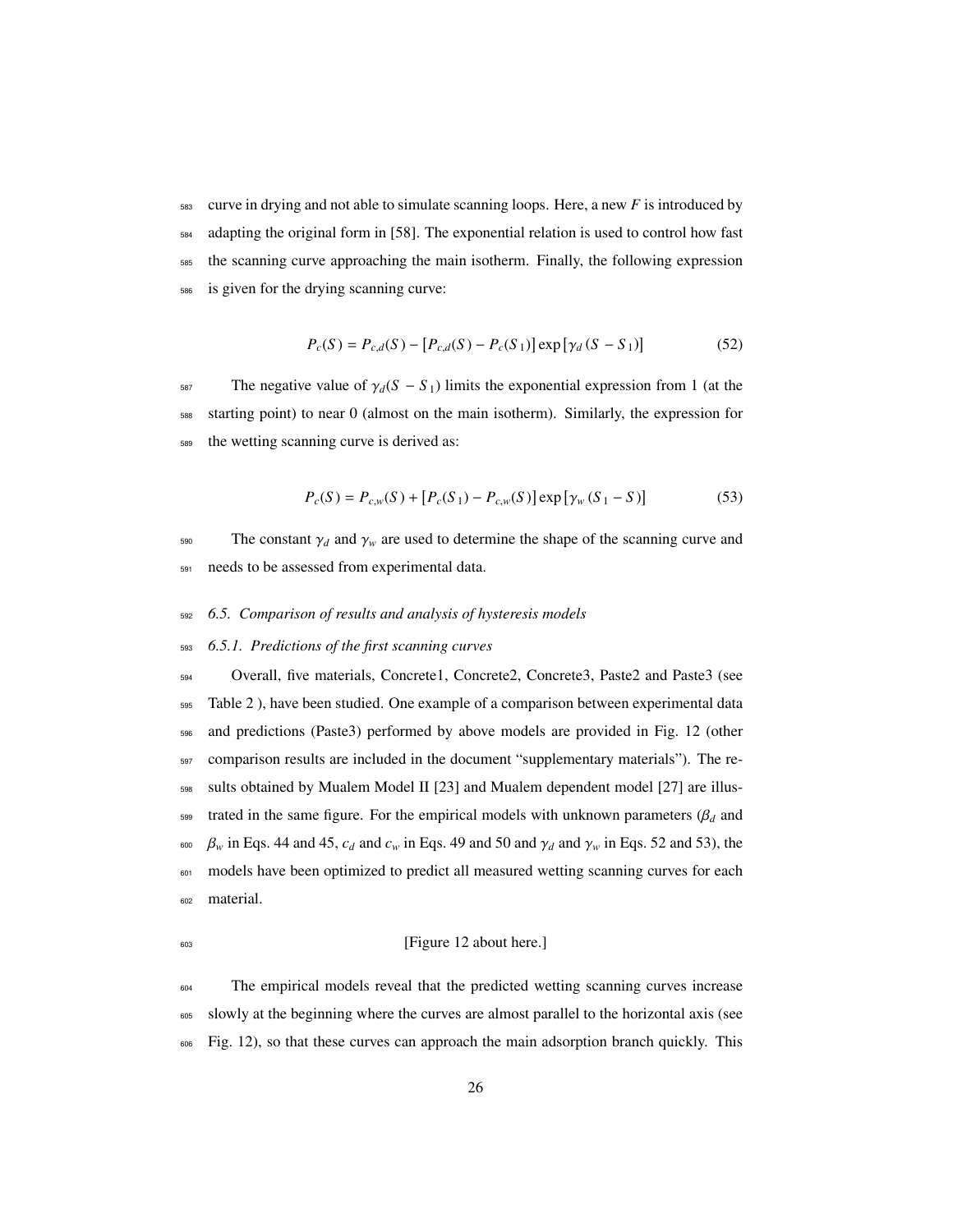has been observed by Ahs [36] in experimental results on the hardened cementitious materials. As a consequence, the first wetting scanning curves probably reach the  $\frac{609}{100}$  main curve before RH = 100%, as illustrated by modified Wei's model and improved Rubin's model (see Fig. 12). The wetting scanning curves predicted by Mualem's 611 models [23, 27] increase more smoothly and reach the main wetting curve at RH close to 100%. This results in a poorer agreement with measured data than empirical models. Experimental data for the first drying scanning curves are only available for Paste2 and Paste3 materials in our database [5]. Predictions from Mualem Model II [23] show 615 that curves decrease with a lower slope and turn towards the desorption isotherm more 616 gently than curves predicted by the empirical models. Therefore, the empirical models 617 yield predictions with a lower accuracy compared with Mualem Model II. With respect 618 to Mualem dependent model [27], it does not provide a good prediction for the dying 619 scanning curves (see Fig. 12a).

 $\epsilon_{\text{20}}$  The two criteria  $R_{adj}^2$  and NME for the prediction of the first wetting scanning curves are shown in Fig. 13. They illustrate that the empirical models can give higher  $R_{adj}^2$  and lower NME values than the Mualem Model II. This is definitely due to that the two additional parameters in the empirical models can be adjusted to fit the exper- imental data, while Mualem's models essentially depend on the shape of the two main sorption isotherms. In contrast, in the prediction of the first drying scanning curves for Paste3, Mualem Model II reveals better prediction than the empirical models.

<sup>627</sup> Figure 13 also shows that all empirical models have almost equal accuracy for the estimation of the first scanning curves, either wetting or drying. None of the selected hysteresis models is considerably better than the others. This conclusion is similar to that reported by Jaynes [30] when he compared hysteresis models for soils. Hence, it needs the comparison of higher order scanning curves.

### [Figure 13 about here.]

## *6.5.2. Predictions of scanning loops*

Scanning loops have been measured for Paste2 and Paste3 [5]. Here three measured loops, one for Paste2 and two for Paste3, have been chosen to verify the applicabilities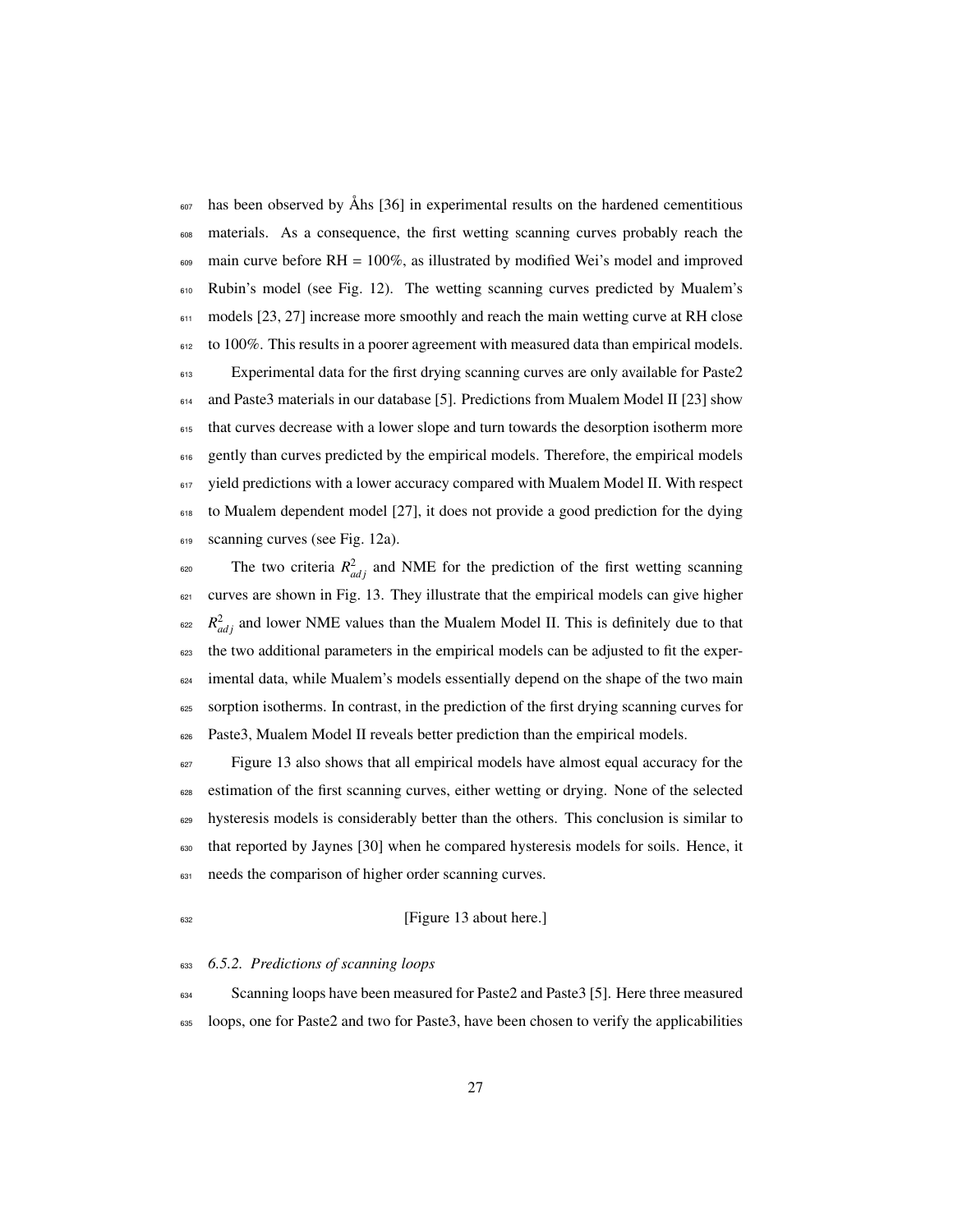636 of the selected hysteresis models. One of the prediction result is shown in Fig. 14 (other comparison results are included in the document "supplementary materials").

 Because of the poor prediction of the first wetting scanning curves, Mualem de-639 pendent model [27] do not show better prediction results than Mualem Model II [23]. Among the empirical models, Li's model [32] appears to be the best one to predict the shape of the measured scanning loops. Besides, the improved Rubin's model [58] 642 shows a better prediction of secondary drying scanning curves than the modified Wei's model [33] (see Fig. 14).

## <sup>644</sup> [Figure 14 about here.]

#### *6.5.3. Analysis of the pumping e*ff*ect*

 One hysteretic behavior, called the *pumping e*ff*ect*, should be noticed for the em-<sup>647</sup> pirical models. It refers to the non-closure of scanning loops when the secondary and higher order scanning curves are calculated. Researchers consider that the pumping <sup>649</sup> effect is an artifact of the algorithm and does not correspond to an actual material prop- erty [57, 59]. Thus, this behavior is also called the *pumping errors* (PEs), which is defined and illustrated in Fig. 15. Point A is the starting point of the scanning loop. Point B is on the secondary scanning curve in drying at the same RH as point A. The difference of *S* between A and B is defined as the *drying pumping error* (DPE). Similarly, a *wetting pumping error* (WPE), originating from wetting scanning curves (difference between point C and point D in Fig. 15), is also observed for the empirical models. Figure 15 implies the amplitudes of DPE and WPE can be quantified.

#### <sup>657</sup> [Figure 15 about here.]

 The evolution of PE is not only dependent upon the initial state but also upon the magnitude of the RH oscillations. Thus, to assess the evolution of DPE and WPE, two initial states of RH cycles are tested: an initial drying state and an initial wetting state. Paste3 material is taken as an example because many measured scanning curves are available for this material, including the first and secondary drying curves and the first wetting scanning curves. Two RH oscillations have been chosen for each initial state. The first one has been provided by experiments, with RH changing between 63% and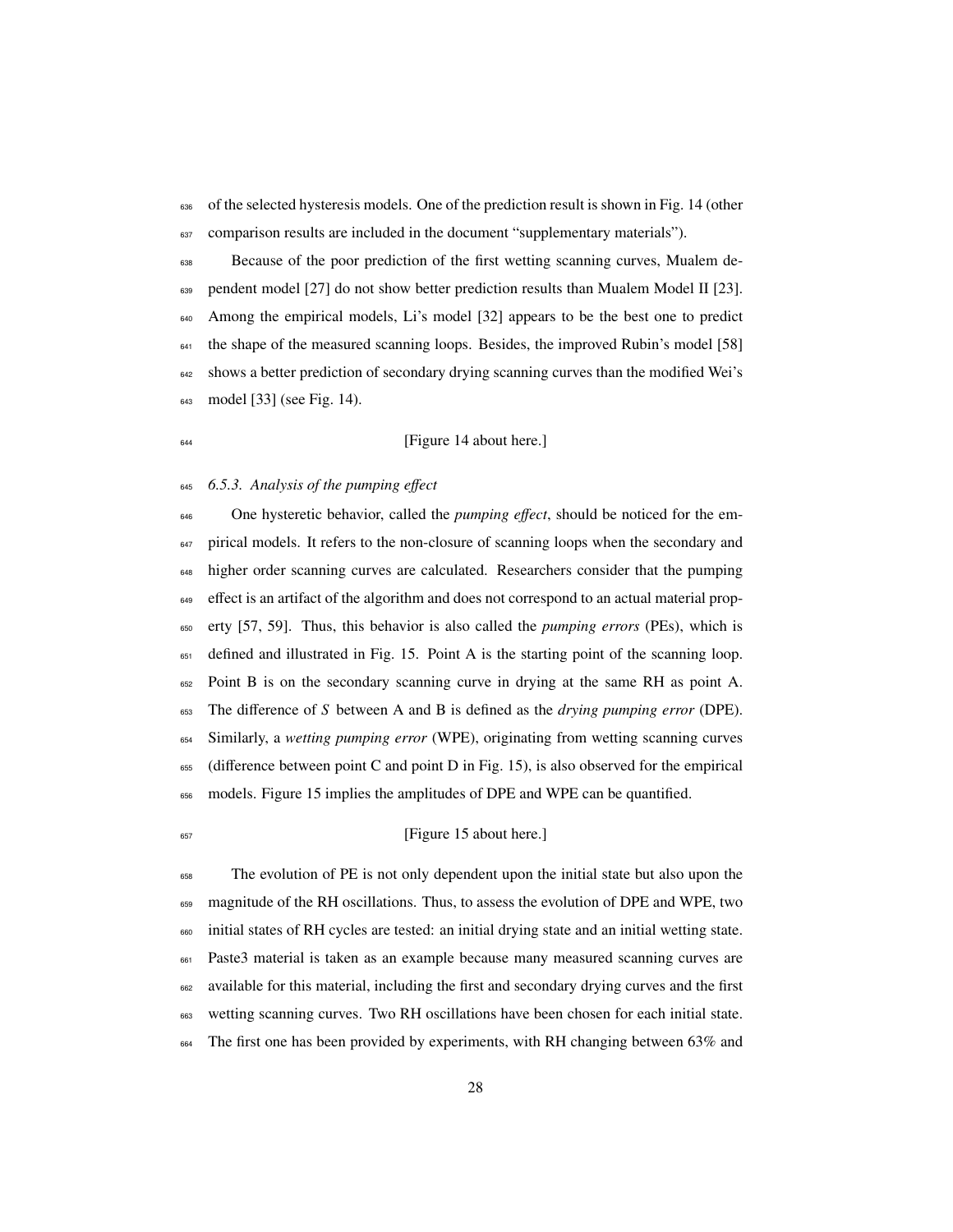<sup>665</sup> 97%. The second one reduces the RH difference to 20%, such as for an RH oscillating between 63% and 83%.

The simulated results of PEs *vs*. the number of cycles are plotted in Fig. 16. The PEs are clearly more significant for the small RH oscillations than for the large RH oscillations. The first loop produces the largest PE, and then it reaches a constant value after about 2 cycles for the large RH oscillations and about 5 cycles for the small RH oscillations. Li's [32] and improved Rubin's models [58] provide similar PE (less than 0.1) for the large RH oscillations, while improved Rubin's model yields larger PE (around 0.3) than Li's model (around 0.2) for small RH oscillations. It is also clear that WPEs are larger than DPEs in both empirical models for the same kind of the RH oscillations.

## <sup>676</sup> [Figure 16 about here.]

 For the large RH changes, PEs of the empirical models are acceptable. Neverthe-678 less, for the small RH oscillations, if the model fails to eliminate PEs, the cumulative errors associated with oscillations of hysteresis loops are probably significant and lead to unrealistically simulated results. Some works have been done to avoid PEs when <sup>681</sup> a hysteresis model was developed. By assuming that scanning curves have the same shape as the main branches, Parker and Lenhard [60] and Huang *et al*. [57] enforced closure of scanning loops to eliminate pumping errors. The problem of these methods is that they need to rescale and reformulate each scanning curve if the direction changes, and this may be inefficient for modelling of frequent drying and wetting cycles.

## *6.6. Discussion*

687 Compared with the empirical models, Mualem's models (Model II [23] and depen- dent model [27]) have the advantage to avoid PE, even though their predictions are not as good as the empirical models. They may be more applicable for smaller RH oscilla-690 tions comparing with the empirical models. Another advantage of Mualem's models is <sup>691</sup> that they need only the two main sorption isotherms to predict scanning loops, unlike 692 the empirical models that require at least two scanning curves to determine parameters.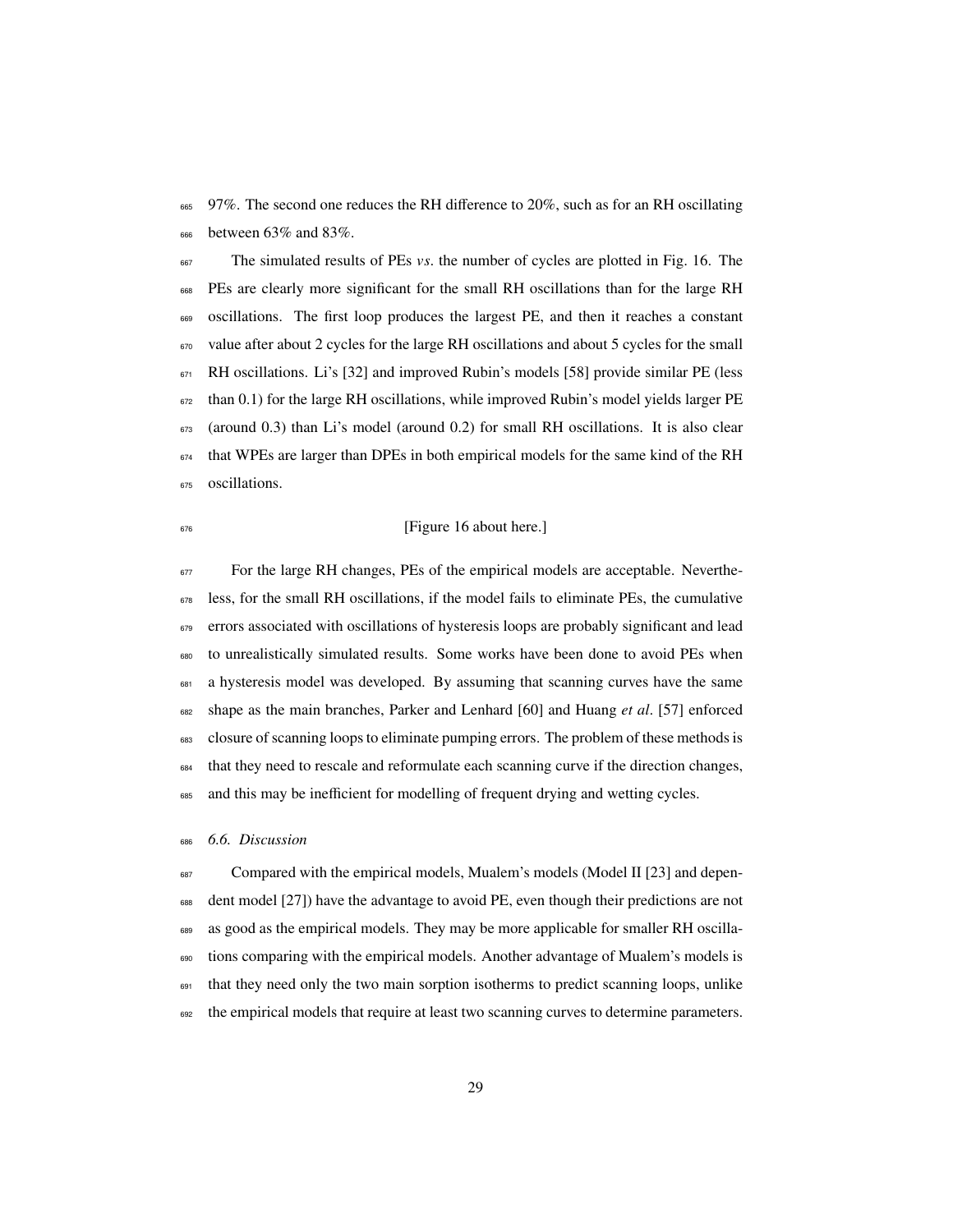Notably, from a practical point of view, equations of Mualem Model II [23], Li's model [32] and improved Rubin's model are expressed in explicit forms which are easier to implement in a numerical modelling of moisture transport. In particular, the <sub>696</sub> improved Rubin's model uses very simple equations and provides an acceptable pre-<sup>697</sup> diction. The modified Wei's model [33] and Mualem dependent model [27] correspond to implicit formulas which significantly increase the difficulty to apply them.

699 To conclude the above analysis about hysteresis models, this paper recommends Mualem Model II [23], Li's [32] and improved Rubin's models in the case of moisture transport modelling within cementitious materials exposed to cyclic boundary condi- tions. Two empirical models (Li's [32] and improved Rubin's models) are more suit-able for large RH oscillations, in which pumping effects can be reduced.

## 7. Conclusions and recommendations

 Detailed comparisons of hysteresis models for cementitious materials have been done in this study. Experimental results measured by the saturated salt solution method have been used for the validation and verification of models. Two statistical criteria <sup>708</sup>  $R_{adj}^2$  and NME have been employed to evaluate models and their relevance. In regard to the proposed multi-level hysteresis modelling presented in Table 1, above studies indicate that Level 1 and Level 2 provide more reliable prediction results. Because there is no model that can predict one main curve well only on the basis of the other main curve, the prediction accuracy of Level 3 is not satisfactory. Evaluations for all selected models, the main features, disadvantages, and our recommendations, are summarised in the document "supplementary materials". Conclusions can be drawn from above comparisons.

- 1. Even though cementitious materials have quite different pore structures com- pared with soils and sands, most selected models in the present paper can pro-vide a satisfactory fitting or prediction in the case of cementitious materials.
- 2. Concerning the fitting of the main branches, three-parameter fitting models pro-vide better results than two-parameter models. That means if one wants to pre-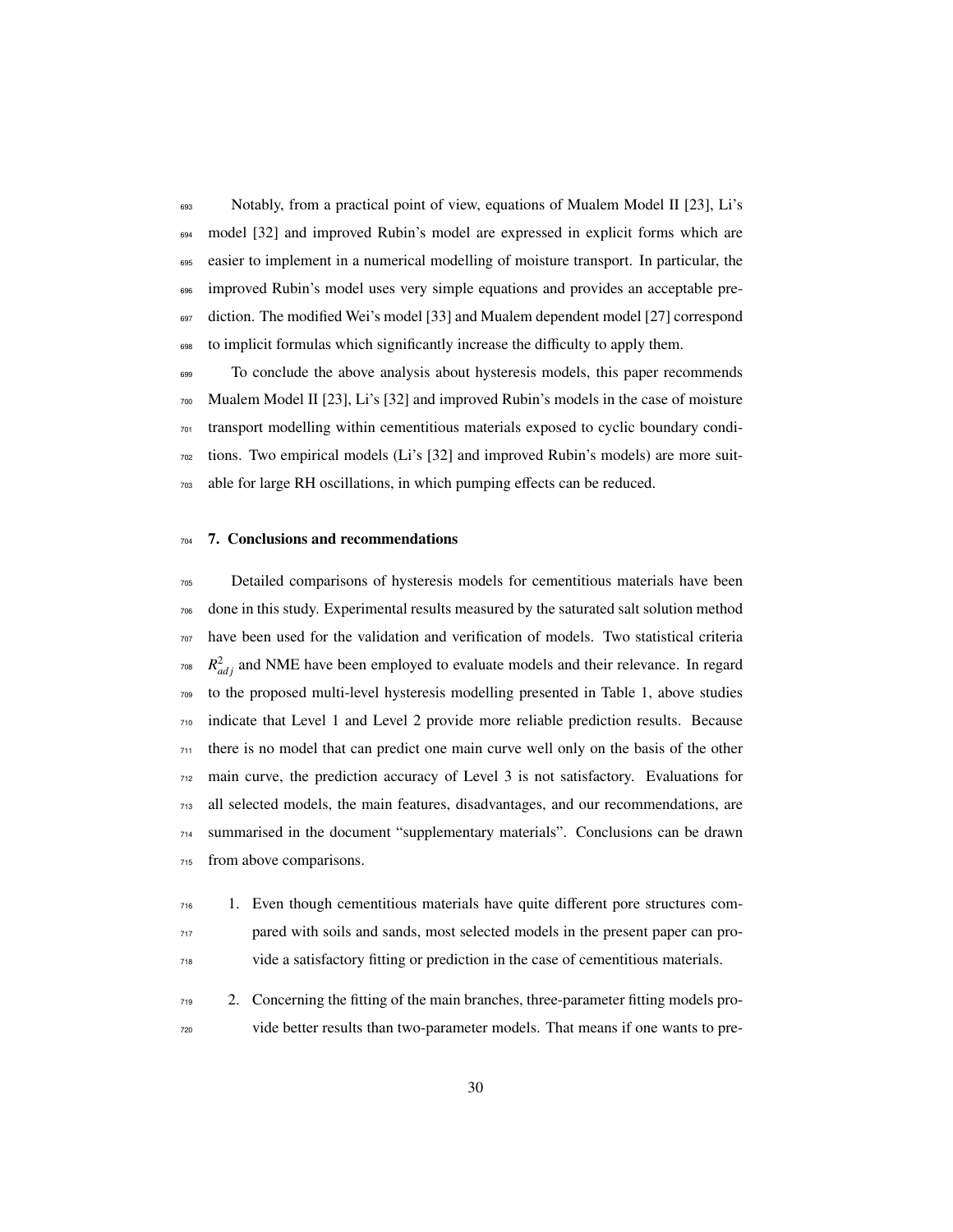dict both main sorption isotherms, at least three points for each isotherm have to be measured.

 3. The models selected for predicting one main isotherm from the other main isotherm are not satisfactory. However, by using two additional points on the adsorption isotherm, the Fend and Fredlund's model [43] (improved by Pham *et al*. [46]), shows a high prediction accuracy. In the present paper, it is found that if these two points are fixed at RH =  $63.2\%$  and 90.4%, the model still provides very good prediction. This result could be used to determine the main adsorption branch based on the experimental data at these two points.

 4. Among the hysteresis models, the empirical ones provide better predictions but pumping errors cannot be avoided with these models. In contrast, Mualem's models show no pumping errors, but predictions do not agree with experimental data as well as the empirical models. It indicates two potential ways to develop a new hysteresis model: one is to improve the accuracy of the conceptual models; the other way is to develop empirical models without pumping errors.

 This study has investigated the use of hysteresis models to fit the main sorption isotherms and to predict the scanning loops. The purpose is to recommend hystere- sis models for modelling of moisture transport in cementitious materials under cyclic drying and wetting conditions. In the future, the implementation of selected hysteresis models into moisture transport models will provide further comparisons with experi- mental data, such as water content profiles (*e.g.,* gamma-ray attenuation profiles and NMR profiles). Furthermore, these models will be coupled with the available ions transport models [61, 62] and to assess durability of concrete structures exposed to various environments.

## Acknowledgement

The research leading to these results has received funding from the European Union

Seventh Framework Programme (FP7 / 2007-2013) under grant agreement 264448.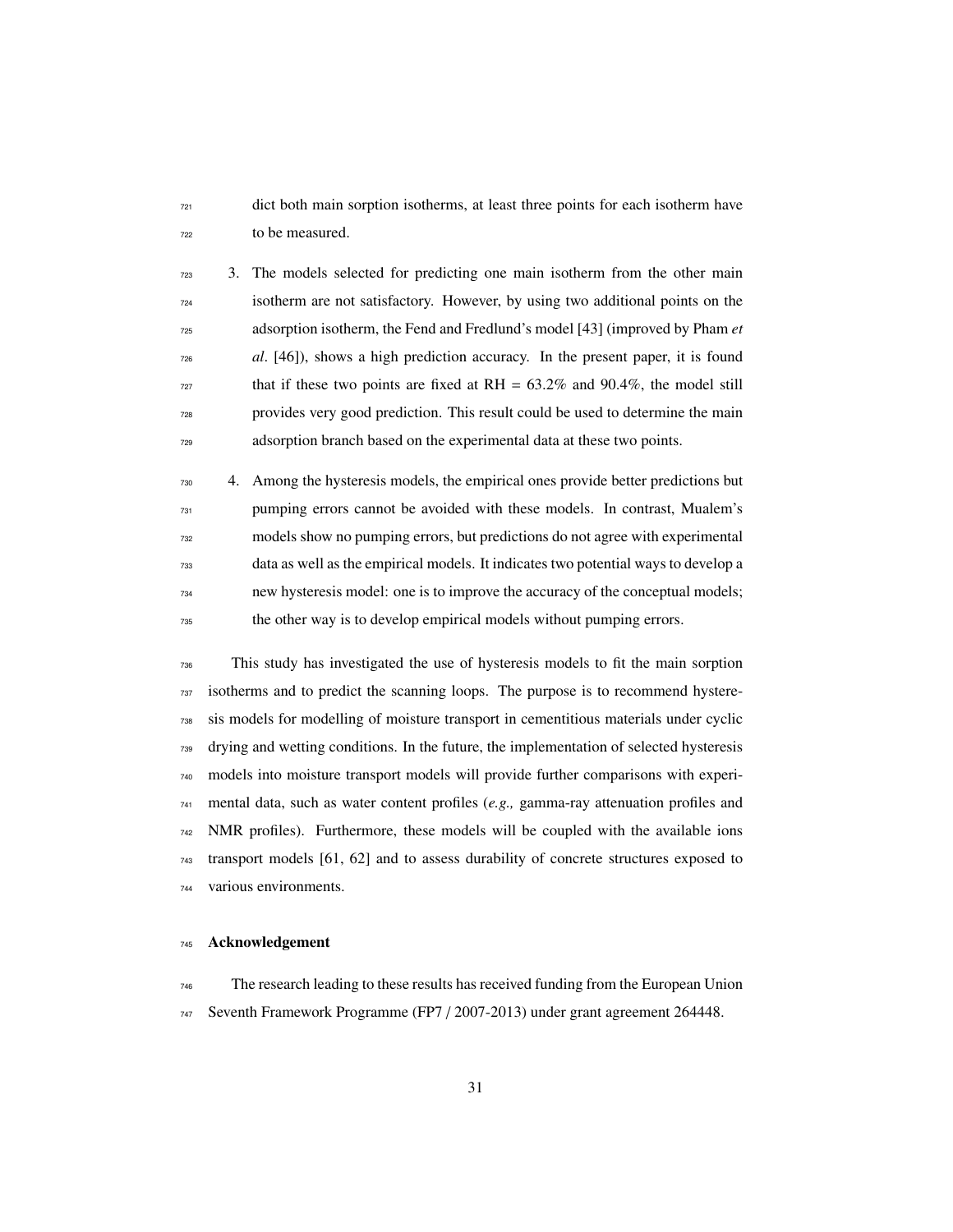| 748<br>$\sim$ |
|---------------|
|---------------|

## Nomenclature

| 750 | ō                    | Normalized radii of pore bodies                                                |
|-----|----------------------|--------------------------------------------------------------------------------|
| 751 | $\bar{P}_c(S)$       | The capillary pressure on the main sorption isotherm used in the Li's model Pa |
| 752 | $\bar{r}$            | Normalized radii of pore necks                                                 |
| 753 | $\beta_d, \beta_w$   | Parameters used in the Li's model                                              |
| 754 | $\gamma_d, \gamma_w$ | Parameters used in the improved Rubin's model                                  |
| 755 | $\rho_l$             | $kg \cdot m^{-3}$<br>Liquid-water density                                      |
| 756 | $\sigma$             | The standard deviation of log-transformed pore radius                          |
| 757 | $\theta$             | $m^3 \cdot m^{-3}$<br>Water content                                            |
| 758 | $\rho$ max           | $m^3 \cdot m^{-3}$<br>The maximum water content                                |
| 759 | $\theta_r$           | $m^3 \cdot m^{-3}$<br>Water content at dry reference state                     |
| 760 | $a_F$                | Parameters in the FF model<br>Pa                                               |
| 761 | $a_F$                | Parameters in the FX model<br>Pa                                               |
| 762 | $a_V$                | Parameters in the van Genuchten's model<br>Pa                                  |
| 763 | $a_{dV}$             | Parameters for desorption isotherm in the Parlange's model<br>Pa               |
| 764 | $a_d$                | Parameters for the main desorption branch in the Feng and Fredlund's model     |
| 765 |                      | Pa                                                                             |
| 766 | $a_w$                | Parameters for the main adsorption branch in the Feng and Fredlund's model     |
| 767 |                      | Pa                                                                             |
| 768 | $b_F$                | Parameters in the FF model                                                     |
| 769 | $b_d$                | Parameters for the main desorption branch in the Feng and Fredlund's model -   |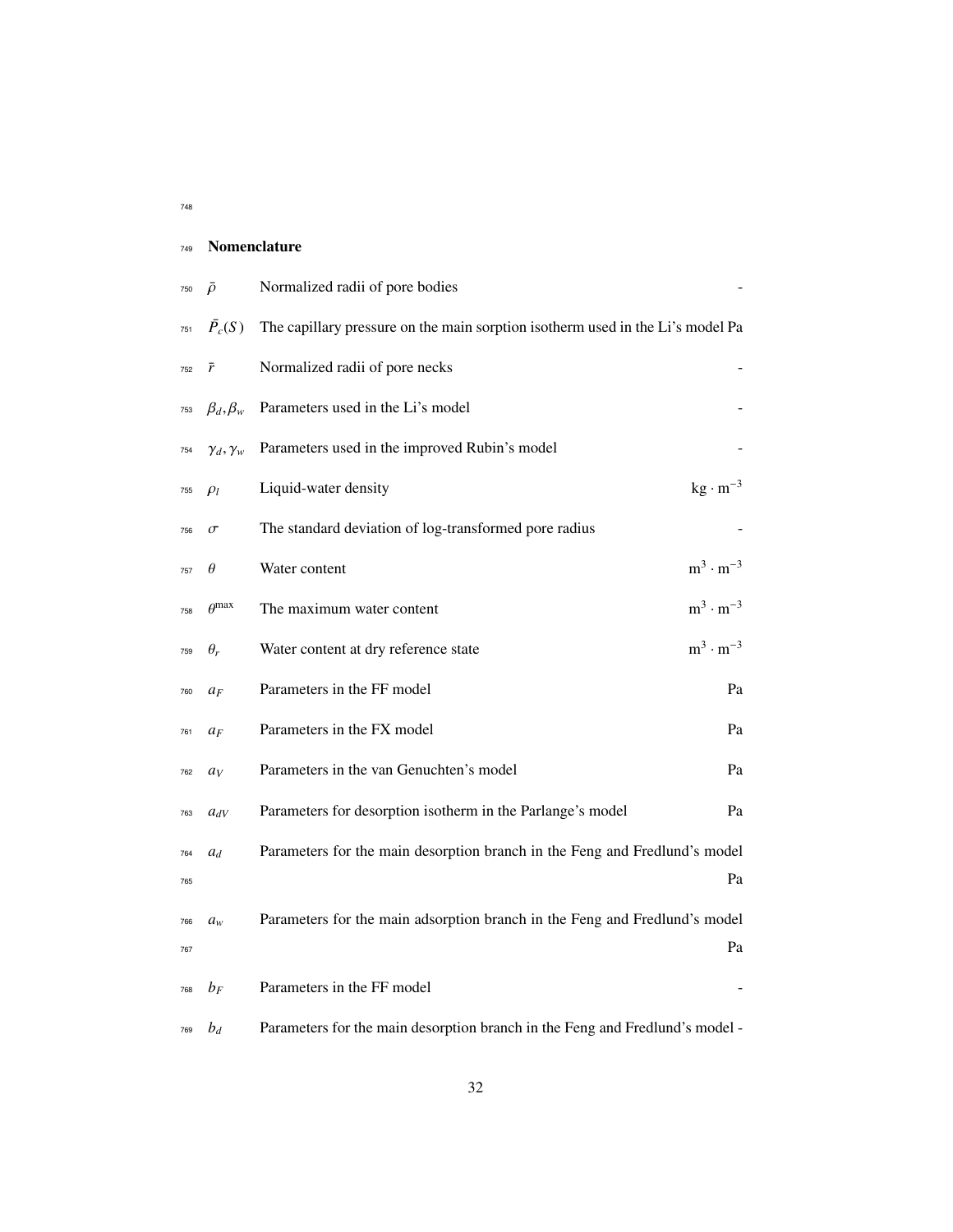| 770 | $b_w$                   | Parameters for the main adsorption branch in the Feng and Fredlund's model -   |    |
|-----|-------------------------|--------------------------------------------------------------------------------|----|
| 771 | $c_d, c_w$              | Parameters used in the Wei's model                                             |    |
| 772 | $f(\bar{r},\bar{\rho})$ | The total pore water distribution function                                     |    |
| 773 | $h(\bar{r})$            | The pore water distribution function related to pore necks                     |    |
| 774 | $H(P_c)$                | The cumulative pore water distribution function related to pore necks          |    |
| 775 | $K_p$                   | The slope of a scanning curve                                                  |    |
| 776 | $l(\bar{\rho})$         | The pore water distribution function related to pore bodies                    |    |
| 777 | $L(P_c)$                | The cumulative pore water distribution function related to pore bodies         |    |
| 778 | m                       | The number of undetermined parameters in a model                               |    |
| 779 |                         | $m_F, n_F$ Parameters in the FX model                                          |    |
| 780 | $M_{\nu}$               | $kg \cdot mol^{-1}$<br>The molar mass of water molecule                        |    |
| 781 |                         | $m_V, n_V$ Parameters in the van Genuchten's model                             |    |
| 782 | n                       | The number of measured data                                                    |    |
| 783 | $n_{dV}$                | Parameters for desorption isotherm in the Parlange's model                     |    |
| 784 | $P_c$                   | Capillary pressure                                                             | Pa |
| 785 | $p_d$                   | A weighting factor used for the drying process in Mualem dependent model -     |    |
| 786 | $p_w$                   | A weighting factor used for the wetting process in Mualem dependent model -    |    |
| 787 | $P_{c,1}$               | Capillary pressure at the first point of a scanning curve                      | Pa |
| 788 | $P_{c,d1}$              | Capillary pressure on the main desorption branch at the same saturation as the |    |
| 789 |                         | first point of a scanning curve                                                | Pa |
| 790 | $P_{c,dA}$              | Capillary pressure at point A on the main desorption branch                    | Pa |
| 791 | $P_{c,d}$               | Capillary pressure of the main desorption branch                               | Pa |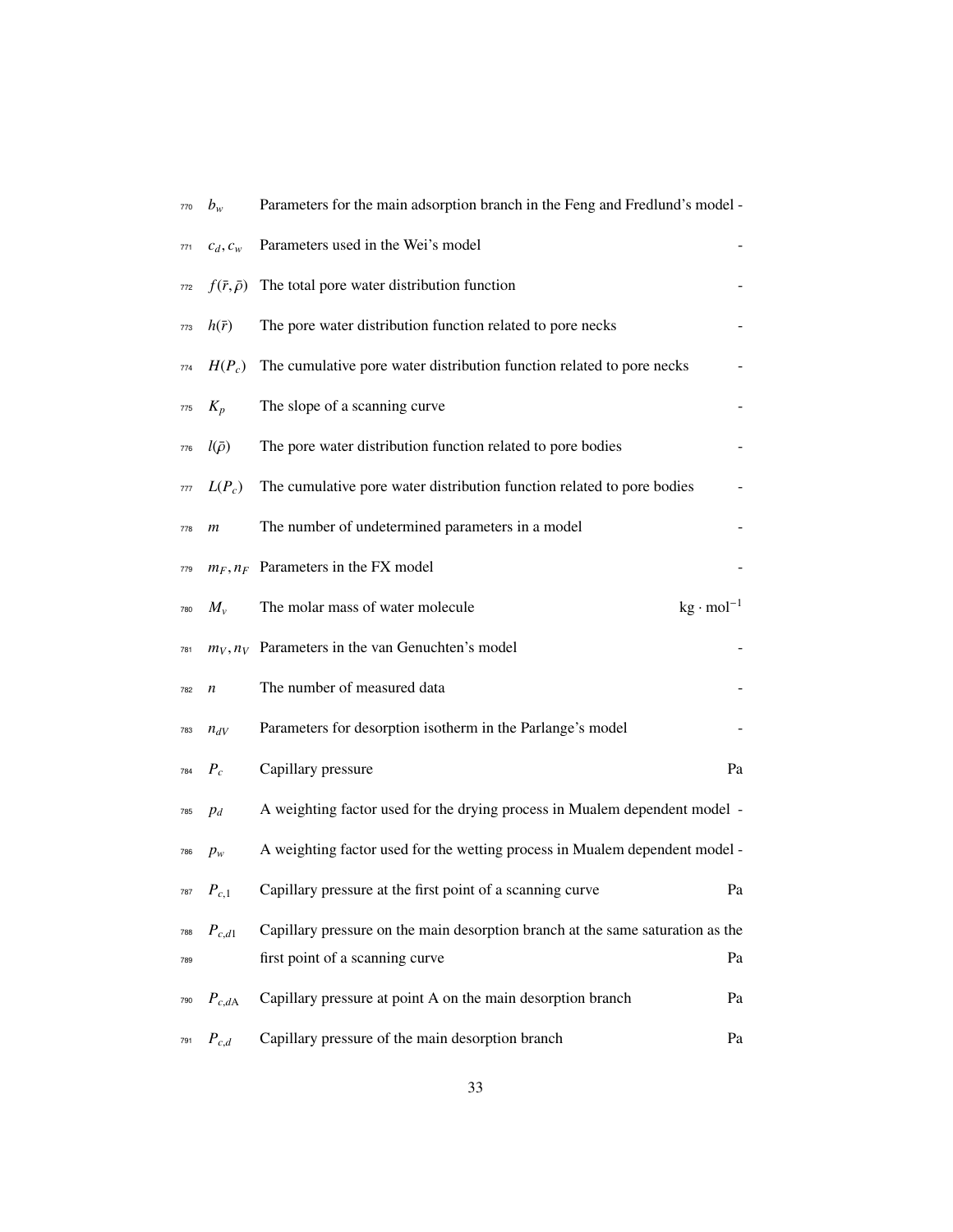| 792 | $P_{c,w1}$     | Capillary pressure on the main adsorption branch at the same saturation as the  |                                 |
|-----|----------------|---------------------------------------------------------------------------------|---------------------------------|
| 793 |                | first point of a scanning curve                                                 | Pa                              |
| 794 | $P_{c,wA}$     | Capillary pressure at point A on the main adsorption branch                     | Pa                              |
| 795 | $P_{c,w}$      | Capillary pressure of the main adsorption branch                                | Pa                              |
| 796 | $P_c^+$        | The capillary pressure used to calculate $p_d(S)$ in the Mualem dependent model |                                 |
| 797 |                |                                                                                 | Pa                              |
| 798 | $\mathcal{Q}$  | The complementary normal distribution function                                  |                                 |
| 799 | R              | The gas constant                                                                | $J \cdot K^{-1} \cdot mol^{-1}$ |
| 800 | $R^2$          | The coefficient of determination                                                |                                 |
| 801 | $R^2_{adj}$    | The adjusted $R^2$                                                              |                                 |
| 802 | RH             | Relative humidity                                                               |                                 |
| 803 | $RH_1$         | RH at the first point of a scanning curve                                       |                                 |
| 804 | S              | Saturation                                                                      |                                 |
| 805 |                | $S(P_{c,N})$ Saturation at the starting point of the current scanning curve     |                                 |
| 806 |                | $S_{1,d}(P_c)$ Saturation of the first scanning curve in drying                 |                                 |
| 807 |                | $S_{1,w}(P_c)$ Saturation of the first scanning curve in wetting                |                                 |
| 808 | S <sub>1</sub> | Saturation at the first point of a scanning curve                               |                                 |
| 809 | $S_d$          | Saturation of the main desorption branch                                        |                                 |
| 810 |                | $S_{N,d}(P_c)$ Saturation of the Nth scanning curve in drying                   |                                 |
| 811 |                | $S_{N,w}(P_c)$ Saturation of the Nth scanning curve in wetting                  |                                 |
| 812 | $S_w$          | Saturation of the main adsorption branch                                        |                                 |
| 813 | T              | Temperature                                                                     | K                               |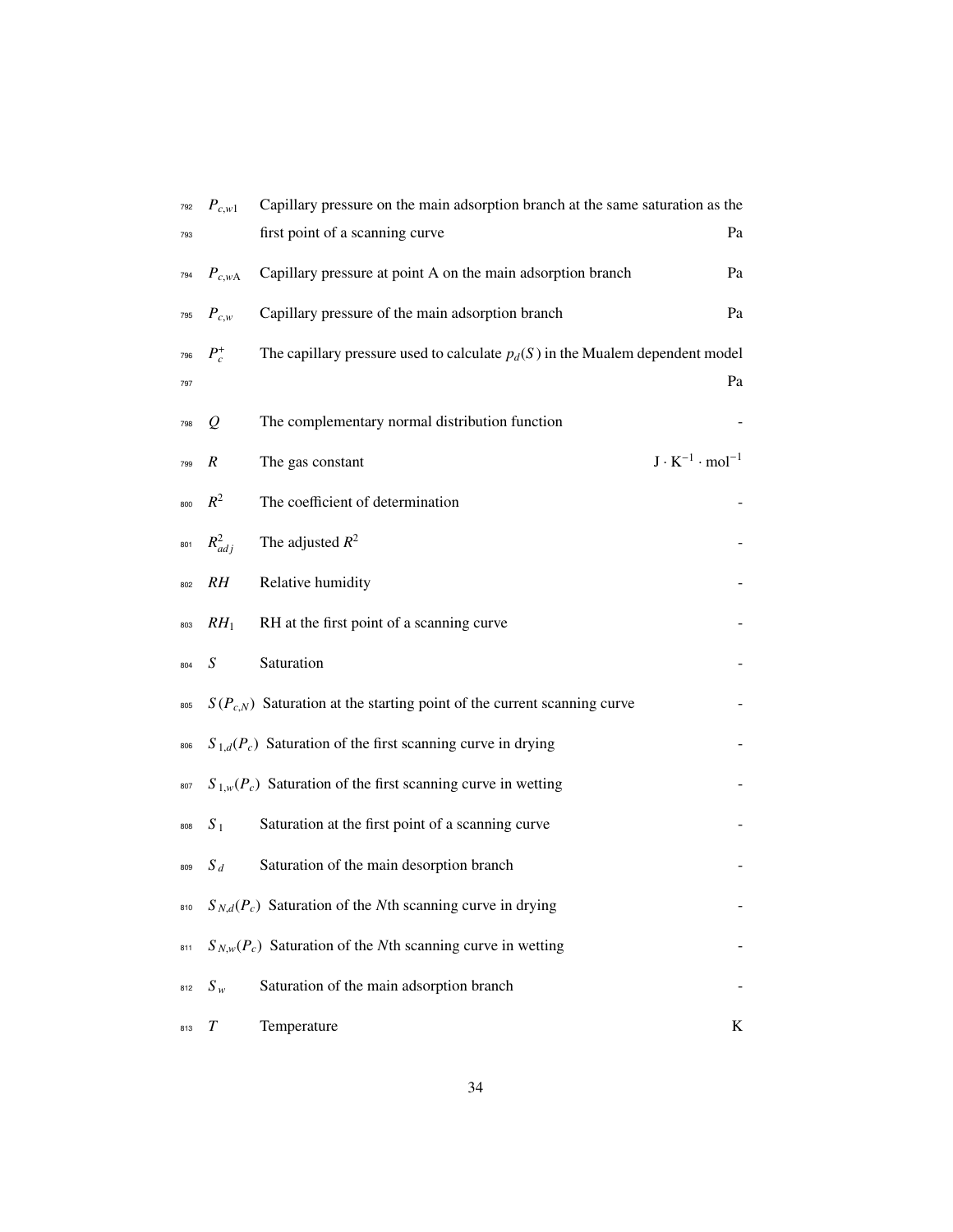|     |                   | $w_i$ weighting factor for pore system i in the multi-modal model |    |
|-----|-------------------|-------------------------------------------------------------------|----|
|     |                   | $_{815}$ $P_c$ <sup>max</sup> The maximum capillary pressure      | Pa |
|     |                   | $_{816}$ $P_c$ <sup>min</sup> The minimum capillary pressure      | Pa |
|     |                   | $P_{cm}$ Capillary pressure related to the medium pore radius     | Pa |
|     | 818 NME           | The normalized mean error                                         |    |
| 819 | <b>Subscripts</b> |                                                                   |    |
|     | 820 $d$           | Drying or desorption process                                      |    |
| 821 | W                 | Wetting or adsorption process                                     |    |
|     |                   |                                                                   |    |

## 822 Appendix A. Supplementary materials

- 823 [1] O. Coussy, Mechanics of porous continua, Wiley, New York, 1995.
- <sup>824</sup> [2] R. M. Espinosa, L. Franke, Inkbottle pore-method: Prediction of hygroscopic <sup>825</sup> water content in hardened cement paste at variable climatic conditions, Cement 826 and Concrete Research 36 (2006) 1954–1968.
- 827 [3] K. K. Aligizaki, Pore Structure of Cement-Based Materials Testing Interpretation 828 and Requirements - Modern Concrete Technology, Taylor & Francis, London, <sup>829</sup> 2006.
- <sup>830</sup> [4] K. Maekawa, R. Chaube, T. Kishi, Modelling of Concrete Performance: Hydration, Microstructure Formation and Mass Transport, E & FN Spon, London, <sup>832</sup> 1999.
- 833 [5] V. Baroghel-Bouny, Water vapour sorption experiments on hardened cementitious <sup>834</sup> materials. Part I: Essential tool for analysis of hygral behaviour and its relation to <sup>835</sup> pore structure, Cement and Concrete Research 37 (3) (2007) 414 – 437.
- 836 [6] R. F. Feldman, Sorption and length-change scanning isotherms of methanol and <sup>837</sup> water on hydrated Portland cement, in: Proceedings of 5th International Congress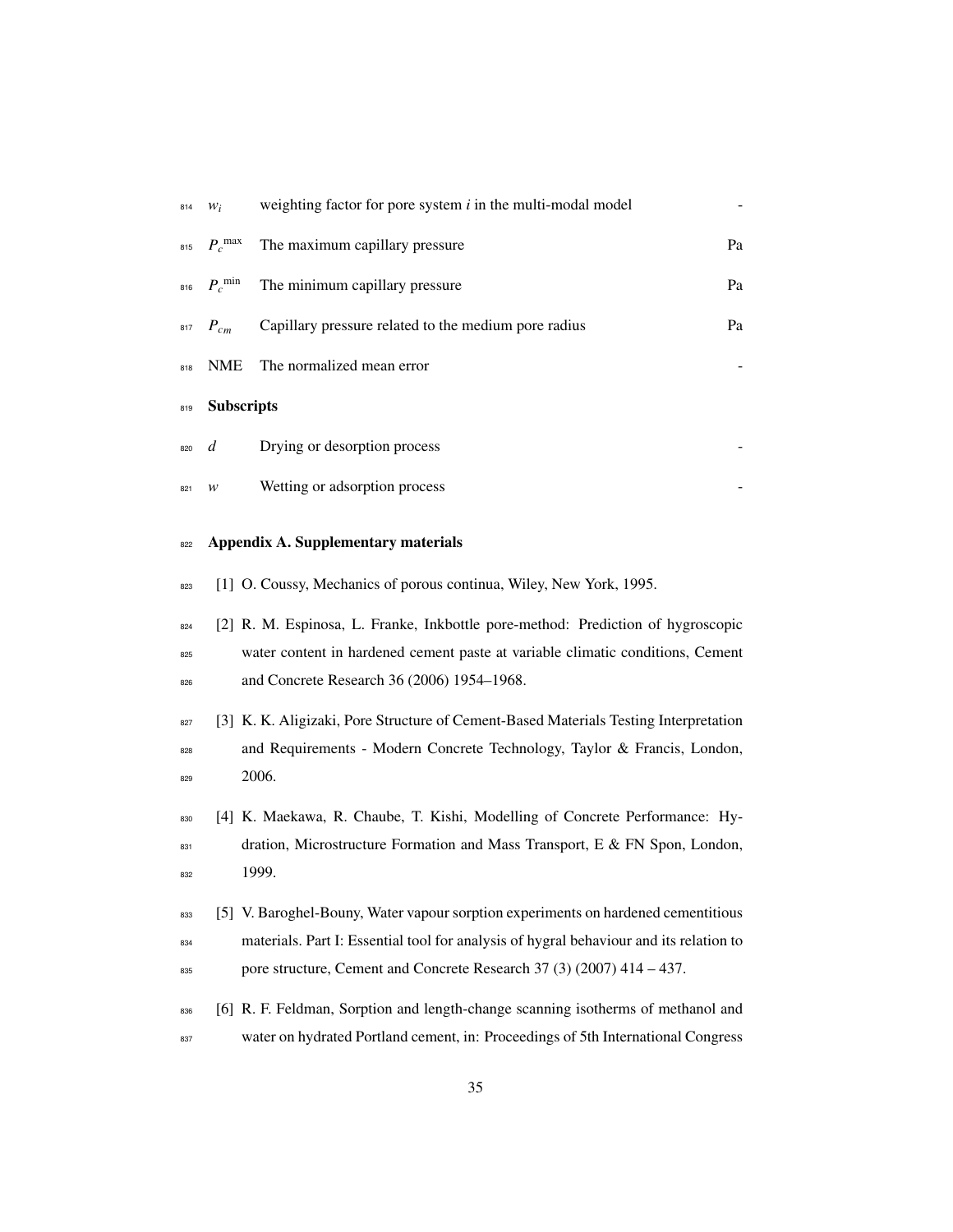- <sup>838</sup> on the Chemistry of Cement, vol. 3, Cement Association of Japan, Toyko, Japan, 839 1968.
- 840 [7] J.-P. Carlier, T. Rougelot, N. Burlion, Performance evaluation of models describ-<sup>841</sup> ing sorption isotherm in cementitious materials between saturation and oven dry-<sup>842</sup> ness, Construction and Building Materials 37 (2012) 58–66.
- 843 [8] B. Johannesson, M. Janz, A two-phase moisture transport model accounting for <sup>844</sup> sorption hysteresis in layered porous building constructions, Building and Envi-845 ronment 44 (2009) 1285-1294.
- 846 [9] H. Derluyn, D. Derome, J. Carmeliet, E. Stora, R. Barbarulo, Hysteretic moisture 847 behavior of concrete: Modeling and analysis, Cement and Concrete Research 42 <sup>848</sup> (2012) 1379–1388.
- 849 [10] W. B. Haines, Studies in the physical properties of soil. V: The hysteresis effect in <sup>850</sup> capillary properties, and the modes of moisture distribution associated therewiht, 851 The Journal of Agricultural Science 20 (1930) 97–116.
- <sup>852</sup> [11] H. Q. Pham, D. G. Fredlund, S. L. Barbour, A study of hysteresis models for <sup>853</sup> soil-water characteristic curves, Canadian Geotechnical Journal 42 (2005) 1548– <sup>854</sup> 1568.
- <sup>855</sup> [12] A.Maqsoud, B.Bussiere, M. M.Mbonimpa, Hysteresis effects on the water reten-<sup>856</sup> tion curve: A comparison between laboratory results and predictive models, in:
- <sup>857</sup> 57th Canadian Geotechnical Conference, Quebec, Canada, 2006.
- <sup>858</sup> [13] A. Poulovassilis, Hysteresis of pore water, an application of concept of indepen-<sup>859</sup> dent domains, Soil Science 93 (1962) 405–412.
- <sup>860</sup> [14] F. Preisach, Uber die magnetische nachwirkung, Z. Physik 94 (1935) 277–302.
- 861 [15] L. Néel, Théorie des lois d'aimantation de lord rayleigh, Cahiers de Physique 13 <sup>862</sup> (1943) 18–30.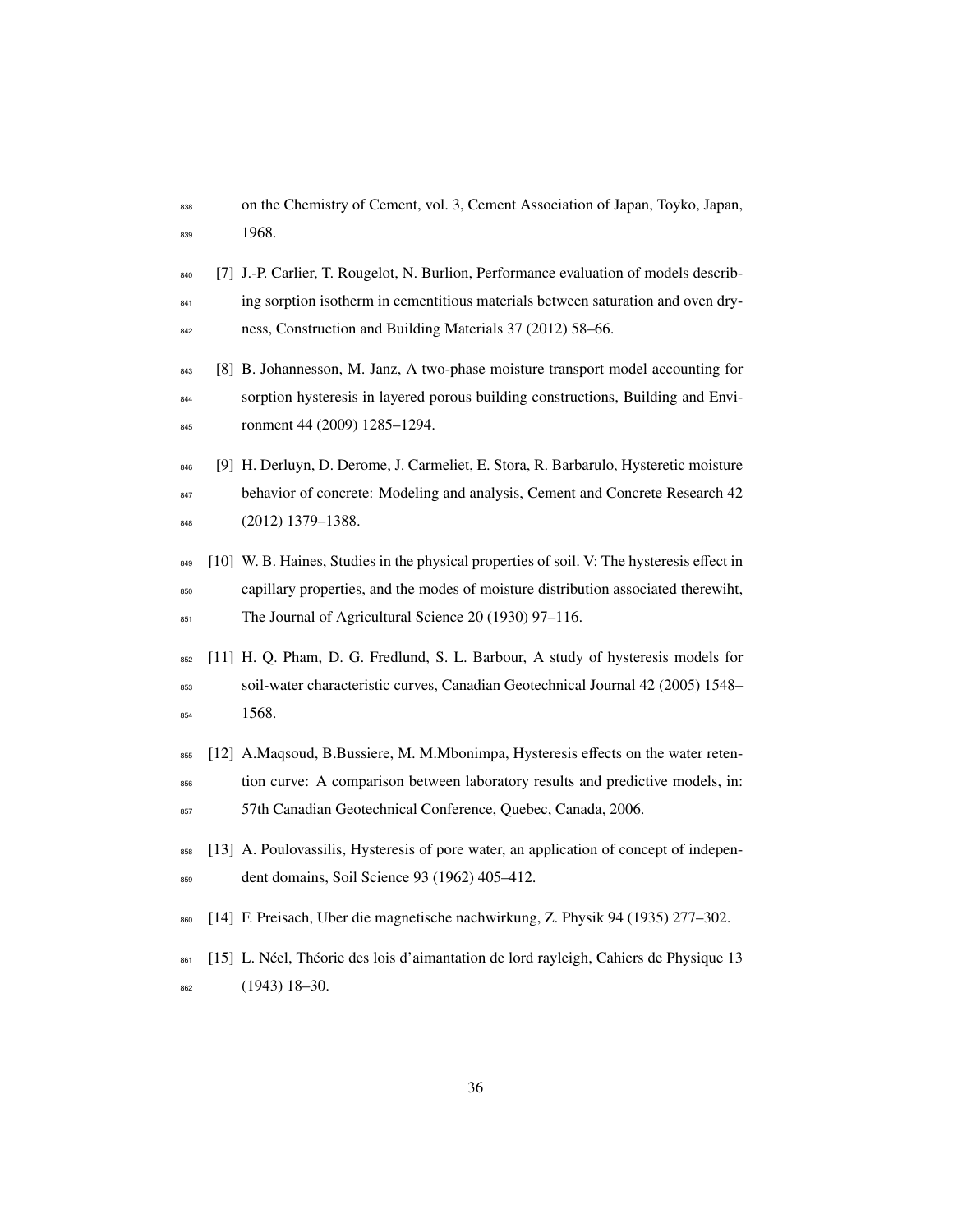- 863 [16] D. H. Everett, A general approach to hysteresis Part 3: a formal treatment of the
- <sup>864</sup> independent domain model of hysteresis, Transactions of the Faraday Society 50 <sup>865</sup> (1954) 1077–1096.
- 866 [17] D. H. Everett, A general approach to hysteresis Part 4: an alternative formulation <sup>867</sup> of the domain model, Transactions of the Faraday Society 51 (1955) 1551–1557.
- 868 [18] G. C. Topp, E. E. Miller, Hysteretic moisture characteristics and hydraulic conductivities for glass-bead media, Soil Science Society of America Journal 30 870 (1966) 156-162.
- $871$  [19] G. C. Topp, Soil-water hysteresis: The domain model theory extended to pore <sup>872</sup> interaction conditions, Soil Science Society of America Journal 35 (1971) 219– <sup>873</sup> 225.
- $874$  [20] A. Poulovassilis, E. E. Childs, The hysteresis of pore water: the non-B75 independence of domains, Soil Science 112 (1971) 301–312.
- 876 [21] J. R. Philip, Similarity hypothesis for capillary hysteresis in porous materials, 877 Journal of Geophysical Research 69 (1964) 1553-1562.
- $878$  [22] Y. Mualem, Modified approach to capillary hysteresis based on a similarity hy-879 pothesis, Water Resources Research 9 (1973) 1324–1331.
- 880 [23] Y. Mualem, A conceptual model of hysteresis, Water Resources Research 10 (3) 881 (1974) 514–520.
- 882 [24] G. Bertotti, I. Mayergoyz, The Science of Hysteresis, Volume III, Elsevier Icn., <sup>883</sup> Amsterdam, 2006.
- <sup>884</sup> [25] Y. Mualem, G.Dagan, Dependent domain model of capillary hysteresis, Water 885 Resources Research 11 (3) (1975) 452–460.
- <sup>886</sup> [26] Y. Mualem, E. E. Miller, A hysteresis model based on an explicit domain-<sup>887</sup> dependence function, Soil Science Society of America Journal 43 (6) (1979) <sup>888</sup> 1067–1073.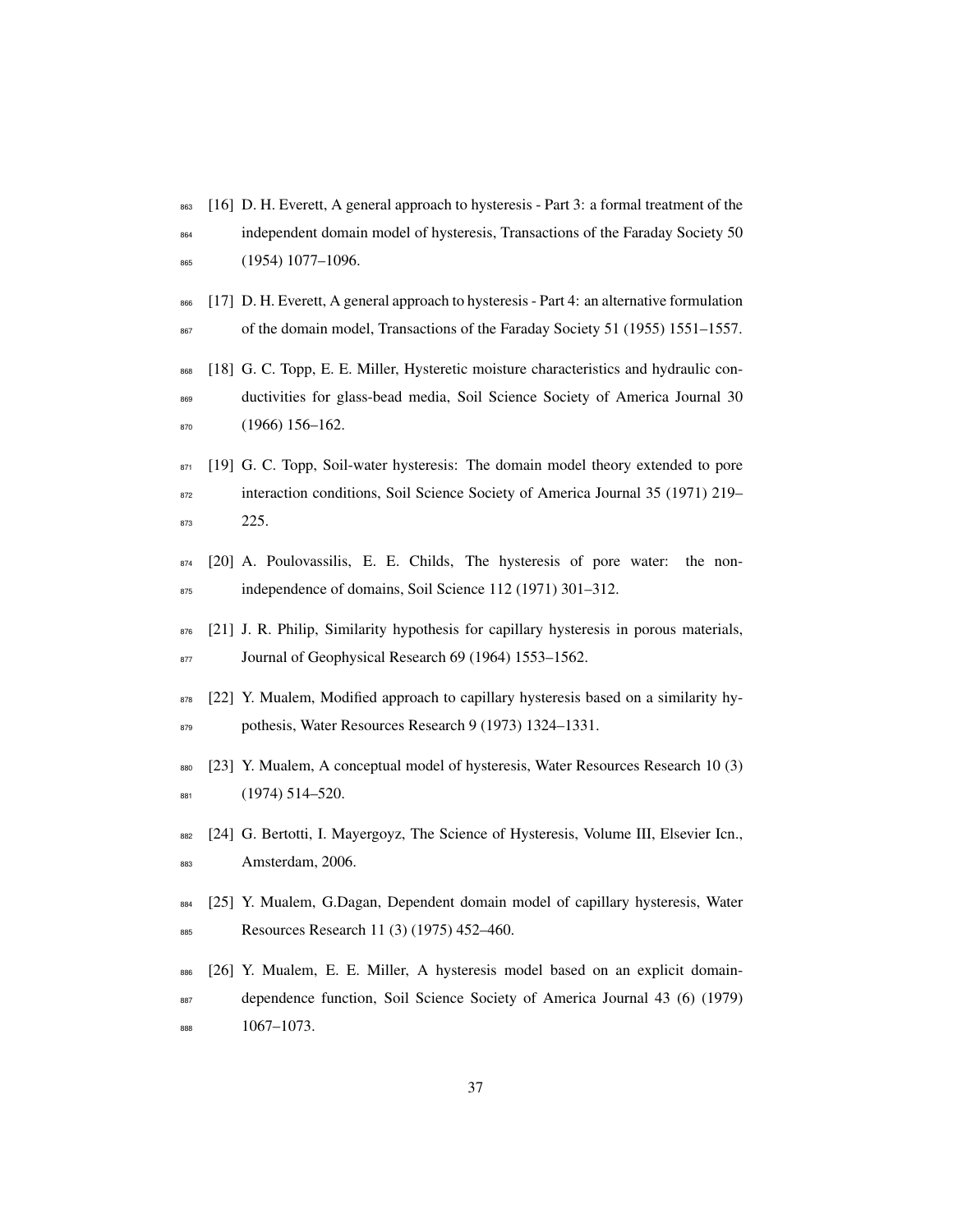- 889 [27] Y. Mualem, A modified dependent-domain theory of hysteresis, Journal of Soil 890 Science 137 (5) (1984) 283–291.
- 891 [28] P. Lehmanna, F. Staufferb, C. Hinza, O. Durya, H. Flühlera, Effect of hysteresis on water flow in a sand column with a fluctuating capillary fringe, Journal of Contaminant Hydrology 33 (1998) 81–100.
- [29] R. J. Hanks, A. Klute, E. Bresler, A numerical method for estimating infiltration, redistribution, drainage and evaporation of water from soil, Water Resources Re-search 5 (1969) 1064–1069.
- 897 [30] D. Jaynes, Comparison of soil-water hysteresis models, Journal of Hydrology 75 (1984) 287–299.
- 899 [31] P. S. Scott, G. J. Farquhar, N. Kouwen, Hysteresis effects on net infiltration, in: Advances in infiltration: Proceedings of the National Conference on Advances in Infiltration, Hyatt Regency Illinois Center, Chicago, Illinois, USA, 1983.
- 902 [32] X. S. Li, Modelling of hysteresis response for arbitrary wetting-drying paths, 903 Computers and Geotechnics 32 (2005) 133–137.
- [33] C. Wei, M. M. Dewoolka, Formulation of capillary hysteresis with internal state variables, Water Resources Research 42 (2006) W07405.
- [34] U. Nyman, P. Gustafsson, B. Johannesson, R. Hagglund, A numerical method for the evaluation of non-linear transient moisture flow in cellulosic materials, International Journal for Numerical Methods in Engineering 66 (2006) 1859–
- 1883.
- [35] B. Johannesson, P. Utgenannt, Microstructural changes caused by carbonation of 911 cement mortar, Cement and Concrete Research 31 (2001) 925–931.
- 912 [36] M. S. Ahs, Sorption scanning curves for hardened cementitious materials, Con-913 struction and Building Materials 22 (2008) 2228-2234.
- [37] R. H. Brooks, A. T. Corey, Hydraulic properties of porous media, Hydrology paper number 3, Colorado State University, Fort Colilins, Colo., 1964.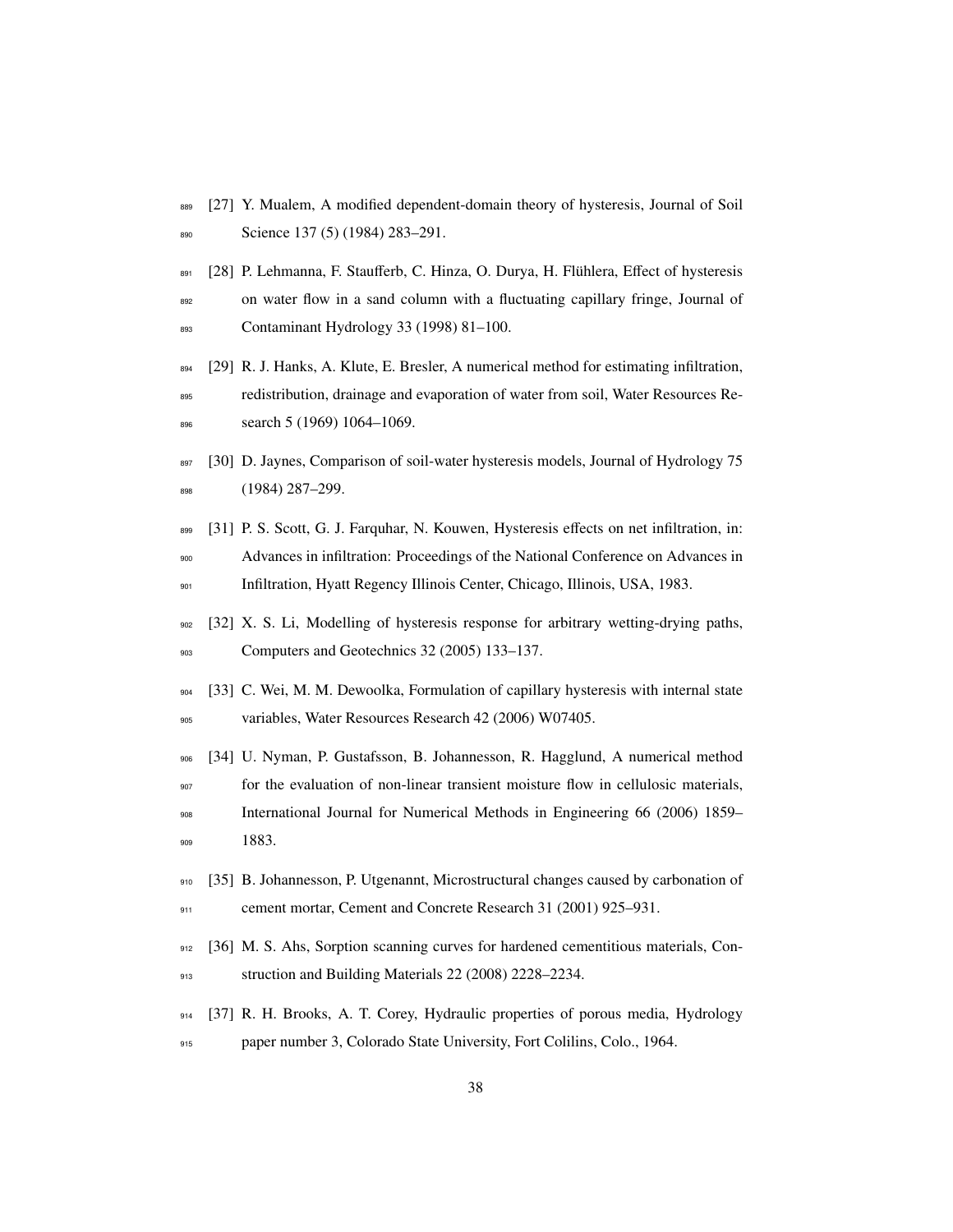- [38] W. Brutsaert, Probability laws for pore-size distribution, Soil Science 101 (1966) 85–92.
- [39] K. Kosugi, Lognormal distribution model for unsaturated soil hydraulic proper-919 ties, Water Resources Research 32 (1996) 2697-2703.
- [40] M. T. van Genuchten, A closed-form equation for predicting the hydraulic con- ductivity of unsaturated soils, Soil Science Society of America Journal 44 (1980) 922 892–898.
- [41] M. Mainguy, O. Coussy, V. Baroghel-Bouny, Role of air pressure in drying of weakly permeable materials, Journal of Engineering Mechanics 127 (2001) 582– 925 592.
- [42] S. Poyet, S. Charles, N. Honore, V. L'hostis, Assessment of the unsaturated wa- ´ ter transport properties of an old concrete: Determination of the pore-interaction factor, Cement and Concrete Research 41 (2011) 1015–1023.
- 929 [43] M. Feng, D. G. Fredlund, Hysteretic influence associated with thermal conduc- tivity sensor measurements, in: The 52nd Canadian Geothechnical Conference, **Sask, Canada**, 1999.
- 932 [44] D. G. Fredlund, A. Xing, Equations for the soil-water characteristic curve, Cana-dian Geotechnical Journal 31 (1994) 521–532.
- 934 [45] W. Durner, Hydraulic conductivity estimation for soils with heterogeneous pore structure, Water Resources Research 30 (1994) 211–233.
- 936 [46] H. Q. Pham, D. G. Fredlund, S. L. Barbour, A practical hysteresis model for the soil-water characteristic curve for soils with negligible volume change, Geotech-938 nique 53 (2003) 293-298.
- [47] O. Ippisch, H.-J. Vogel, P. Bastian, Validity limits for the van Genuchten–Mualem model and implications for parameter estimation and numerical simulation, Ad-vances in Water Resources 29 (2006) 1780–1789.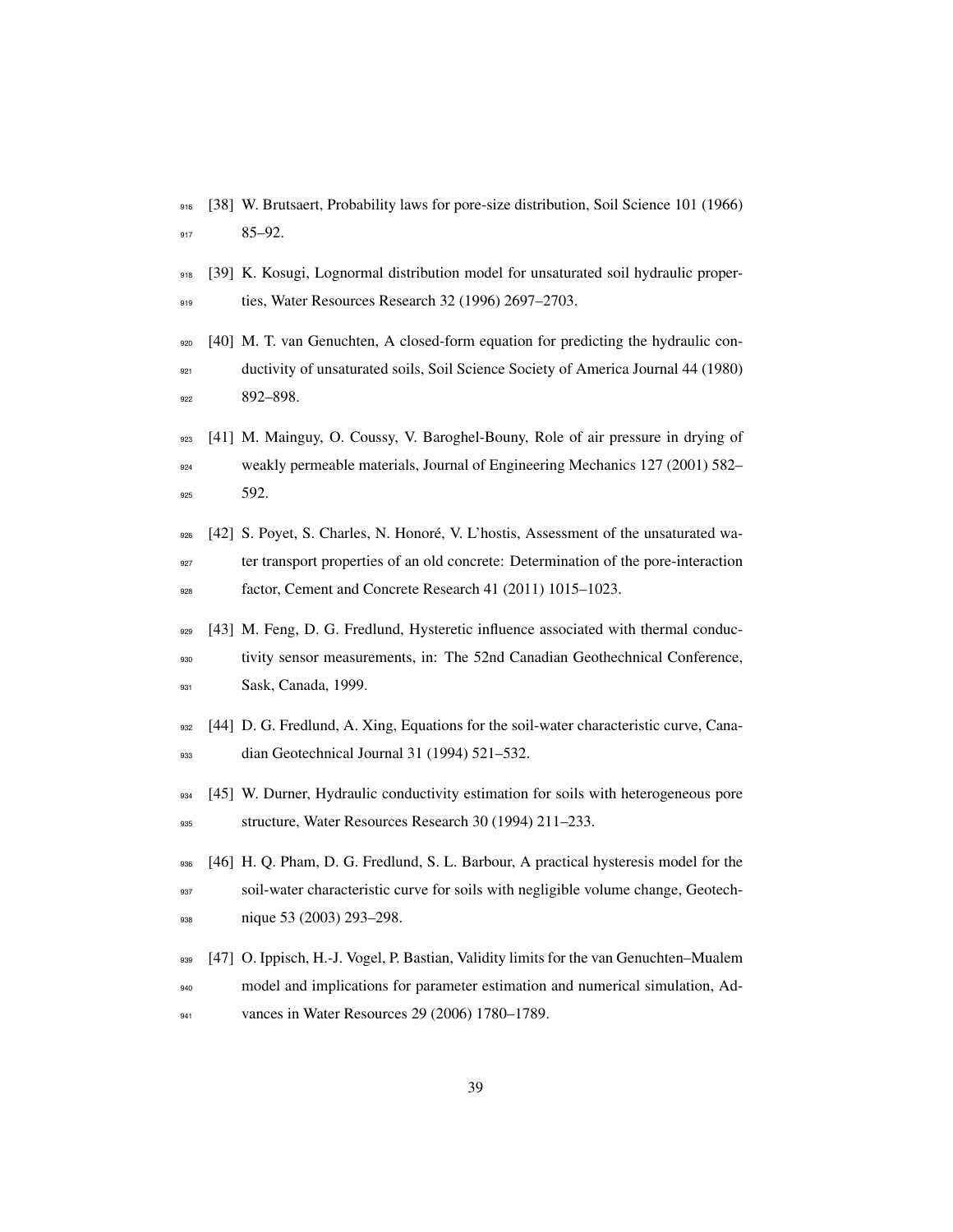- [48] Y. Mualem, Prediction of the soil boundary wetting curve, Journal of Soil Science 137 (6) (1984) 379–390.
- [49] J.-Y. Parlange, Capillary hysteresis and the relationship between drying and wet-945 ting curves, Water Resources Research 12 (1976) 224–228.
- [50] R. D. Braddock, J.-F. Parlange, H. Lee, Application of a soil water hysteresis model to simple water retention curve, Transport in Porous Media 44 (2001) 407– 420.
- 949 [51] Y. Mualem, Extension of the similarity hypothesis used for modelling the soil water characteristics, Water Resources Research 13 (4) (1977) 773–780.
- [52] P. Viaene, H. Vereecken, J. Diels, J. Feyen, A statistical analysis of six hystere- sis models for the moisture retention characteristic, Journal of Soil Science 157 953 (1994) 345–355.
- [53] B. C. Si, R. C. Kachanoski, Unified solution for infiltration and drainage with hysteresis: Theory and field test, Soil Science Society of America Journal 64 (2000) 30–36.
- [54] A. Izady, B. Ghahraman, K. Davari, Hysteresis: Phenomenon and modeling in soil- water relationship, Iran Agricultural Research 28 (2009) 47–63.
- 959 [55] Y. F. Dafalias, Bounding surface plasticity. I: Mathematical foundation and hy-poplasticity, Journal of Engineering Mechanics 9 (1986) 966–987.
- [56] W. L. Hogarth, J. Hopmans, J.-Y. Parlange, R. Haverkamp, Application of a sim-ple soil-water hysteresis model, Journal of Hydrology 98 (1988) 21–29.
- [57] H. Huang, Y. Tan, C. Liu, C. Chen, A novel hysteresis model in unsaturated soil, 964 Hydrological Processes 19 (2005) 1653–1665.
- [58] J. Rubin, Numerical method for analyzing hysteresis-affected, post-infiltration
- redistribution of soil moisture, Soil Science Society of American Process 31 (4) 967 (1967) 13-290.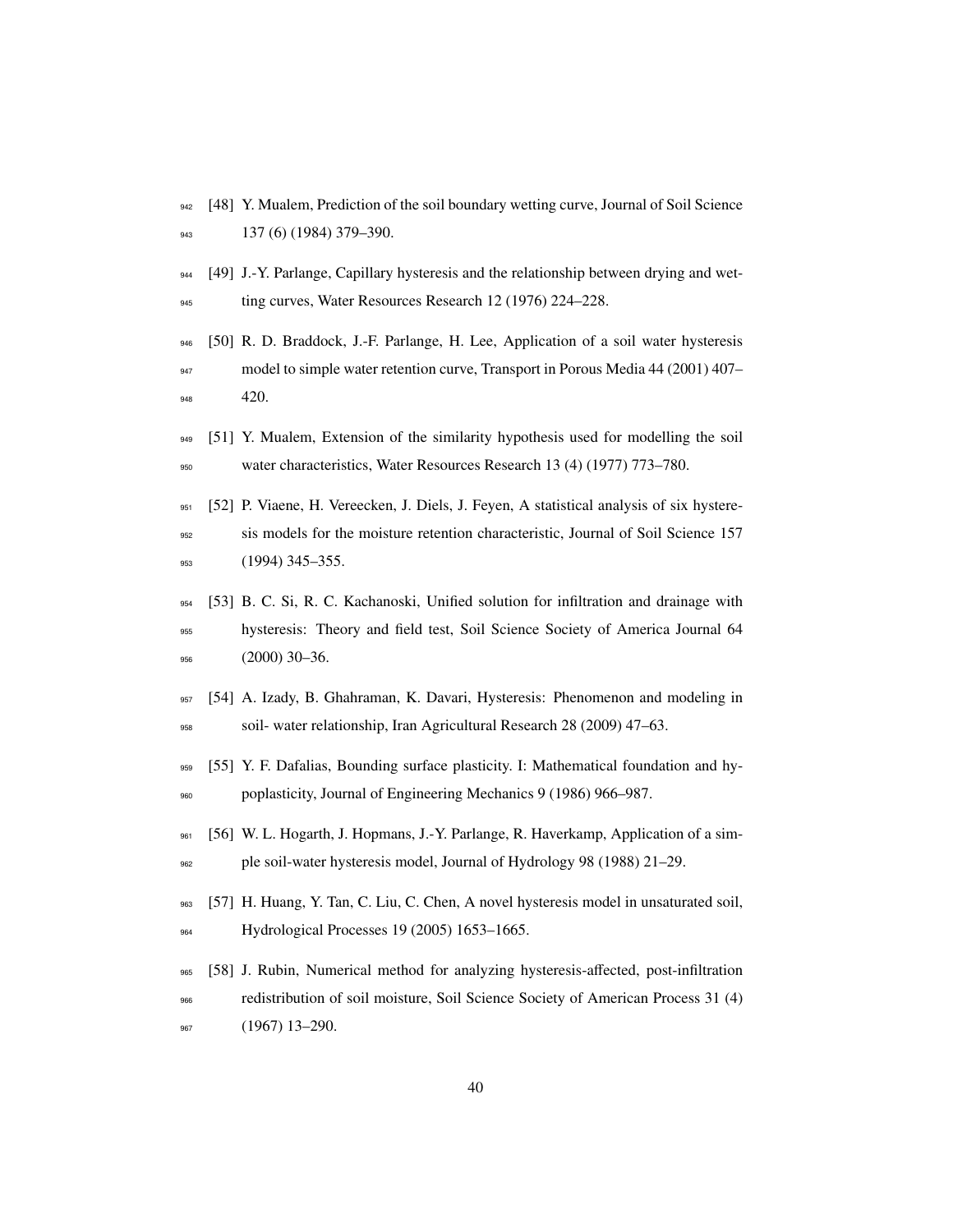- [59] A. D. Werner, D. A. Lockington, Artificial pumping errors in the Kool-Parker scaling model of soil moisture hysteresis, Journal of Hydrology 325 (2006) 118– 133.
- 971 [60] J. C. Parker, R. J. Lenhard, A model for hysteretic constitutive relations governing multiphase flow: 1.saturation-pressure relations, Water Resources Research 23 973 (1987) 2187-2196.
- [61] V. Baroghel-Bouny, M. Thiery, X. Wang, Modelling of isothermal coupled moisture-ion transport in cementitious materials, Cement and Concrete Research 976 41 (2011) 828-841.
- 977 [62] V. Baroghel-Bouny, X. Wang, M. Thiery, M. Saillio, F. Barberon, Prediction of chloride binding isotherms of cementitious materials by analytical model or nu-979 merical inverse analysis, Cement and Concrete Research 42 (2012) 1207–1224.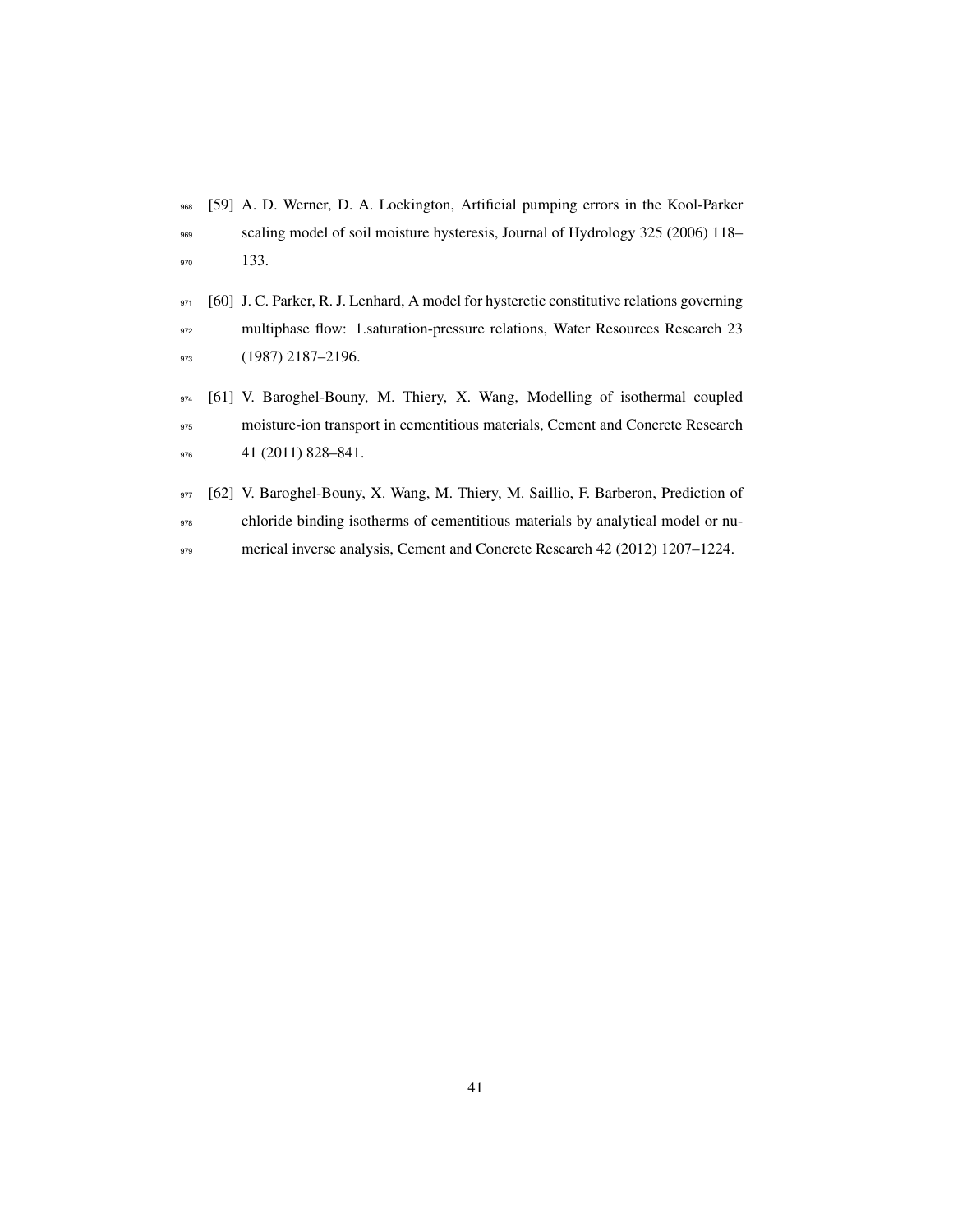| Levels  | Available experimental data            | Description                                                                                  |
|---------|----------------------------------------|----------------------------------------------------------------------------------------------|
| Level 1 | curve for each drying and wetting pro- | Both main branches and one scanning One scanning curve is used to determine pa-<br>rameters. |
|         | cess                                   |                                                                                              |
| Level 2 | Both main branches                     | Predicting scanning loops without additional                                                 |
|         |                                        | parameters                                                                                   |
| Level 3 | One main branch                        | betermining the other main branch and then                                                   |
|         |                                        | predicting scanning loops                                                                    |
|         |                                        |                                                                                              |

Table 1: Proposed multi-level models of hysteresis. Table 1: Proposed multi-level models of hysteresis.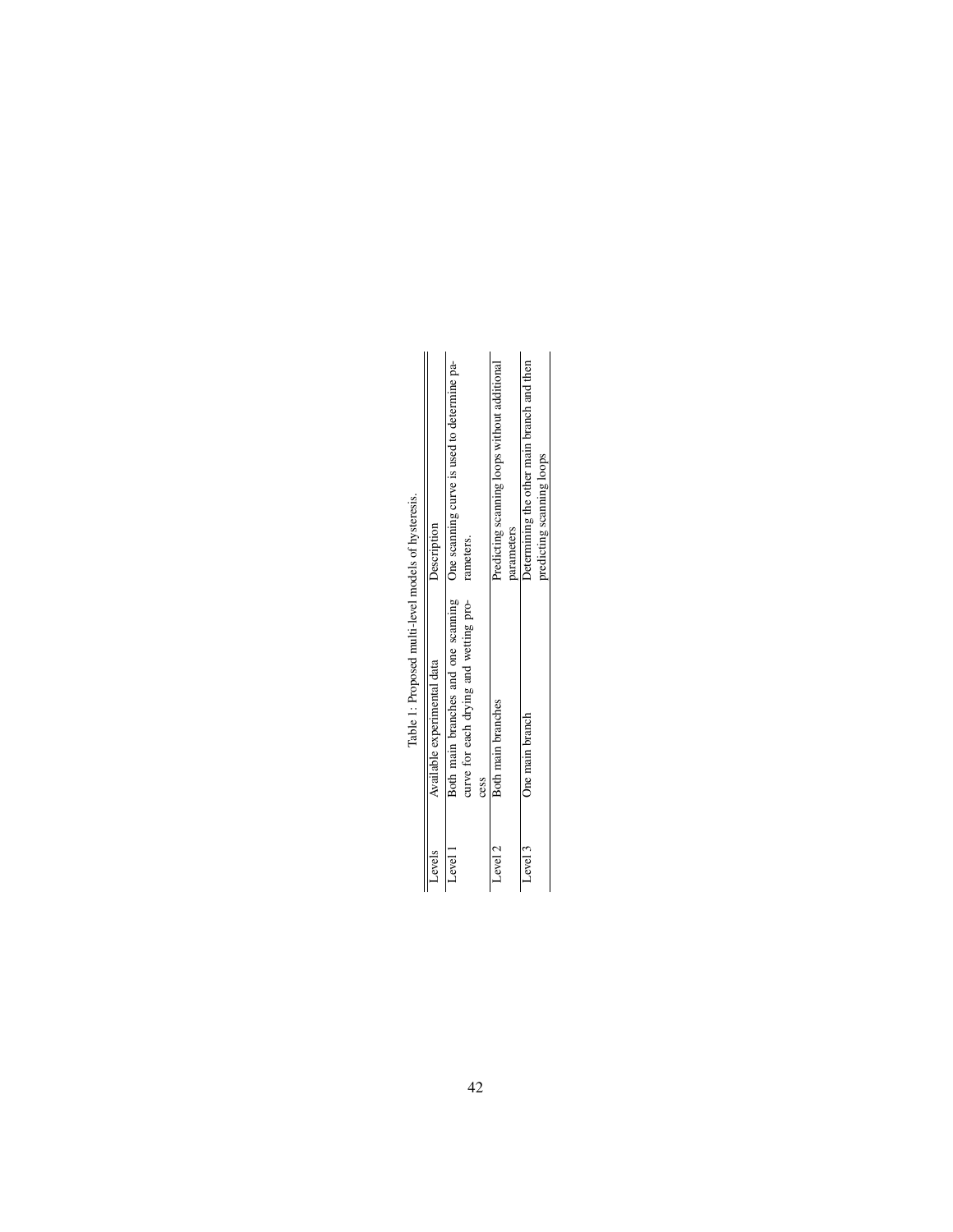| Table 2: Collected datasets of WVSIs measured by the saturated salt solution method [5].<br>Concrete3<br>Concrete <sub>2</sub><br>Concrete<br>Paste2<br>Name<br>Pastel<br>Paste3<br>Paste4<br>Paste5 |
|------------------------------------------------------------------------------------------------------------------------------------------------------------------------------------------------------|
|                                                                                                                                                                                                      |

"Silica fume. *a*Silica fume.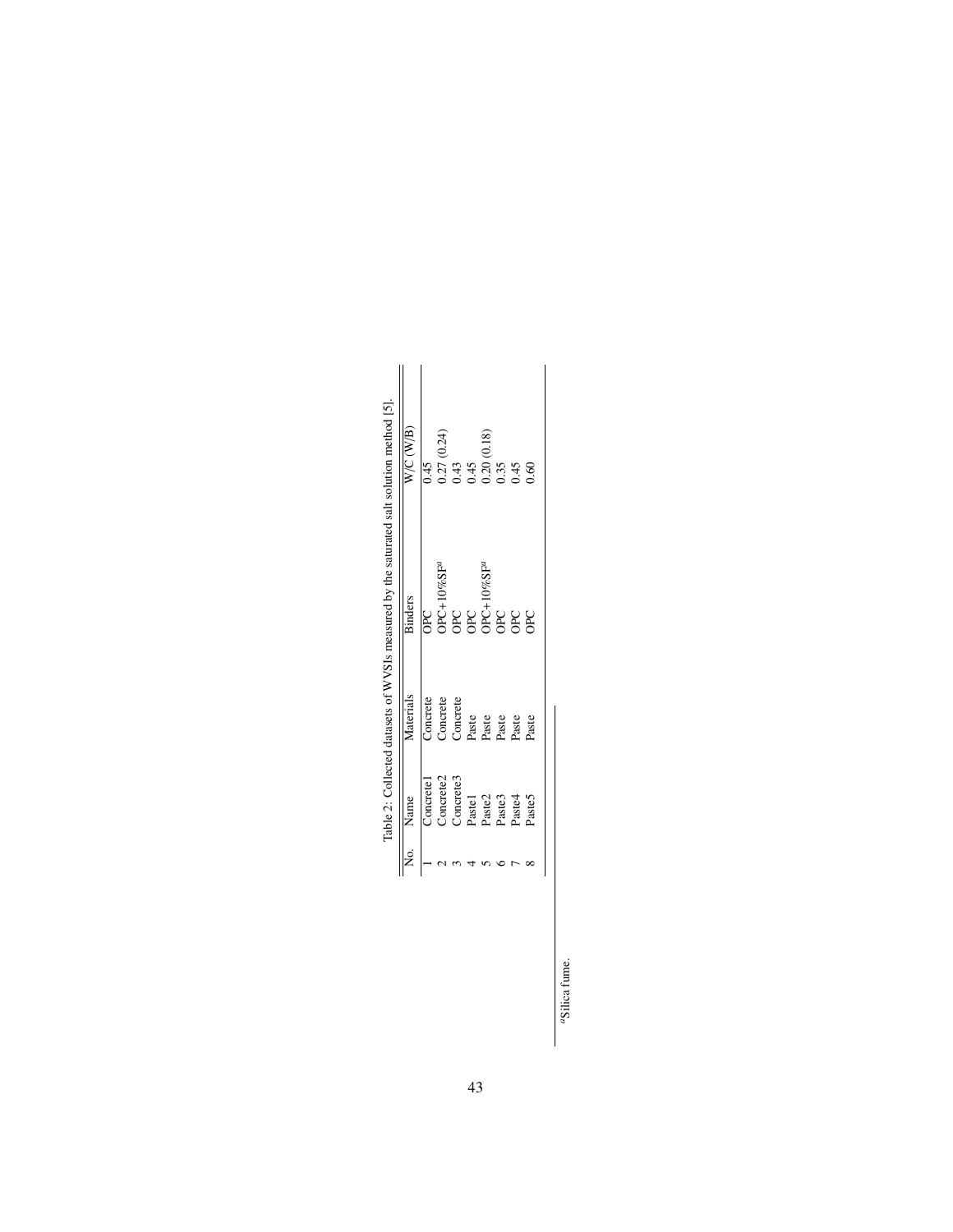## 980 List of Figures

| 981  | $\mathbf{1}$ | Schematic representation of WVSIs. The main desorption curve (BA),                                 |    |
|------|--------------|----------------------------------------------------------------------------------------------------|----|
| 982  |              | the main adsorption curve $(AB)$ , the first scanning curve in drying                              |    |
| 983  |              | $(DE)$ , the first scanning curve in wetting $(CB)$ and the second scan-                           |    |
| 984  |              |                                                                                                    | 46 |
| 985  | 2            | Schematic representation of Mualem's diagram [23]. The gray do-                                    |    |
| 986  |              | main represents completely-filled pores and the blank domain stands                                |    |
| 987  |              |                                                                                                    | 47 |
| 988  | 3            | Comparison of $R_{adj}^2$ and NME for desorption isotherms. Each circle                            |    |
| 989  |              | (o) in the figure stands for one material (see Table 2). Materials Con-                            |    |
| 990  |              | crete2 and Paste2 are highlighted. The error bars represent the standard                           |    |
| 991  |              | deviation for each studied statistical criteria ( $R_{adj}^2$ and NME) and each                    |    |
| 992  |              | model.<br>.                                                                                        | 48 |
|      | 4            | Comparison of $R_{adj}^2$ and NME for adsorption isotherms. Each circle                            |    |
| 993  |              | (o) in the figure stands for one material (see Table 2). Materials Con-                            |    |
| 994  |              | crete2 and Paste2 are highlighted. The error bars represent the standard                           |    |
| 995  |              |                                                                                                    |    |
| 996  |              | deviation for each studied statistical criteria ( $R_{adj}^2$ and NME) and each<br>model. $\ldots$ | 49 |
| 997  | 5            | Fitting results for Paste2 material to compare results of uni-(VG2), bi-                           |    |
| 998  |              | and tri-modal models. Fitting results for low RH values are shown in                               |    |
| 999  |              | enlarged figures.                                                                                  | 50 |
| 1000 | 6            | Fitting results for Paste3 material. To make the display clearly, only                             |    |
| 1001 |              | three models, VG2, FX and bi-modal models, are chosen to represent                                 |    |
| 1002 |              | uni- and multi-modal models. Fitting results for low RH values are                                 |    |
| 1003 |              |                                                                                                    | 51 |
| 1004 | 7            | Schematic drawing of Feng and Fredlund's model [43] (improved by                                   |    |
| 1005 |              | Pham et al. [46]) used to predict the adsorption branch from the des-                              |    |
| 1006 |              |                                                                                                    |    |
| 1007 |              | orption branch. Three points A, D and C are used to calculate point                                | 52 |
| 1008 |              |                                                                                                    |    |
| 1009 | 8            | Prediction results for Paste2 material. Two points in the Feng and Fred-                           |    |
| 1010 |              | lund's model [43] (improved by Pham <i>et al.</i> [46]) are at $RH = 67\%$ and                     |    |
| 1011 |              | $RH = 46\%$ .                                                                                      | 53 |
| 1012 | 9            | Comparison results of predicting the main adsorption branch from the                               |    |
| 1013 |              | main desorption branch. Results are from models: Mualem Model II-                                  |    |
| 1014 |              | 1 (MII-1) [51], Parlange's model (P) [49] (modified by Braddock et                                 |    |
| 1015 |              | al. [50]), Feng and Fredlund model's (FF) [43] (improved by Pham et                                |    |
| 1016 |              | al. [46]), fixed points version of Feng and Fredlund's model (FF-f)                                |    |
| 1017 |              | and Mualem Model IV [48] of the wetting scanning curve starting at                                 |    |
| 1018 |              | RH <sub>1</sub> =12% (MIV1), RH <sub>1</sub> =33% (MIV2) and RH <sub>1</sub> =53% (MIV3).          | 54 |
| 1019 | 10           | An example of scanning loops calculated by Eqs. $(35)-(37)$ .                                      | 55 |
| 1020 | 11           | The calculation of $p_d$ during a drying process in Mualem dependent                               |    |
| 1021 |              | model [27].                                                                                        | 56 |
| 1022 | 12           | Predicted wetting scanning curves (solid lines) and drying scanning                                |    |
| 1023 |              | curves (dashed-dotted lines) for Paste3 compared with experimental                                 |    |
| 1024 |              | data (symbols) from [5]. $\ldots \ldots \ldots \ldots \ldots \ldots \ldots \ldots$                 | 57 |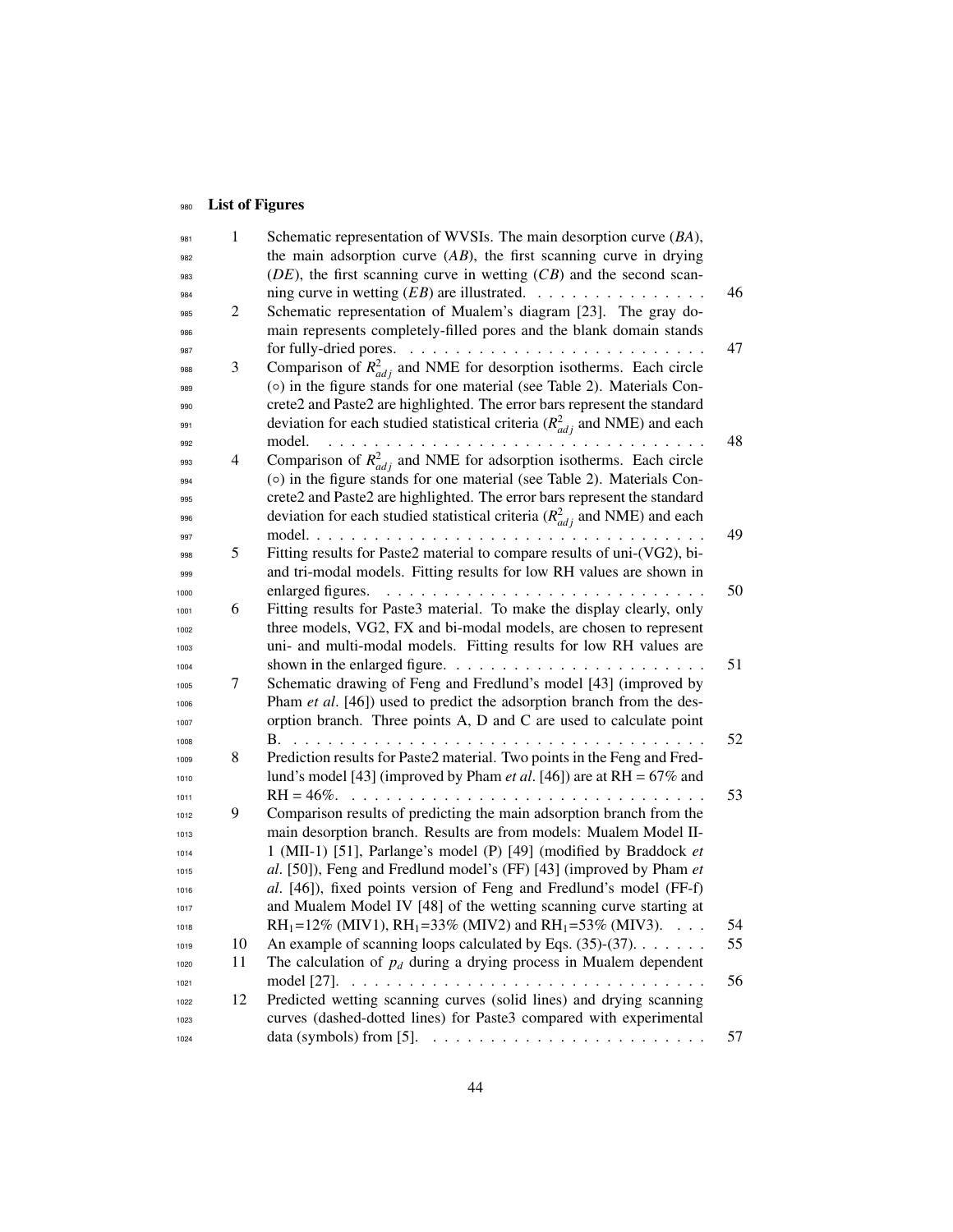| 1025 |    | Comparison results for wetting scanning isotherm predicted by Mualem                        |     |
|------|----|---------------------------------------------------------------------------------------------|-----|
| 1026 |    | Model II (M-II) [23], Li's model (L) [32], modified Wei's model (W-                         |     |
| 1027 |    | M) [33] and improved Rubin's model (Im.-Rubin) [58]. $\dots$                                | .58 |
| 1028 | 14 | Predicted scanning loop (solid lines) for Paste3 compared with experi-                      |     |
| 1029 |    | mental data (symbols) from [5]. Simulated RH cycle: $97\% \rightarrow 53\% \rightarrow$     |     |
| 1030 |    |                                                                                             | 59  |
| 1031 |    | Definitions of DPE and WPE. $\ldots$ , $\ldots$ , $\ldots$ , $\ldots$ , $\ldots$ , $\ldots$ | 60  |
| 1032 |    | 16 PE evolutions calculated based on two RH fluctuations.                                   | 61  |
|      |    |                                                                                             |     |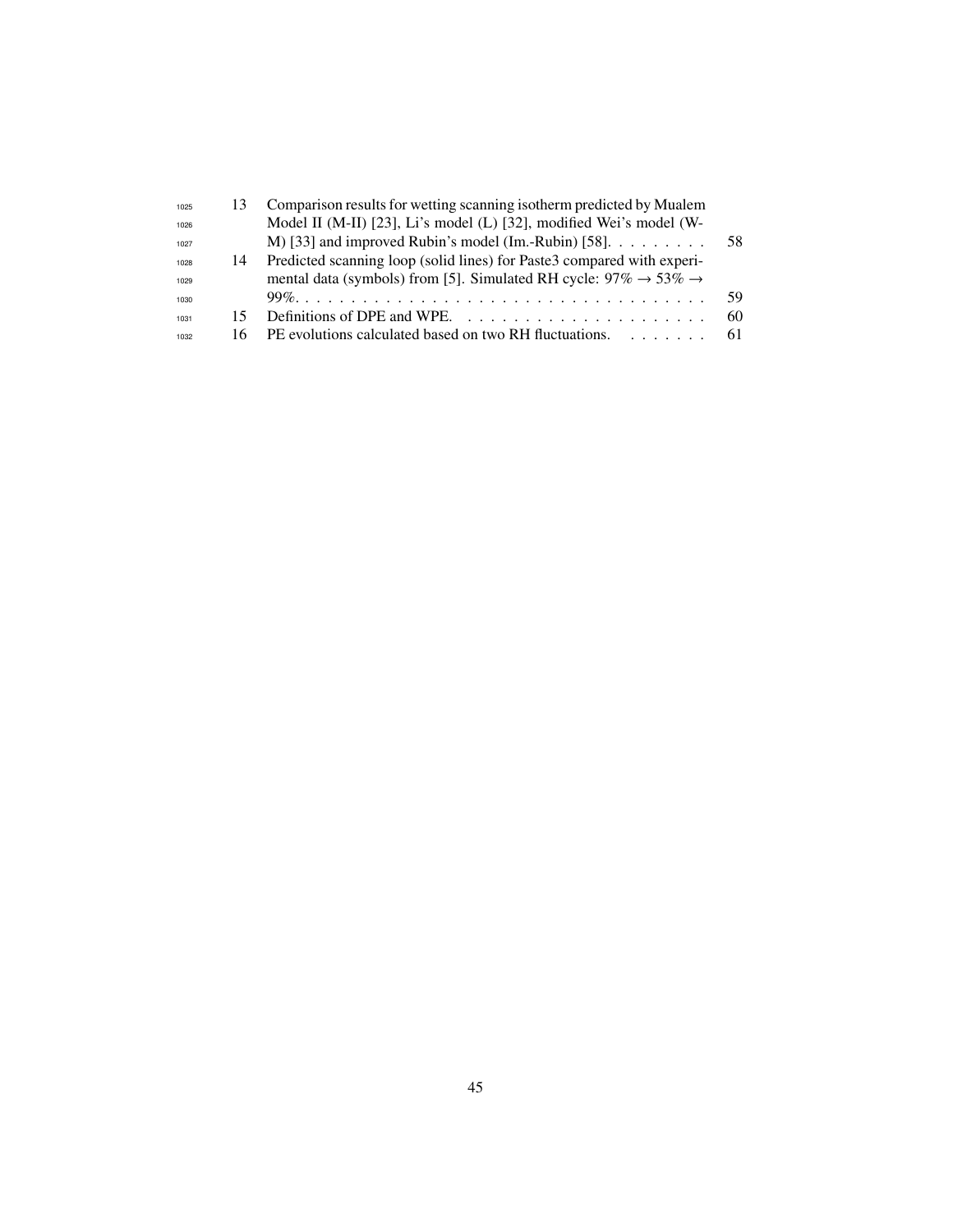

Figure 1: Schematic representation of WVSIs. The main desorption curve (*BA*), the main adsorption curve (*AB*), the first scanning curve in drying (*DE*), the first scanning curve in wetting (*CB*) and the second scanning curve in wetting (*EB*) are illustrated.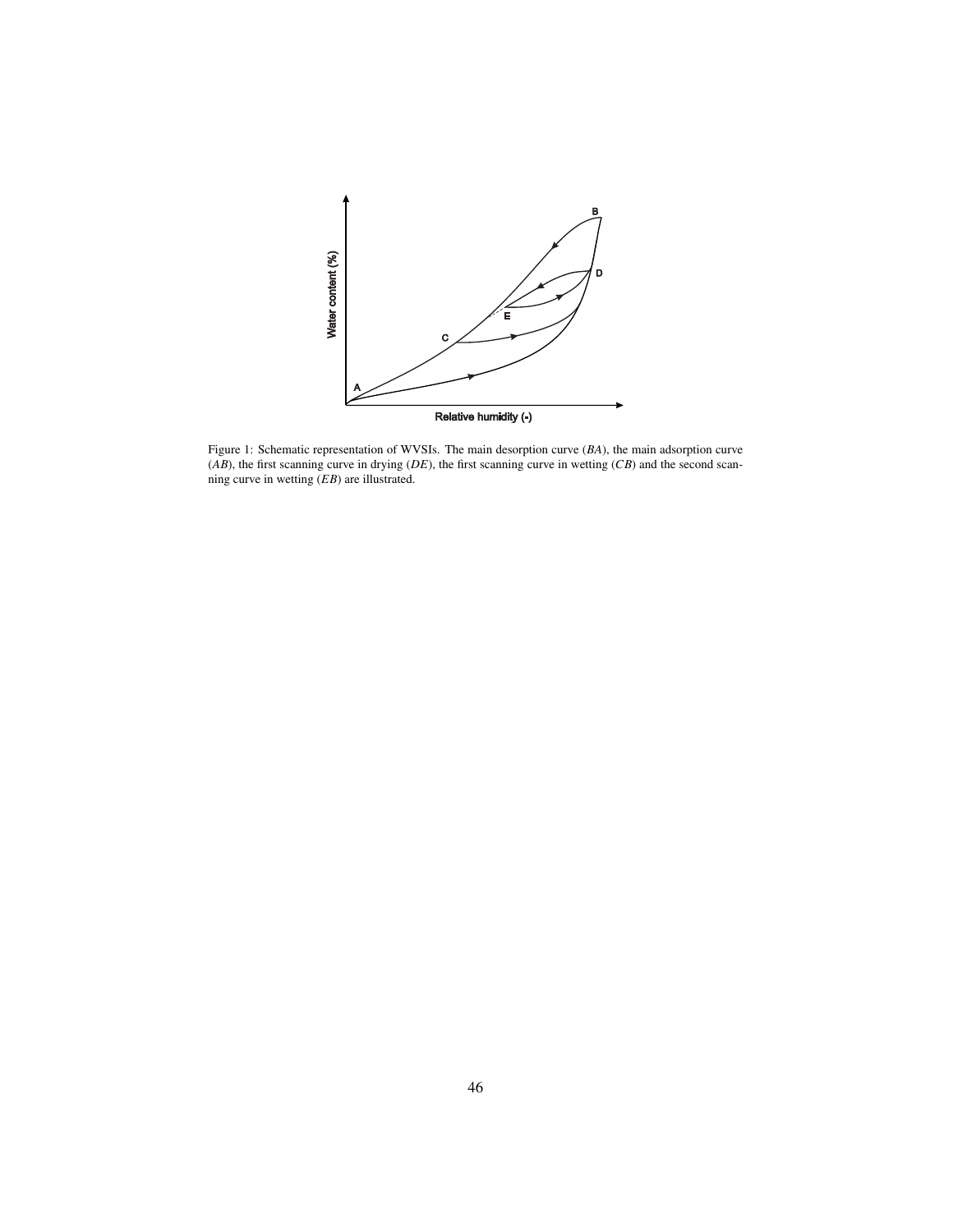

Figure 2: Schematic representation of Mualem's diagram [23]. The gray domain represents completely-filled pores and the blank domain stands for fully-dried pores.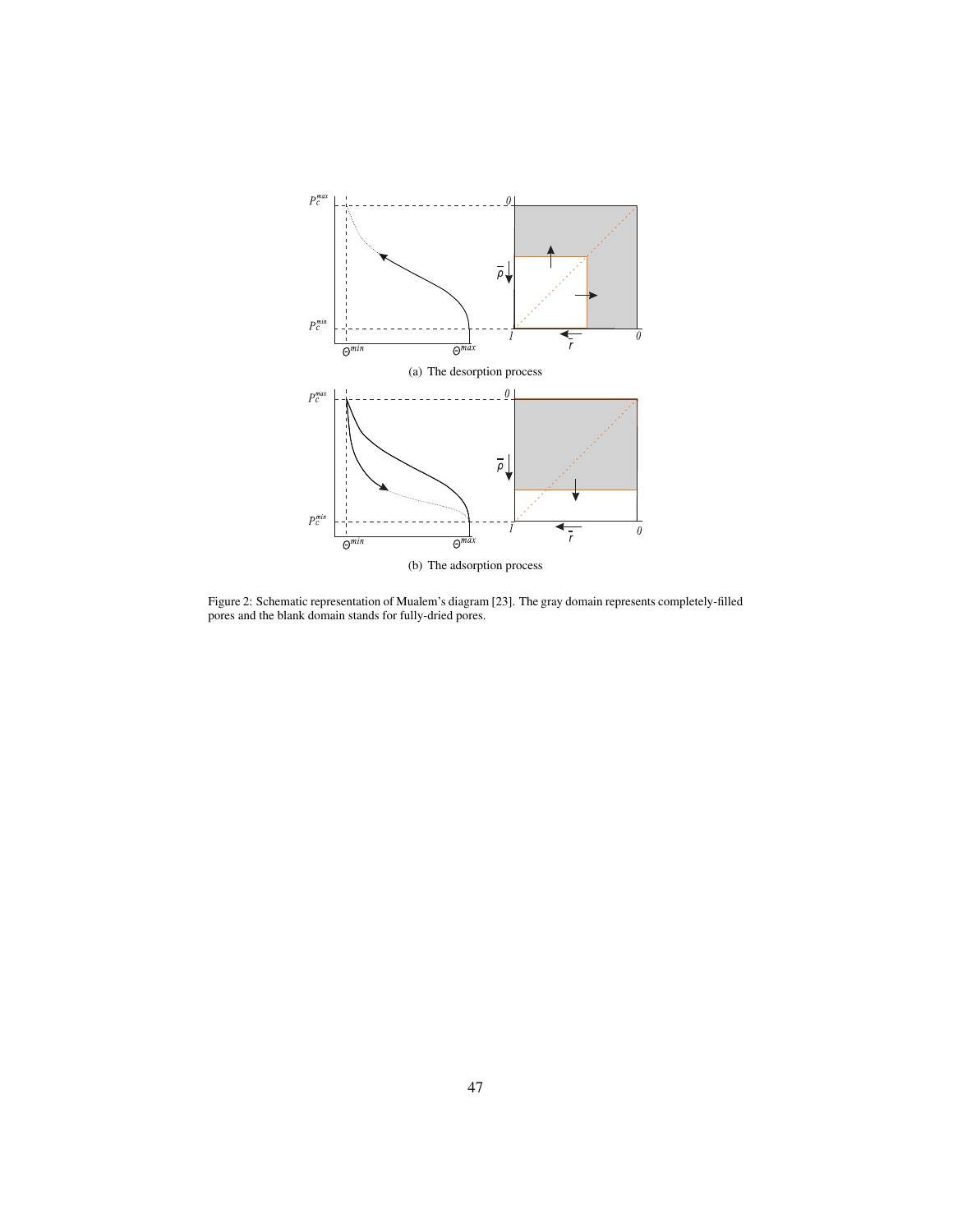

Figure 3: Comparison of  $R_{adj}^2$  and NME for desorption isotherms. Each circle ( $\circ$ ) in the figure stands for one material (see Table 2). Materials Concrete2 and Paste2 are highlighted. The error bars represent the standard deviation for each studied statistical criteria ( $R_{adj}^2$  and NME) and each model.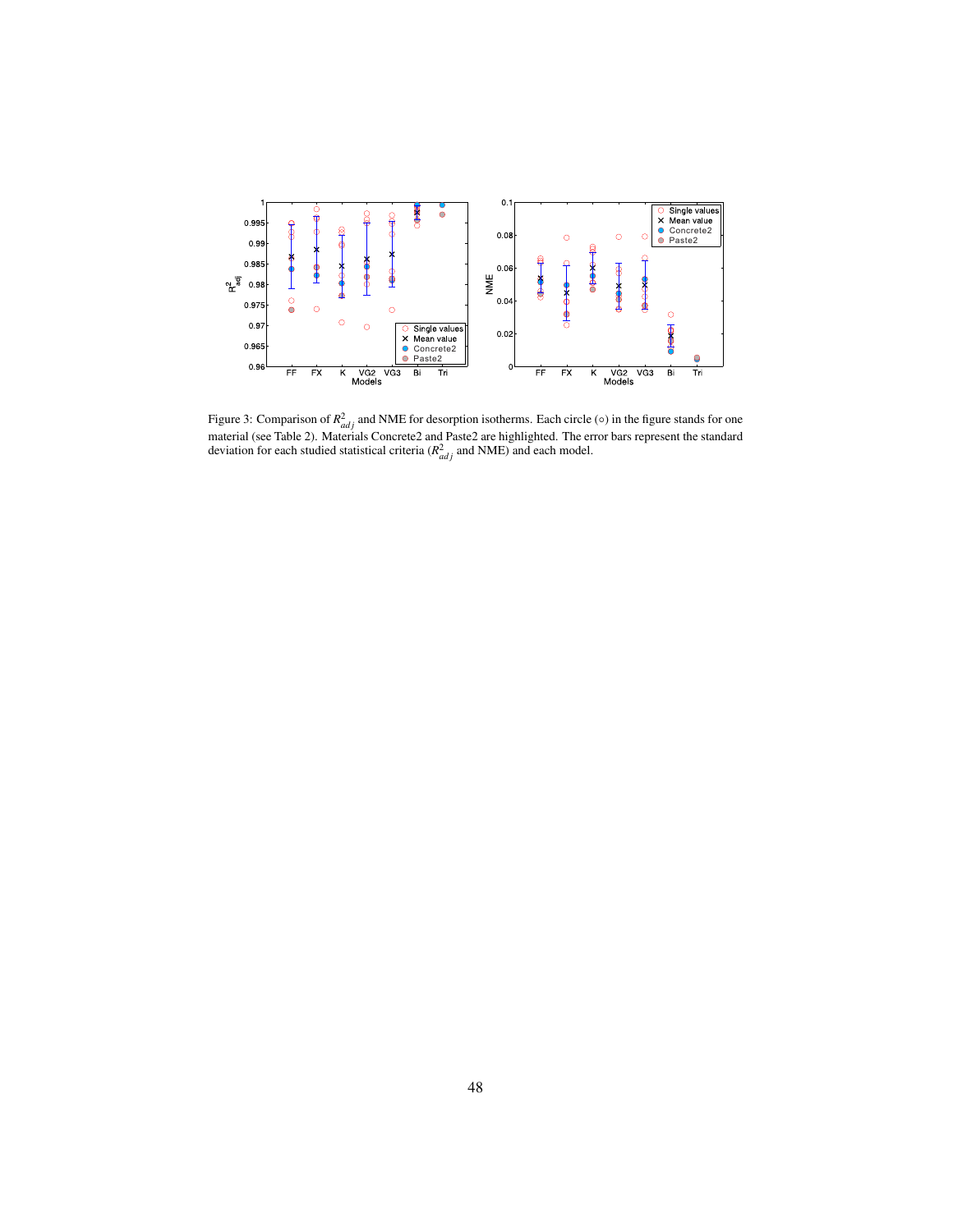

Figure 4: Comparison of  $R_{adj}^2$  and NME for adsorption isotherms. Each circle ( $\circ$ ) in the figure stands for one material (see Table 2). Materials Concrete2 and Paste2 are highlighted. The error bars represent the standard deviation for each studied statistical criteria ( $R_{adj}^2$  and NME) and each model.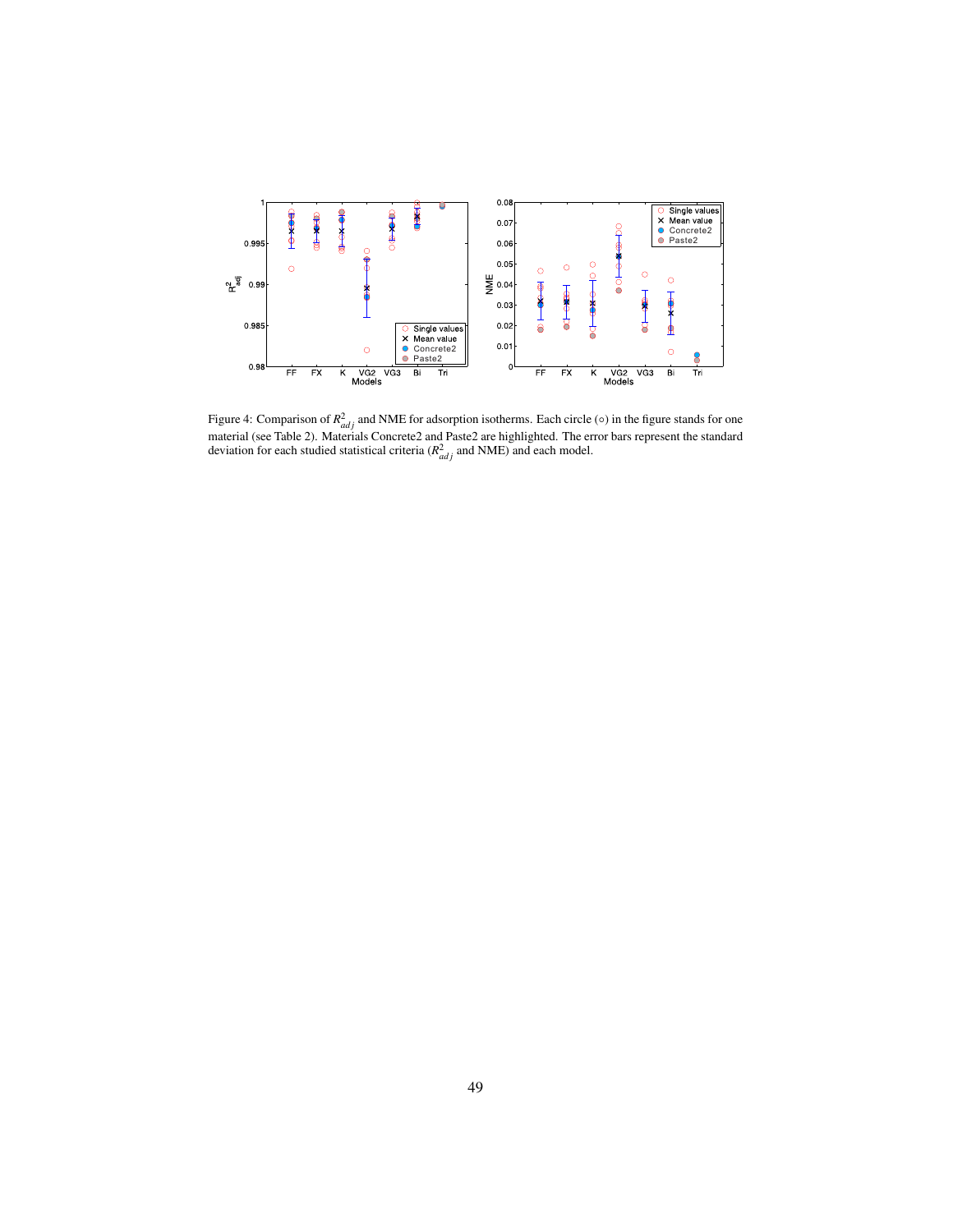

Figure 5: Fitting results for Paste2 material to compare results of uni-(VG2), bi- and tri-modal models. Fitting results for low RH values are shown in enlarged figures.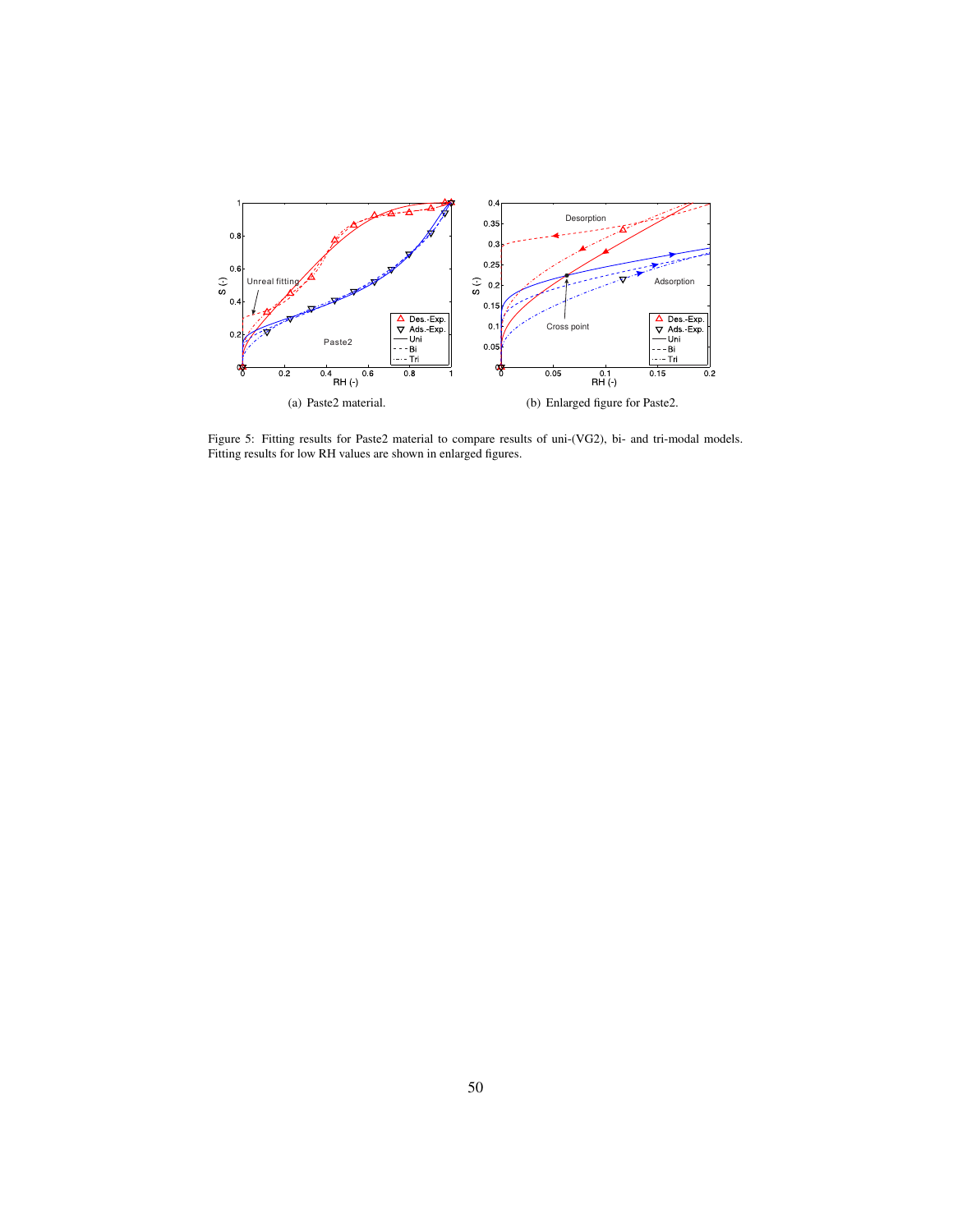

Figure 6: Fitting results for Paste3 material. To make the display clearly, only three models, VG2, FX and bi-modal models, are chosen to represent uni- and multi-modal models. Fitting results for low RH values are shown in the enlarged figure.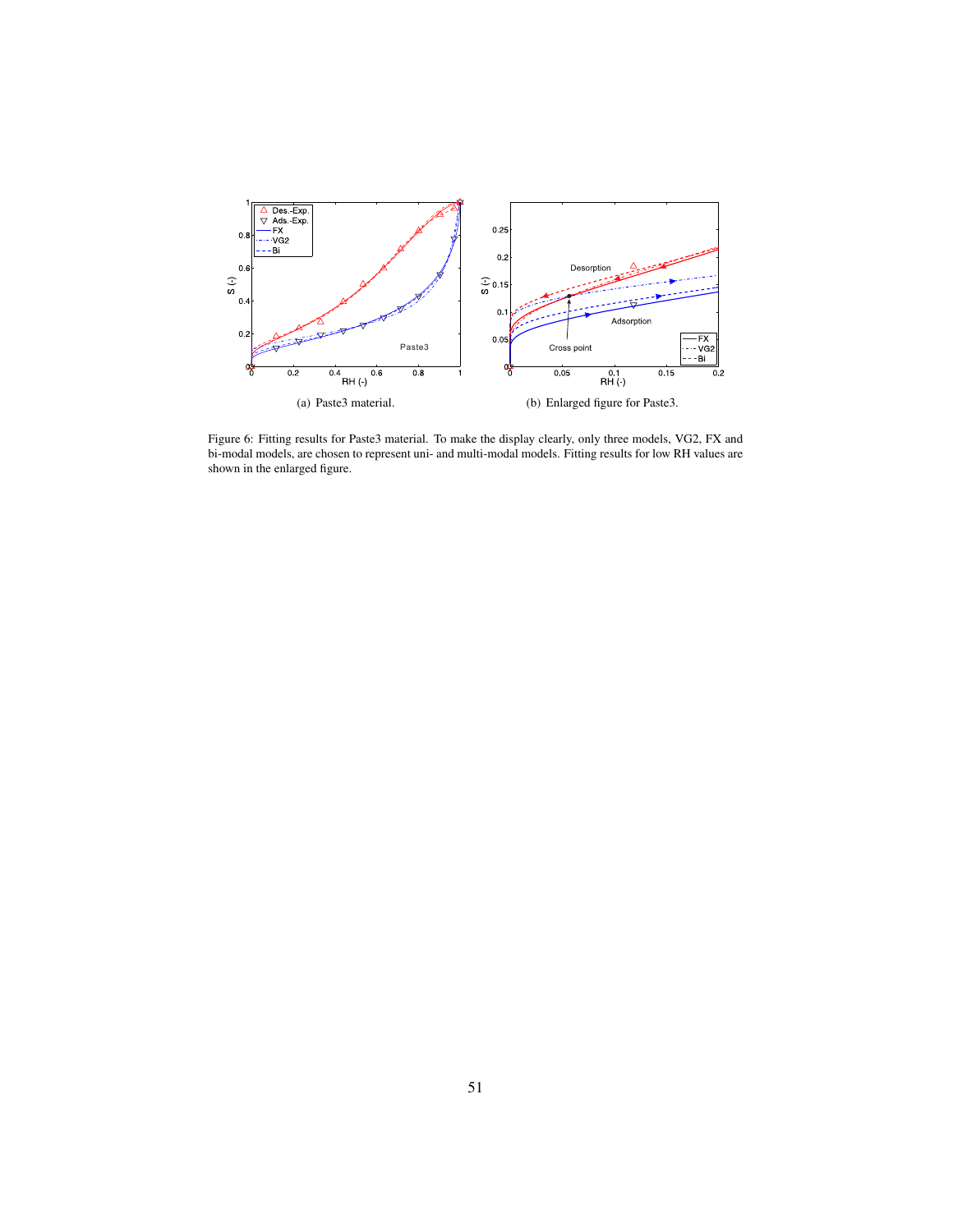

Figure 7: Schematic drawing of Feng and Fredlund's model [43] (improved by Pham *et al*. [46]) used to predict the adsorption branch from the desorption branch. Three points A, D and C are used to calculate point B.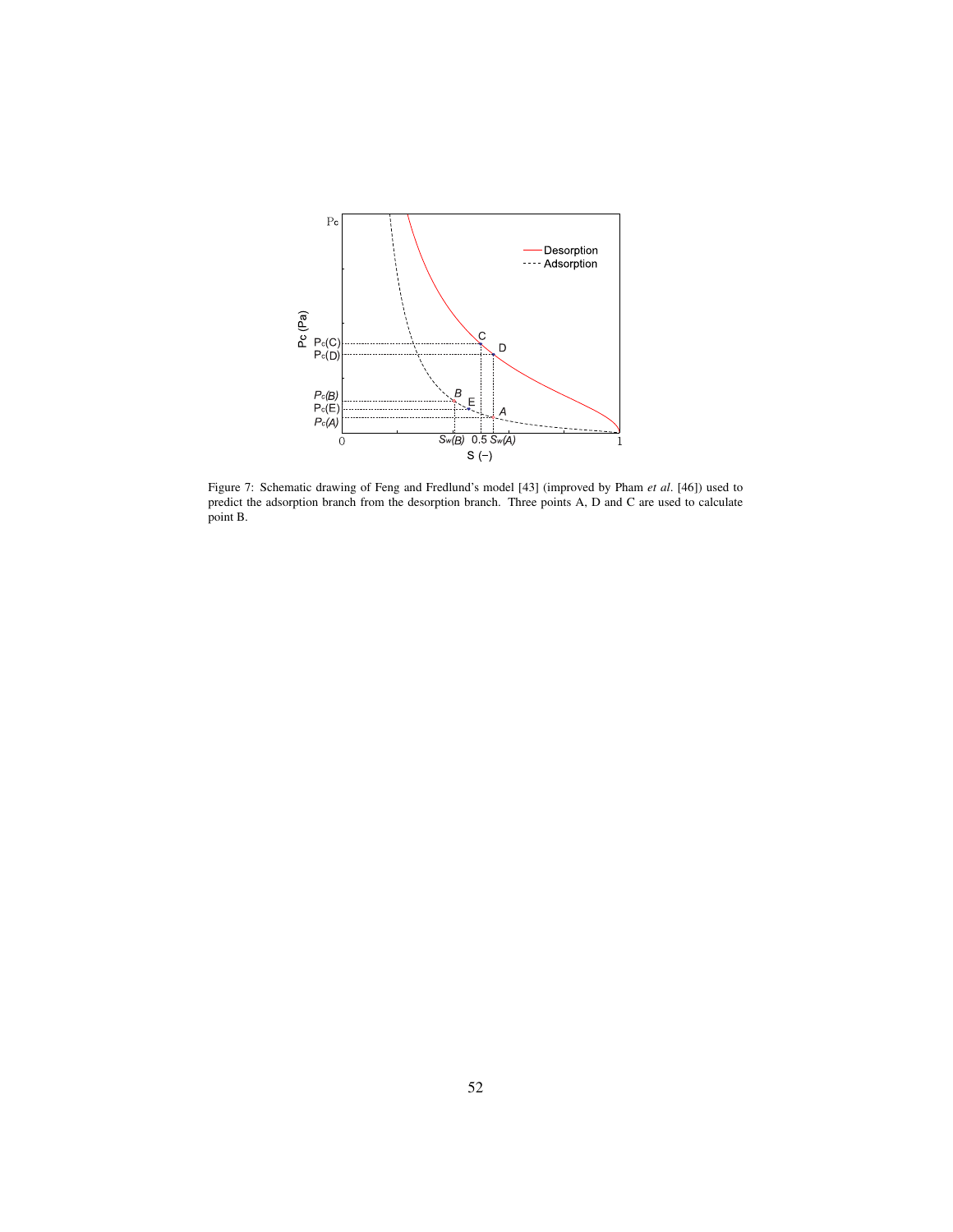

Figure 8: Prediction results for Paste2 material. Two points in the Feng and Fredlund's model [43] (improved by Pham *et al*. [46]) are at RH = 67% and RH = 46%.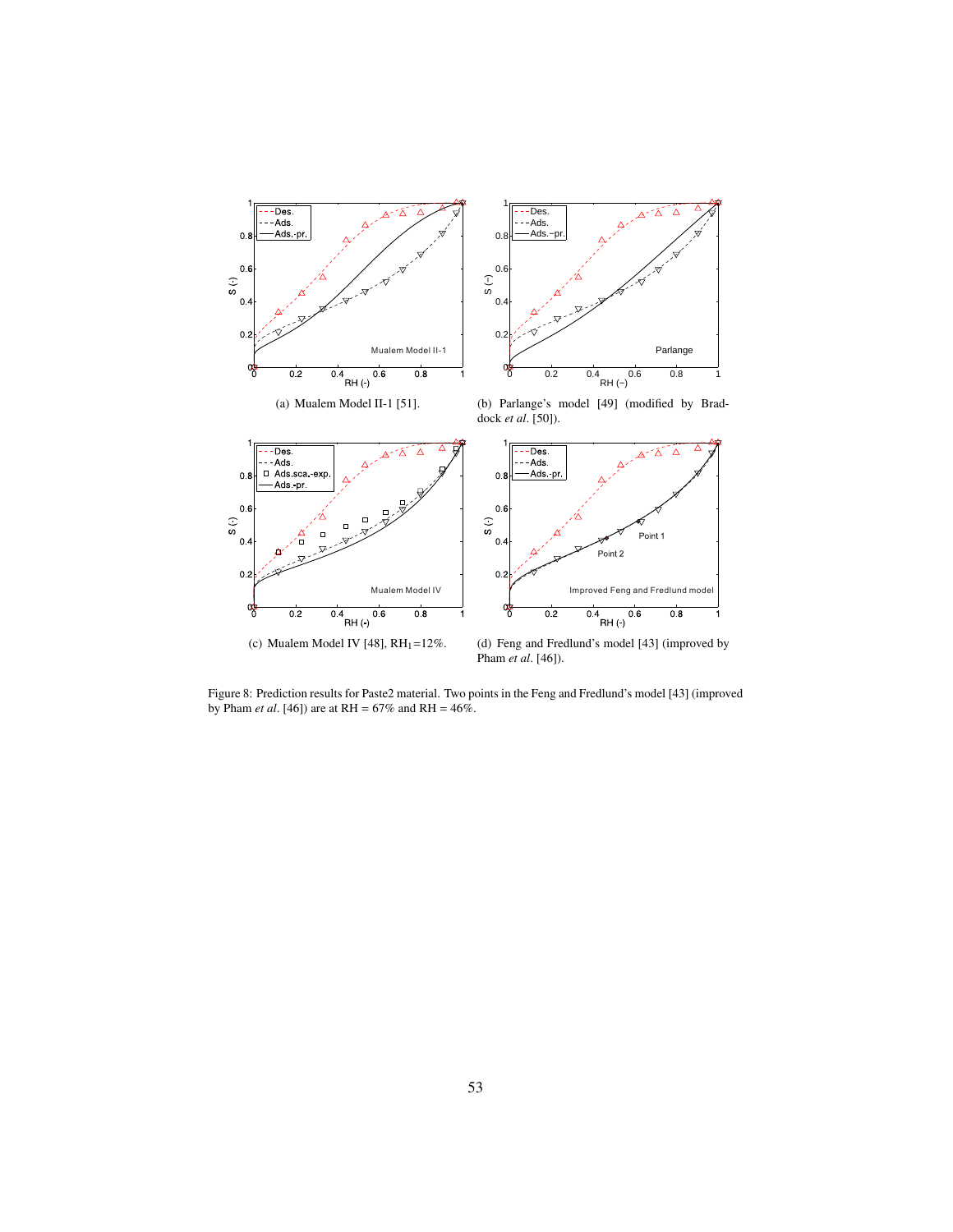

Figure 9: Comparison results of predicting the main adsorption branch from the main desorption branch. Results are from models: Mualem Model II-1 (MII-1) [51], Parlange's model (P) [49] (modified by Braddock *et al*. [50]), Feng and Fredlund model's (FF) [43] (improved by Pham *et al*. [46]), fixed points version of Feng and Fredlund's model (FF-f) and Mualem Model IV [48] of the wetting scanning curve starting at RH<sub>1</sub>=12% (MIV1), RH<sub>1</sub>=33% (MIV2) and RH<sub>1</sub>=53% (MIV3).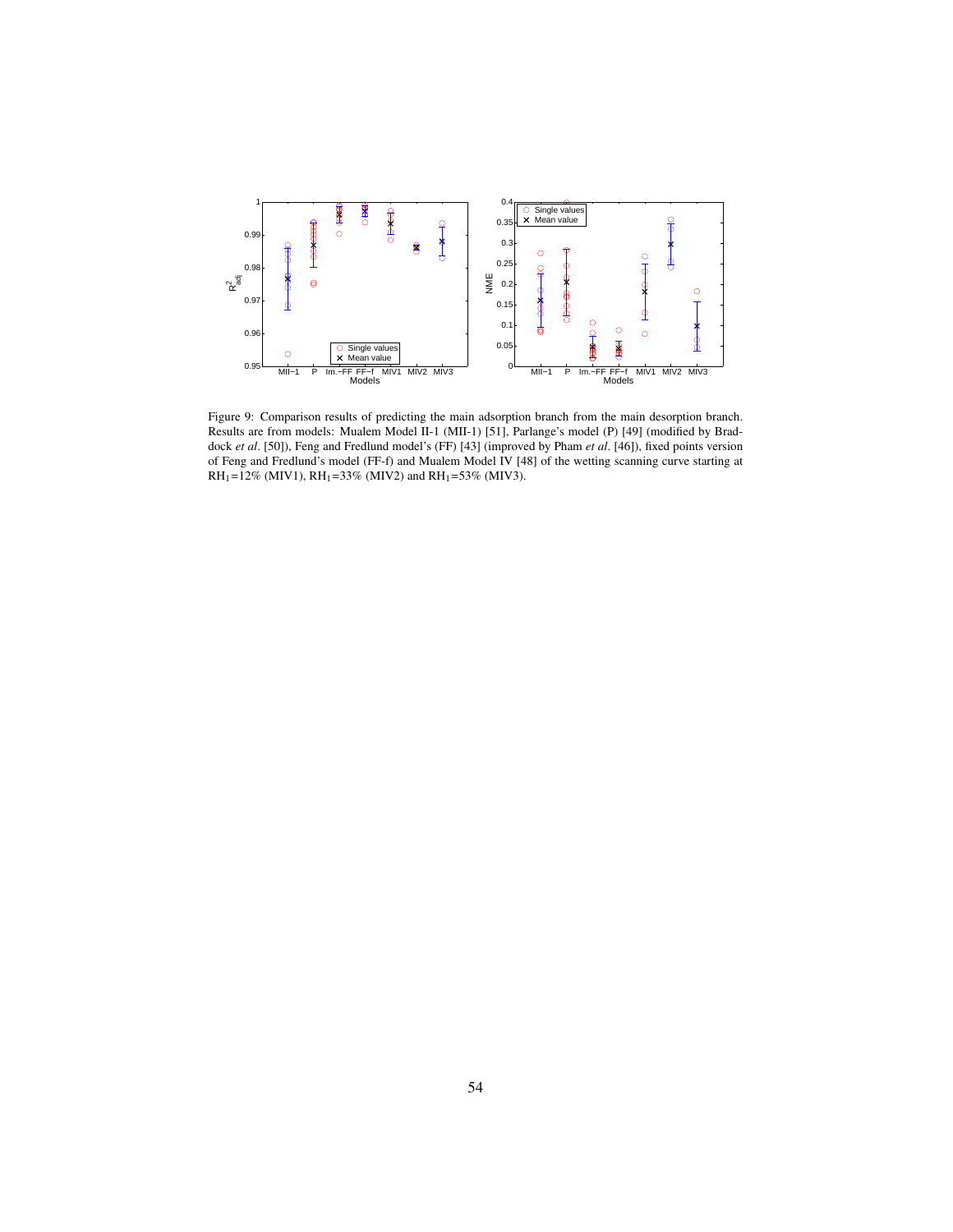

Figure 10: An example of scanning loops calculated by Eqs. (35)-(37).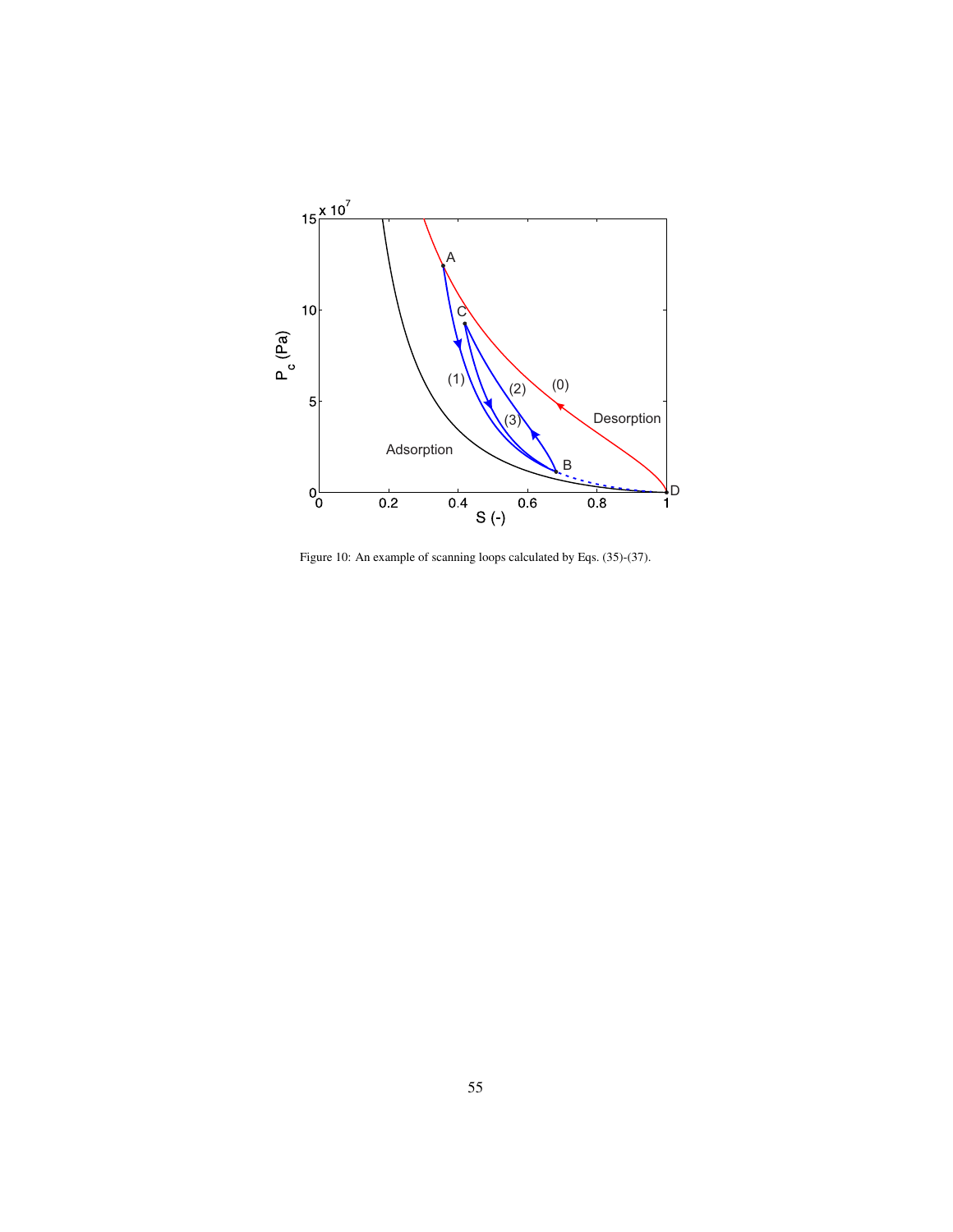

Figure 11: The calculation of  $p_d$  during a drying process in Mualem dependent model [27].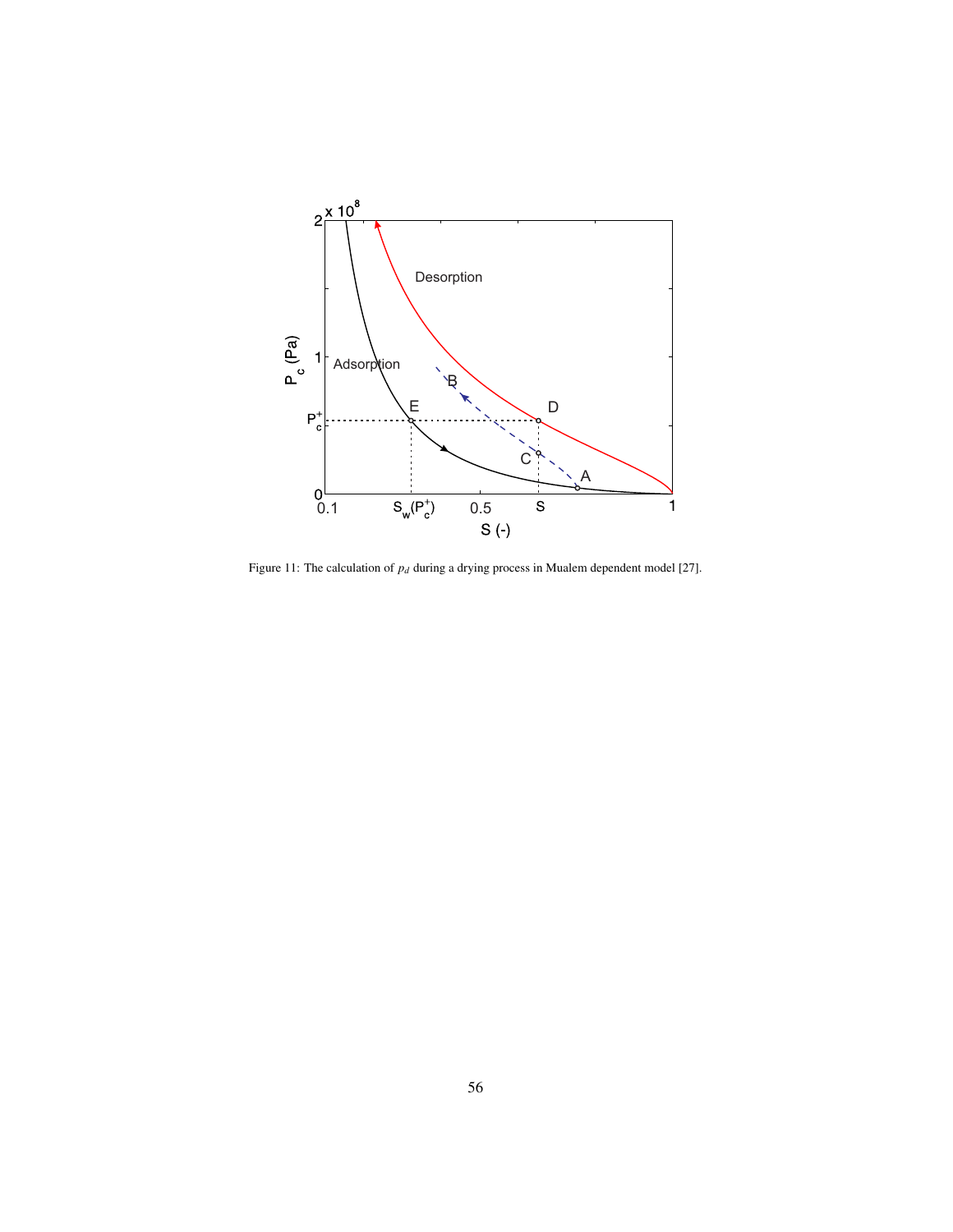

Figure 12: Predicted wetting scanning curves (solid lines) and drying scanning curves (dashed-dotted lines) for Paste3 compared with experimental data (symbols) from [5].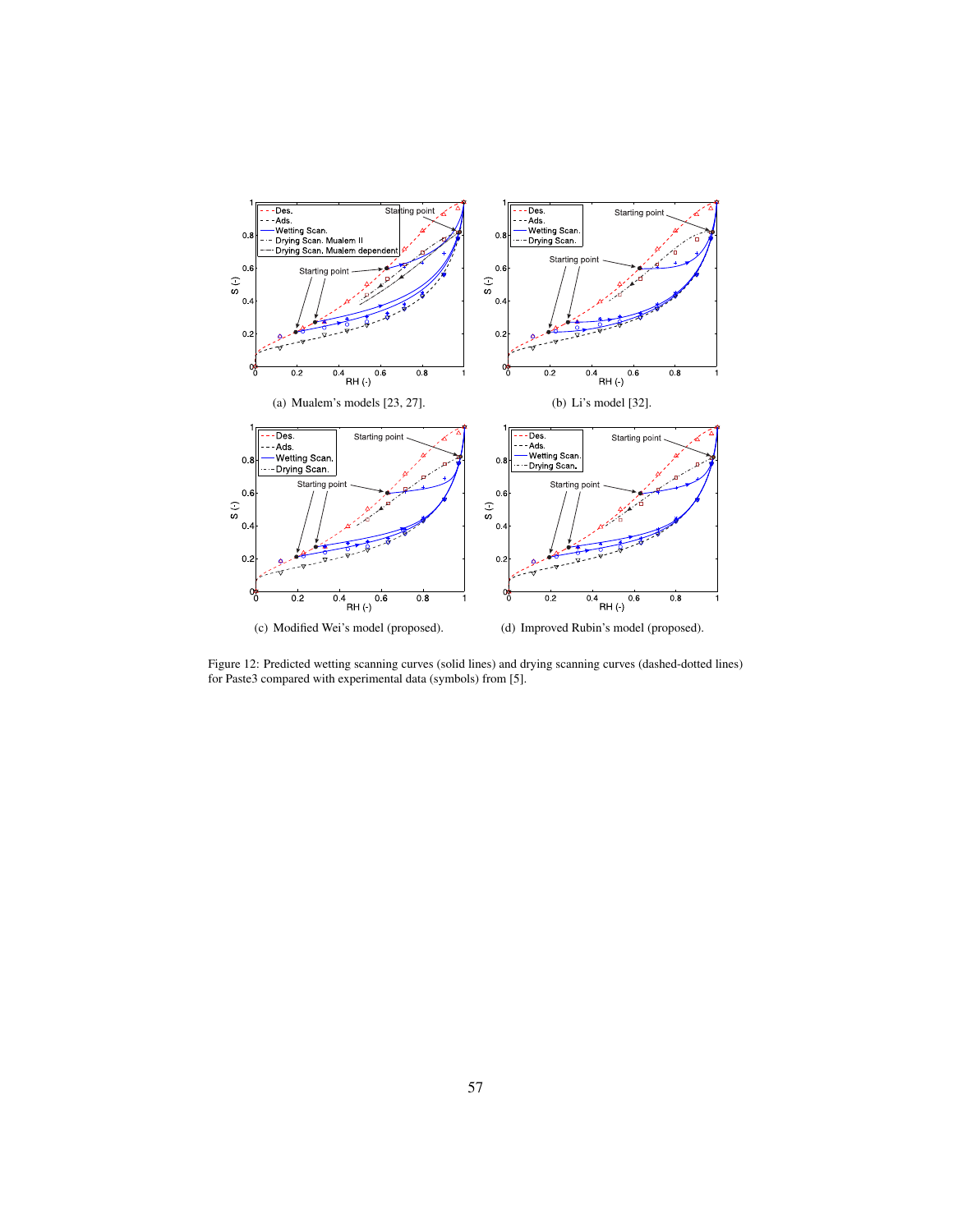

Figure 13: Comparison results for wetting scanning isotherm predicted by Mualem Model II (M-II) [23], Li's model (L) [32], modified Wei's model (W-M) [33] and improved Rubin's model (Im.-Rubin) [58].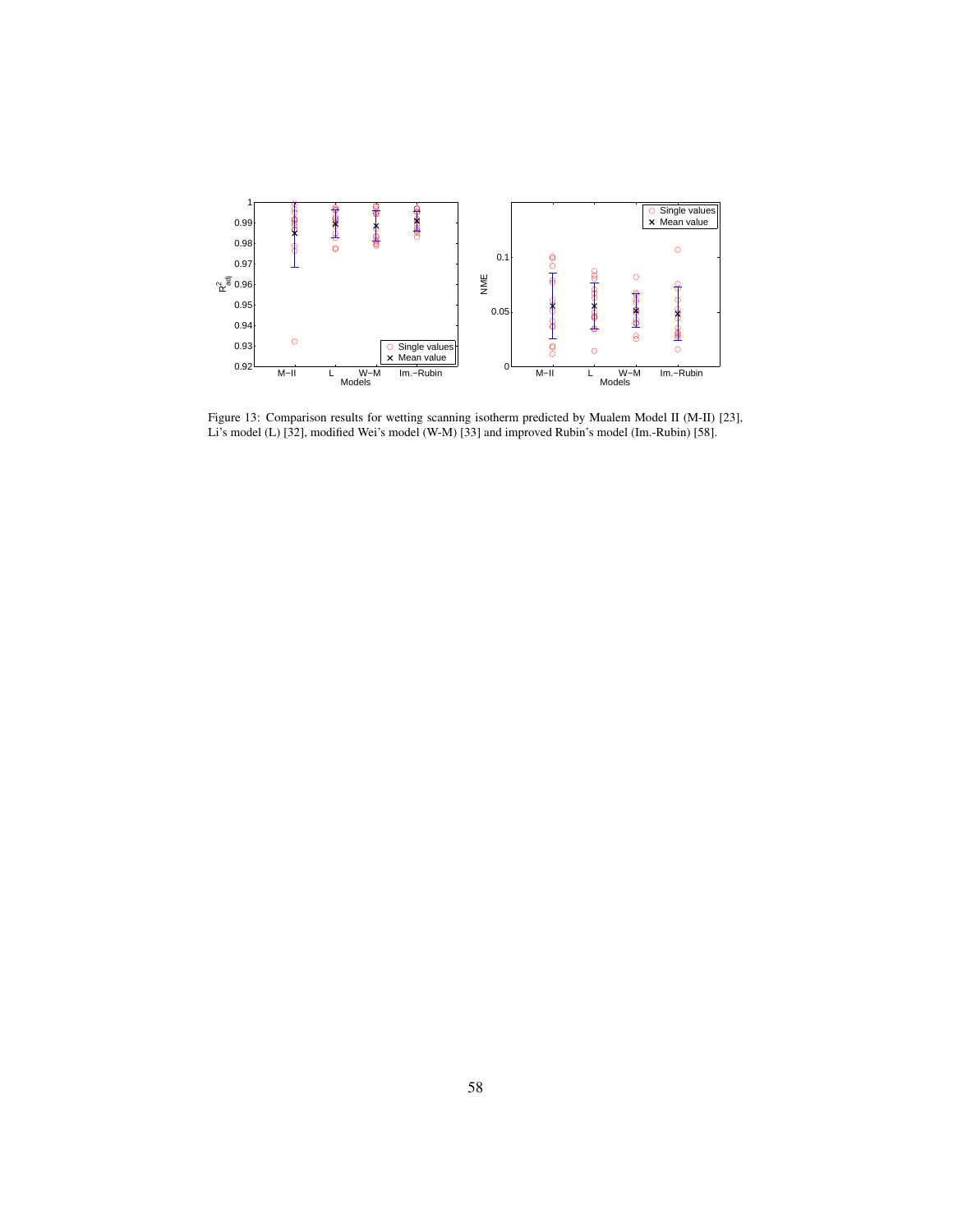

Figure 14: Predicted scanning loop (solid lines) for Paste3 compared with experimental data (symbols) from [5]. Simulated RH cycle:  $97\% \rightarrow 53\% \rightarrow 99\%$ .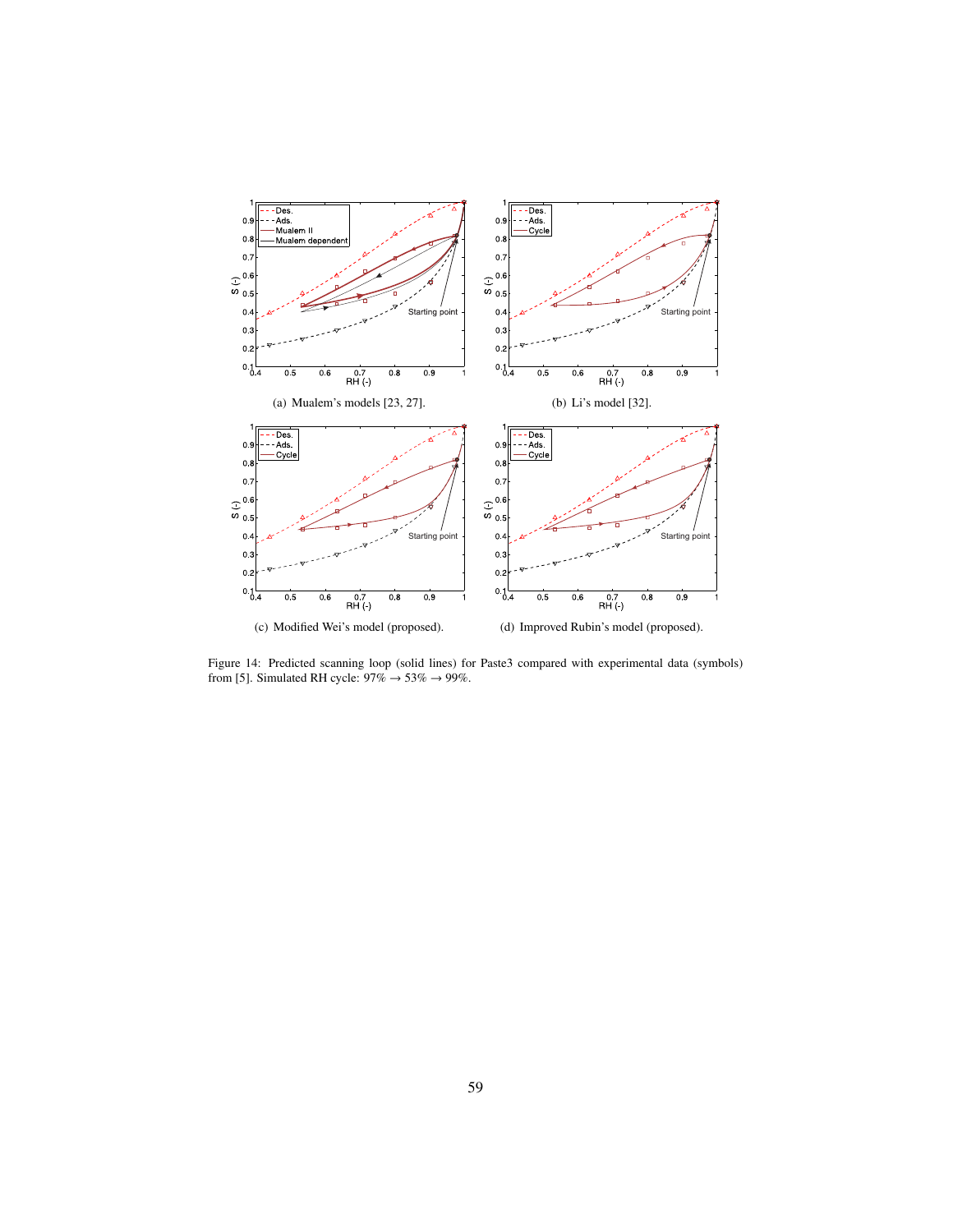

Figure 15: Definitions of DPE and WPE.